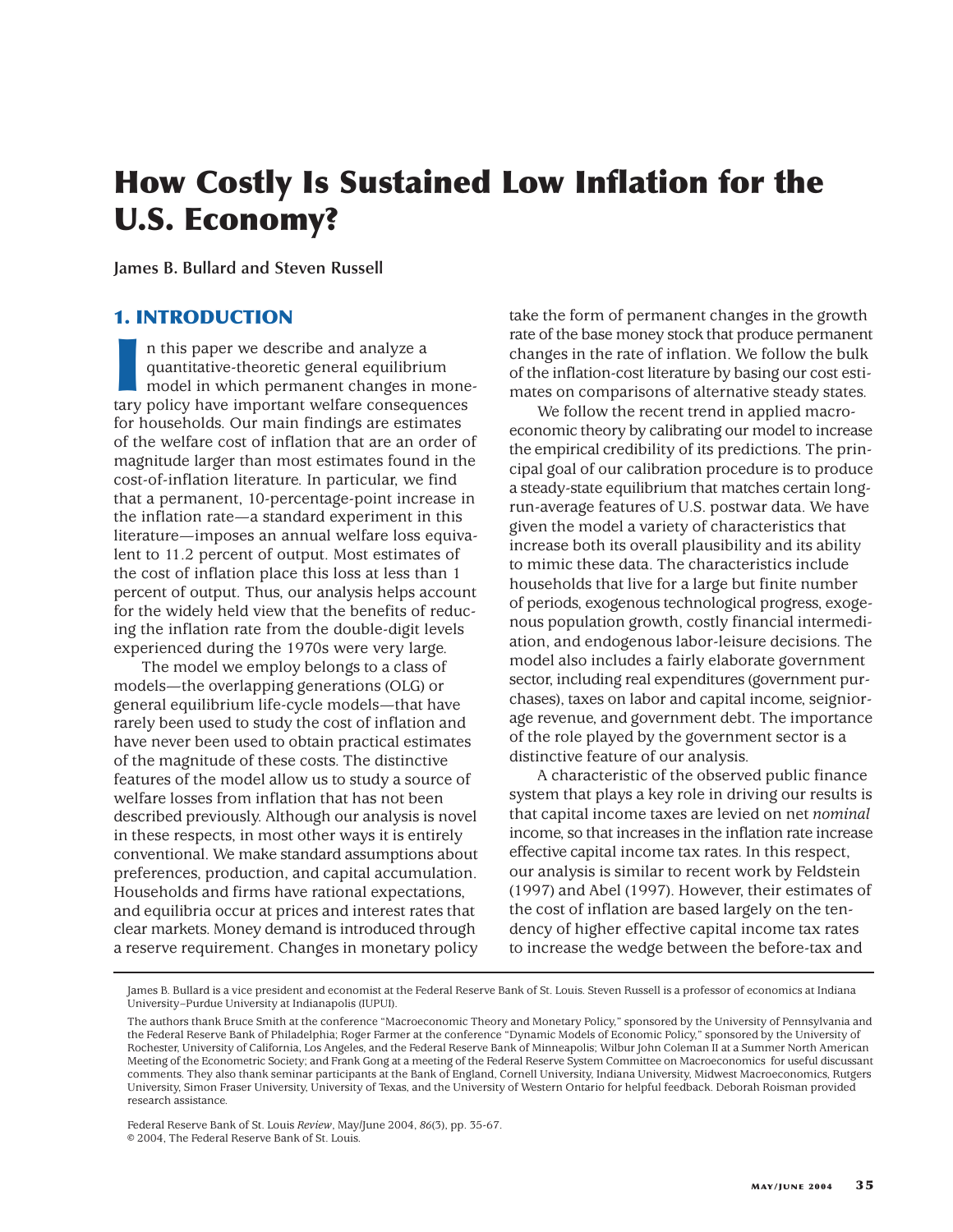after-tax real rates of return on capital. We identify an entirely new channel through which increased effective capital income tax rates contribute to the cost of inflation. Our inflation-cost estimates are attributable mostly to this channel, which we discuss at length below.

We can use our model to identify the portions of our total welfare-cost estimates that are attributable to effects analogous to those studied by other researchers. In particular, the "purely monetary" component of our cost estimate—the portion that is due to the fact that an increase in the inflation rate is a decrease in the real rate of return on money accounts for somewhere between 1 and 5 percent of our total cost estimate, which makes it roughly as large as most inflation-cost estimates in the literature. The component of the cost that is due to the effects emphasized by Feldstein accounts for roughly 15 percent of our total cost estimate. Thus, the new inflation-cost-generating mechanism we describe is responsible for about 80 percent of our estimate of the total welfare cost of inflation.

# *1.1 Previous Research*

Some of the previous research on the cost of inflation has been conducted using partial equilibrium models. One recent contribution to this literature is Feldstein (1997), which is closely related to our analysis. Much of the rest of the recent work on the cost of inflation is based on general equilibrium models—almost invariably, the infinitehorizon representative agent (IHRA) model, which has become the standard model in applied macroeconomic theory. Research of this type includes Cooley and Hansen (1989), I· mrohorog˘lu and Prescott (1991), Gomme (1993), Lucas (2000), Haslag (1994), Jones and Manuelli (1995), Dotsey and Ireland (1996), and Lacker and Schreft (1996). Another example is Abel (1997), who presents a general equilibrium adaptation of Feldstein's analysis. For our purposes, Feldstein (1997) and Abel (1997) can serve as the representatives of cost-of-inflation research using partial equilibrium models and IHRA models, respectively.

Feldstein follows most other partial equilibrium investigations of the cost of inflation by assuming that the before-tax real interest rate (or real rate of return on capital) is invariant to policy-induced changes in the inflation rate. According to Feldstein, most of the cost of inflation grows out of the fact that it increases the effective tax rate on capital income and consequently reduces the after-tax real

rate of return facing savers. Feldstein also emphasizes a closely related problem, which is that inflation affects the after-tax rates of return on some assets (notably, housing capital) more strongly than others, causing capital to be misallocated.

Feldstein also discusses the effect of inflation on the rate of return on money and the opportunity cost of holding money. This effect has been the main one emphasized by most other contributors to the cost-of-inflation literature. The "monetary cost" of inflation grows out of the fact that an increase in the opportunity cost of holding money causes households to overeconomize on transactions balances, while a reduction in the rate of return on money distorts saving and/or labor-leisure decisions by increasing the opportunity cost of future consumption. In Feldstein's analysis the *net* monetary cost of inflation is actually negative (i.e., a welfare benefit), since an increase in the inflation rate produces an increase in currency seigniorage revenues that allows a reduction in other distorting taxes—a reduction whose welfare benefits exceed the costs just described.1 Although most other analyses of the monetary cost of inflation produce positive cost estimates, these estimates are uniformly small relative to Feldstein's estimates of the total cost of inflation estimates or to the total cost estimates we present in this paper.

Cost-of-inflation analyses using IHRA models do not assume that the before-tax real interest rate is constant. However, in the standard IHRA model the steady-state value of the *after-tax* real interest rate is essentially invariant to monetary or fiscal policy: It is a function of the exogenous output growth rate plus preference parameters such as the rate of time preference and the intertemporal elasticity of substitution in consumption.2 For this reason, in Abel's general equilibrium adaptation of Feldstein's analysis, an increase in the inflation rate produces an increase in the before-tax real rate of return on capital that is roughly equal to the decrease

Feldstein's estimates of the monetary cost of inflation are based on empirical evidence suggesting that money demand is not very sensitive to changes in the rate of return on money. As a result, the distortions caused by increasing the inflation tax on money balances are relatively modest, and the resulting increases in the volume of currency seigniorage revenue are relatively large.

<sup>2</sup> In stochastic models, uncertainty about asset returns also plays a role in the determination of real interest rates on both safe and risky assets. In a formal model, changes in the average rate of inflation do not in themselves affect the amount of uncertainty of this type. There is, however, a fairly extensive literature on the empirical relationship between the average level of inflation and the variability of the inflation rate.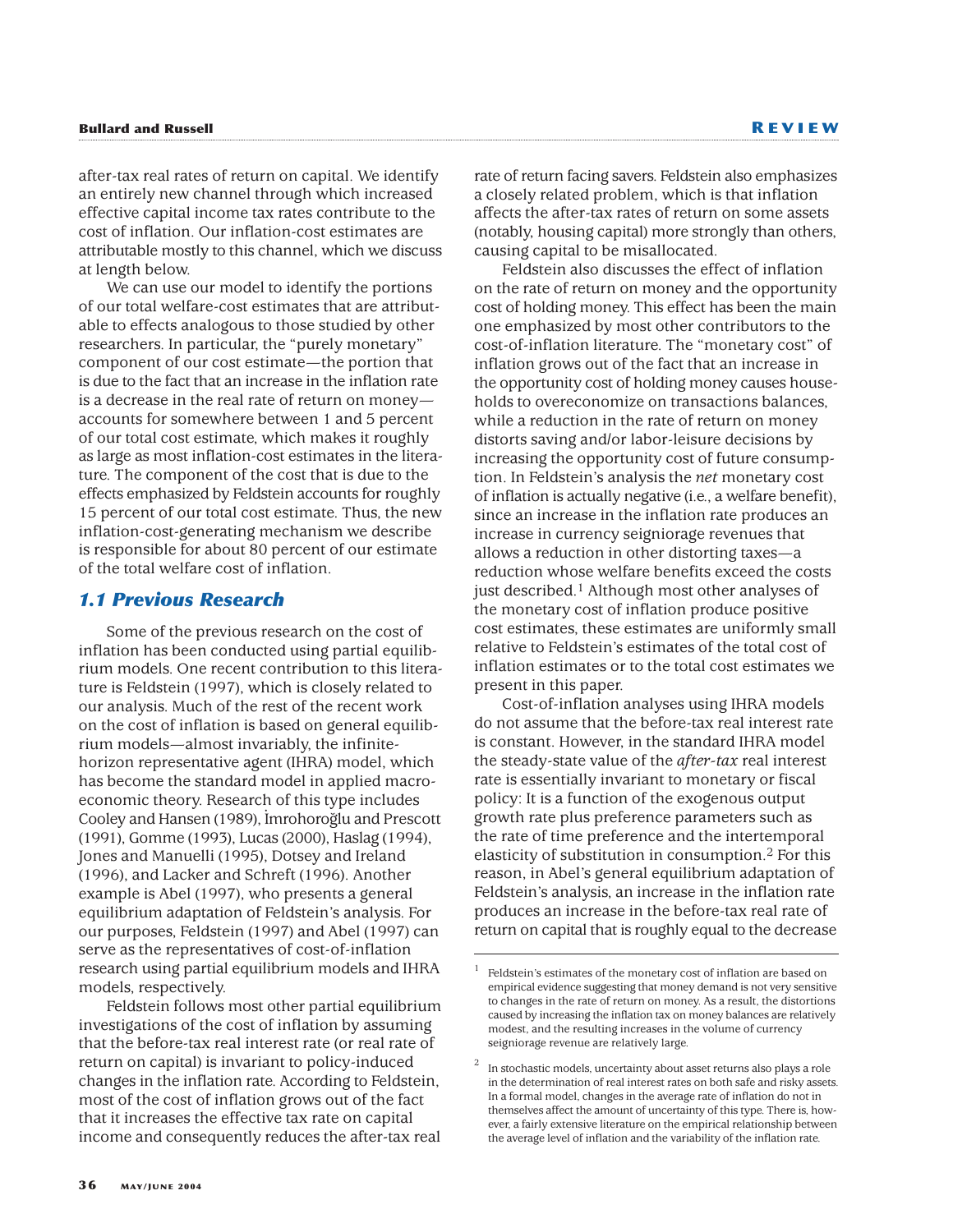in the after-tax real rate of return predicted by Feldstein. The increase in the pretax return rate on capital causes a substantial decline in the capital stock—a decline that reduces the marginal product of capital and produces a lower wage rate. It is this decline in household income, rather than a decrease in the rate of return facing savers, that is responsible for most of Abel's estimate of the welfare cost of inflation. Despite this rather profound difference between the inflation-cost-generating mechanisms postulated by Feldstein and Abel, their estimates of the total cost of inflation are very close to one another.

### *1.2 Our Approach*

Although our analysis of the cost of inflation shares a number of important features with the analyses conducted by Feldstein and Abel, it differs from these analyses in one centrally important way: In the Feldstein and Abel models, the change in the real rate of return to capital produced by an increase in the inflation rate must be approximately equal to the implied increase in the effective tax rate on the real return to capital. The after-tax real rate falls (Feldstein) or the before-tax real rate rises (Abel) by this amount, leaving the other rate unchanged. In our model, by contrast, an increase in the inflation rate causes a decrease in both the after-tax real rate of return to capital and the before-tax real rate of return to capital, and it also widens the spread between these two rates. The increase in the spread is equal to the increase in the effective tax rate on capital returns, but the total decline in the after-tax real interest rate is considerably larger. For example, in our baseline case, a 10-percentage-point increase in the inflation rate causes the spread between the before-tax real rate of return on capital and the aftertax real rate of return to increase by approximately 1.8 percentage points. However, the total decline in the after-tax real rate of return is 3.6 percentage points.

The large changes in real interest rates that produce our relatively high inflation-cost estimates are driven by a combination of two features of our model. The first feature involves our assumptions about the role of the government budget constraint more specifically, about the disposition of the substantial increase in capital income tax revenue that an increase in the inflation rate produces (all else held constant) when the government taxes on a nominal basis. In the Feldstein and Abel analyses, this revenue is used to finance proportional decreases

in all direct tax rates. In our analysis, on the other hand, the government uses the increase in capital income tax revenue to reduce the amount it borrows from the public. The resulting decrease in aggregate demand for credit produces a substantial decline in the before-tax real interest rate. This decline is possible because of the second distinctive feature of our analysis: In the general equilibrium model we use, it is possible for the government to change the amount it borrows without adjusting future taxes in a way that produces offsetting shifts in the aggregate supply of credit. We discuss both of these features of our model in detail below.

One interesting result we obtain concerns the implications of attempts to reduce the inflation rate from its postwar-average level of approximately 4 percent to a level of 0 percent or lower. As we have indicated, under normal conditions the government can use debt policy to offset the loss of revenue caused by declines in the inflation rate. However, our analysis implies that once the inflation rate reaches a threshold level, further increases in government borrowing no longer succeed in increasing net government revenue. Additional progress in reducing the inflation rate then requires active cooperation from the fiscal authorities, who must be willing to reduce government expenditures and/or increase tax rates.3

Our results indicate that the threshold level of the inflation rate is about 2.5 percent. They also indicate that once this threshold is reached, the welfare benefits from further reductions in the inflation rate are much smaller because of the corresponding need to increase direct tax rates. Thus, our analysis suggests that further reductions in the inflation rate for the U.S. economy are likely to be both much more difficult to achieve, and much less beneficial if achieved, than the reductions that have taken place since the early 1980s.

In the next section we present a more complete description of our approach to analyzing the real effects of changes in monetary policy and the welfare costs of inflation. This section also includes a graphical depiction of our mechanism for generating high inflation costs and a discussion of the empirical plausibility of our approach. In section 3 we lay out

We view changes in government borrowing as constituting a passive cooperation by the fiscal authorities. In the United States, the Treasury Department can (and does) respond to most changes in borrowing requirements without seeking authorization from Congress. Changes in expenditures or tax rates, however, require Congressional action.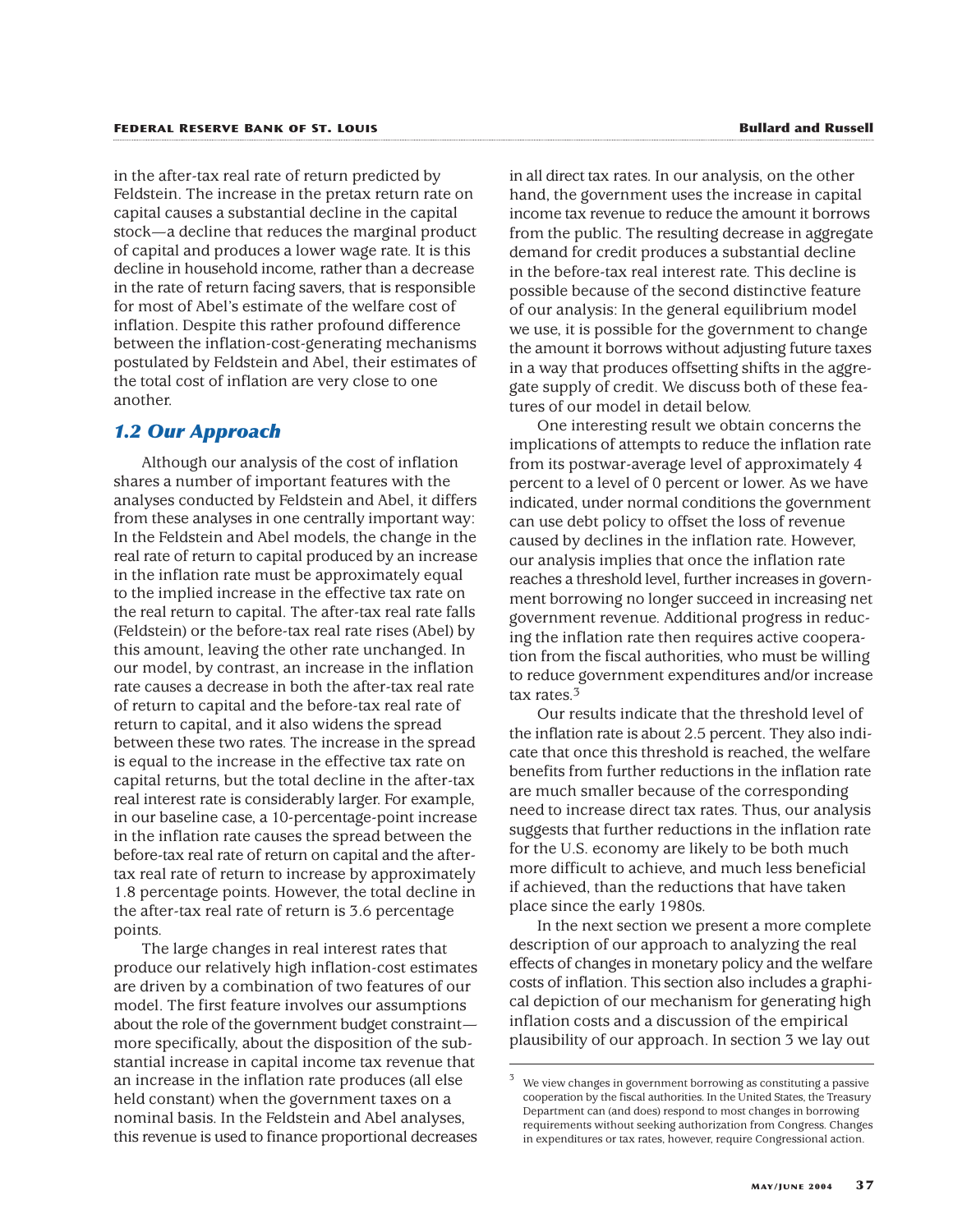**Bullard and Russell R EVIEW**

the model that we use to obtain our welfare cost estimates. Section 4 describes the procedure we use to select values for the parameters of the model, while section 5 describes the baseline steady state associated with our parameter choices and discusses some of its features. In section 6 we calculate the welfare costs of changes in the inflation rate using our baseline parameterization and some alternative parameterizations. Section 7 discusses some qualifications of our results.

# **2. A NEW APPROACH TO THE WELFARE COST OF INFLATION**

# *2.1 Theoretical Principles*

Our objective in this section is to explain in general terms the principles behind the model, as well as the mechanisms at work, and to defend the empirical plausibility of our results before proceeding to the formal model in the next section.

For almost a generation, two-period versions of the OLG model have been widely used for theoretical analyses of the real effects of monetary policy. An important reason for this is that in OLG models, unlike the IHRA models that have been favored by empirically oriented macroeconomists, permanent changes in monetary policy can have large permanent effects on real interest rates and other real variables. In our multi-period model, as in many of its two-period predecessors, permanent changes in monetary policy affect real interest rates by influencing the government's demand for credit. This is possible because the finite lives of OLG households make it possible for government credit demand to rise or fall without producing offsetting adjustments in households' supply of credit. In the case of particular interest to us, this can happen because the government's debt is "unbacked": It does not have to be serviced by a stream of future surpluses. Government debt can be unbacked because OLG models, unlike IHRA models, can have steady-state competitive equilibria in which the real interest rate is lower than the output growth rate. These equilibria were first studied by Samuelson (1958) and Diamond (1965) and are sometimes described as "Samuelson case" equilibria following Gale (1973). (Equilibria with higher real interest rates are often called "classical case" equilibria.4)

Bullard and Russell (1999) use a calibrated multiperiod OLG model—a simpler version of the model developed in this paper—to argue that it is empirically plausible to model the postwar U.S. economy as a Samuelson-case steady state and to view the postwar U.S. government debt as unbacked. Their analysis is grounded on the fact that during the postwar period the average real interest rate on U.S. government debt has been substantially lower than the average U.S. output growth rate and the government's average primary surplus has been approximately zero.5

If the government issues debt at a real interest rate lower than the output growth rate, then it can earn "bond seigniorage" revenue in a steady state by extending the debt at the rate necessary to keep its share of output constant.6 Across steady states of this type, a permanent decrease in the debt stock will shift the aggregate credit demand curve to the left along an unchanged aggregate credit supply curve, causing the steady-state real interest rate to fall. The decline in the real interest rate will have permanent effects on investment, output, and other real variables, including the welfare of households.

**2.1.1 The Real Effects of Monetary Policy.** What does the situation just described have to do with monetary policy or the cost of inflation? The answer to this question begins with a seminal insight of Sargent and Wallace (1981): The government's budget constraint enforces a connection between fiscal policy and monetary policy. For the purposes of their analysis, Sargent and Wallace define monetary policy as consisting of the central bank's choice of a combination of base money and government debt policies that is consistent with the fiscal authority's policies regarding taxes and government spending.7 They assume that these fiscal policy

<sup>6</sup> The term "bond seigniorage" seems to have been coined by Miller and Sargent (1984).

Stochastic versions of IHRA models can have stationary equilibria in which the average real interest rate is lower than the average output growth rate. However, these equilibria do not have most of the other distinctive characteristics of low-real-rate steady states in nonstochastic OLG models.

<sup>5</sup> This point also has been made by Darby (1984), among others. During 1948-97, the average ex post real (CPI-deflated) yield on three-month Treasury bills was 1.1 percent. This yield is widely used as an empirical proxy for the risk-free real interest rate: The short term presumably ensures that the ex post real rate is quite close to the ex ante rate and that the premium for interest risk is minimal. Of course, the average real interest rate that the government actually paid was higher, because the average term of the bonds it issued exceeded three months. However, even the average ex post real yields on bonds with terms of ten years or more fall well short of the average output growth rate.

An alternative interpretation of the Sargent-Wallace policy assumptions is that the fiscal authority controls debt policy but conducts it in a way that passively accommodates the fiscal authority's active decisions concerning taxes and spending as well as the monetary authority's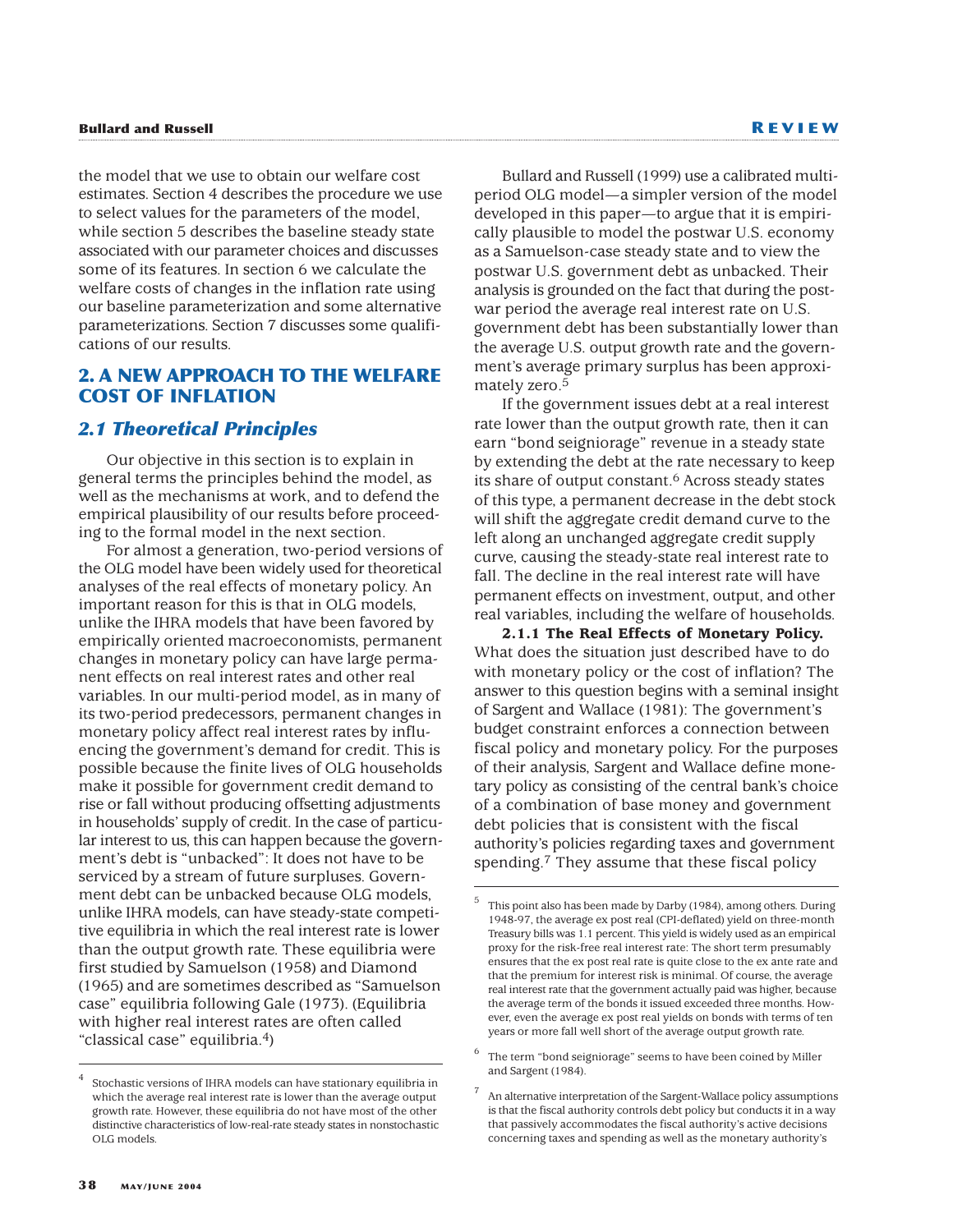decisions leave the government with a fixed real primary deficit. They show that under this assumption a permanent tightening of monetary policy (a permanent decrease in the base money growth rate) is not feasible and a temporary tightening must eventually cause the inflation rate to rise. The logic behind this result is simple. A monetary tightening reduces the amount of inflation tax revenue and leads to a gradual accumulation of government debt. At some point the debt accumulation must cease and the increased debt service costs must be financed by increased revenue from base money seigniorage.

In the Sargent-Wallace (1981) model the real interest rate was assumed to be fixed at a level above the output growth rate. However, Miller and Sargent (1984) and Wallace (1984) conduct similar analyses in models in which the real interest rate is endogenous, and the former analysis encompasses situations in which it is lower than the real growth rate. Miller and Sargent sketch out a model that implies that, under certain conditions, a permanent tightening of monetary policy can lead to a permanent decrease in the inflation rate and a permanent increase in the real interest rate. The explanation for this result grows out of the fact that when the real interest rate is relatively low the government can earn revenue from bond seigniorage. A decrease in the inflation rate reduces the amount of base money seigniorage revenue and forces the government to issue more debt to increase its revenue from bond seigniorage. The increase in the debt stock causes the real interest rate to rise. $8$  It is this situation—one where there is an inverse relationship between inflation rates and real interest rates—that we study in this paper.

We now turn to the welfare consequences of permanent changes in inflation in these equilibria.

**2.1.2 The Cost of Inflation.** Across Samuelsoncase steady states of models in which the households are intragenerationally homogeneous, such as Espinosa-Vega and Russell (1998a), policyinduced decreases in the real interest rate are welfare-reducing. When the real interest rate is lower than the output growth rate, the tendency of a lower real interest rate to increase household welfare by increasing the real wage (because a lower real interest rate produces a larger capital stock) is more than offset by its tendency to increase the relative price of future consumption.<sup>9</sup> Thus, models of monetary policy that support Samuelson-case steady states seem to provide a potential contribution to the literature on the cost of inflation.10

In the research program that led to the current paper, we began by reconstructing the Espinosa-Vega and Russell analysis in a multi-period calibrated model that allows us to talk credibly about magnitudes. Our previous research—Bullard and Russell (1999)—had established that plausible calibrations of a relatively simple, nonmonetary version of this model produce realistic-looking low-real-interestrate steady states.<sup>11</sup> In the present paper we find that plausible calibrations of a richer version of the model—a version that includes both money and government debt—support realistic-looking steady states across which permanent increases in the base money growth rate produce higher inflation rates, lower real interest rates, and lower levels of welfare for households.

active decisions about the growth rate of the base money supply (which determines government revenue from currency seigniorage). This assumption seems consistent with modern U.S. monetary and fiscal arrangements. Congress and the Administration make active decisions about taxes and spending and the Federal Reserve makes active decisions about the base money growth rate. The Treasury then passively issues the bonds necessary to cover any resulting deficit.

The Miller-Sargent (1984) analysis has been refined and extended by Espinosa-Vega and Russell (1998a,b), who study the real interest rate effects of permanent changes in monetary policy across Samuelsoncase steady states of a pure exchange model (1998a) and in a model with production and capital (1998b). In both models, a permanent, policy-induced increase in the inflation rate can result in a permanent decrease in the real interest rate on government debt. In the latter model, the increase in the inflation rate is also associated with a permanent increase in the level of output.

<sup>9</sup> Part of the reason for this is that in Samuelson-case equilibria, capital is overaccumulated: The marginal return to capital is smaller than the marginal cost of maintaining the capital stock via investment. A reduction in the real interest rate increases the capital stock and increases the severity of this "dynamic inefficiency."

 $10$  The dynamic inefficiency of the steady states in our model helps explain why our estimates of the size of the Feldstein effect are relatively low. In the Feldstein and Abel models, the fact that increases in the inflation rate increase the effective tax rate on capital income is almost unambiguously welfare-reducing. In our model, in contrast, higher capital income tax rates tend to reduce welfare because they increase the distortion of the saving and labor supply decisions (as in Feldstein and Abel), but they tend to increase welfare because a higher tax rate on capital income tends to reduce the degree of capital overaccumulation.

 $^{11}\,$  In the postwar U.S. economy the average real rate of return on capital seems to be substantially higher than the average output growth rate. In Bullard and Russell (1999) we show that augmenting the basic model by adding capital income taxes and/or intermediation costs at plausibly calibrated levels can produce realistic-looking steady states in which the real rate of return on capital exceeds the output growth rate but the real interest rate on government bonds is lower. The model in the current paper includes both these features and produces a baseline steady state of this type.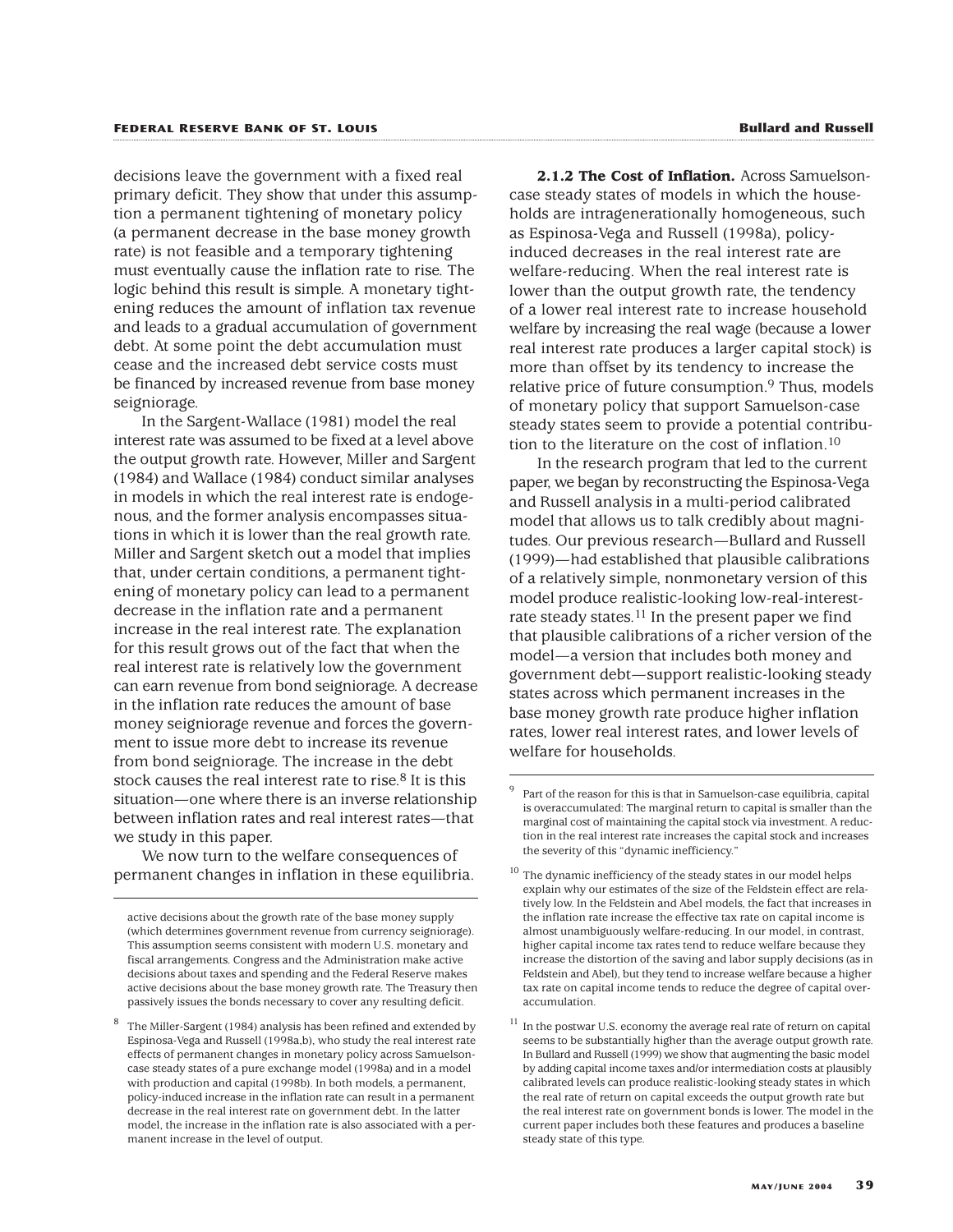#### **Figure 1**

**Dependence of Government Revenue on the Real Bond Rate**



In a basic version of the model presented below one where we abstract from capital income taxation—the mechanisms work as we have described them but the quantitative real interest rate and welfare effects of moderate increases in the inflation rate are relatively small.12 The small size of these effects is easily understood. We have seen in the models that, when the inflation rate increases, the government earns additional revenue from currency seigniorage and consequently needs less revenue from bond seigniorage. As a result, the government needs to borrow less, the real stock of bonds declines, and the real interest rate falls to allow private debt to replace some of these bonds in the portfolios of savers. However, in the U.S. economy the stock of base money is quite small relative to output, so the ratio of base money seigniorage to output is also quite small. As a result, in a plausibly calibrated model a moderate increase in the inflation rate will produce a relatively small increase in the amount of revenue from currency seigniorage and thus a relatively small decrease in the amount of bond

seigniorage. This small decrease in bond seigniorage can be produced by a small decrease in the real stock of government bonds and thus a small decline in the real interest rate on these bonds.

However, when nominal capital income taxation is included in the model, as it is in this paper, these effects are greatly magnified—they are an order of magnitude larger, in fact. As we have seen, the formal analyses of this argument conducted by Feldstein (1997) and Abel (1997) are based primarily on the fact that increases in effective capital income tax rates increase the spread between the before-tax and after-tax real return rates on capital. The revenue implications of these tax rate increases are a distinctly secondary consideration in those papers. In our analysis, in contrast, the increase in capital income tax revenue that occurs when the inflation rate rises is the principal driving force behind our results: Real interest rates have to fall substantially to restore equilibrium. Under plausible calibrations, this revenue increase is much larger than the inflation-induced increase in revenue from currency seigniorage. It is large enough to cause a substantial decline in the real interest rate and a large decrease in household welfare.

 $^{12}$  Although the changes in the real interest rate that are produced are small relative to our main results in this paper, the welfare cost these changes produce are about as large as most of the inflation-cost estimates that appear in the literature.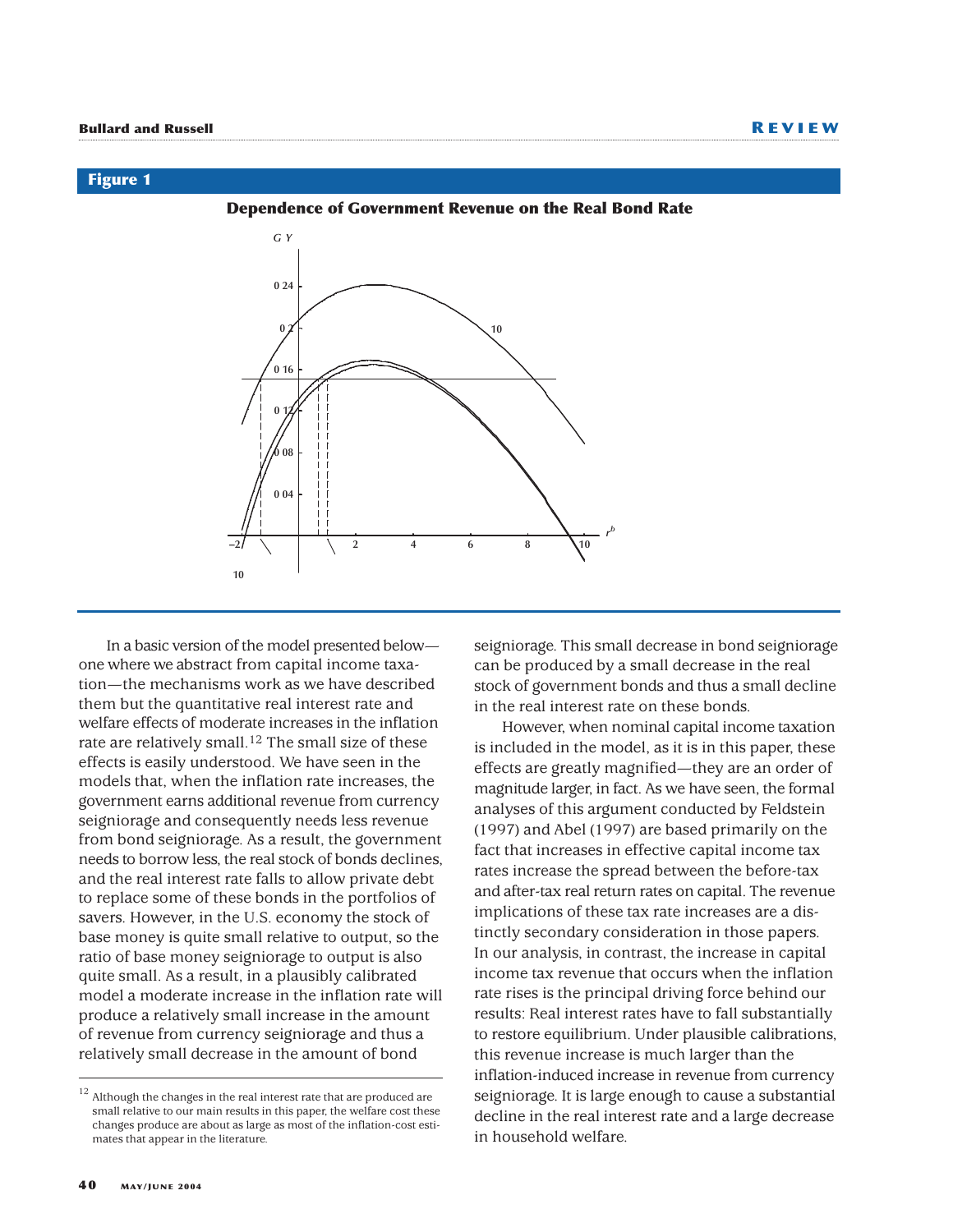# *2.2 A Graphical Description*

A simple graphical description of the mechanism we describe is presented in Figure 1. The lowest curve in the figure describes the ratio of total government revenue to output as a function of the beforetax real interest rate on government debt (hereafter, the real bond rate) in the baseline parameterization of our model. The inflation rate is held fixed at its baseline value of 4 percent. The tax rates on labor and capital income are also held fixed at their baseline values.

One might expect the government revenue curve to be uniformly downward-sloping, since lower real interest rates are associated with higher real wages and the U.S. government gets most of its revenue from labor income taxes. Since the U.S. tax system taxes net rather than gross capital income, however, decreases in the real interest rate cause capital income tax revenues to decline sharply. In addition, at relatively low real bond rates, further declines in the rate produce substantial declines in the revenue from bond seigniorage. As a result, there exists a real bond rate below which further decreases in the rate cause the revenue-output ratio to fall. In our baseline calibration, this rate is roughly 2.5 percent.

Equilibrium in the model occurs at a real bond rate at which the ratio of government revenue to output is equal to the government's target for the expenditures share of output. The expenditures target is indicated by the horizontal line in the figure. The equilibrium real bond rate on which we focus is the one on the left side of the government revenue curve: Its value is 1 percent. Although there is an alternative equilibrium rate on the right side of the curve, its level is counterfactually high and it produces implausible values for other endogenous variables.

Now suppose that the monetary authority increases the base money growth rate, and thus the inflation rate, by 10 percentage points. If capital income tax revenues were indexed to inflation, this would affect total government revenue only by increasing the revenue from currency seigniorage. The increase in revenue would be small and the government revenue curve would shift upward by a small amount, producing the curve in Figure 1 that lies just above the baseline curve. The new equilibrium value of the real bond rate would be slightly lower (roughly 0.3 percentage points) than the original value.

Under the actual U.S. tax system, however, the

increase in the inflation rate produces a relatively large increase in the amount of capital income tax revenue. As a result, the total revenue curve shifts upward by a relatively large amount, producing the curve in Figure 1 that lies well above the baseline curve. The left side of the new curve intersects the expenditures target line at a point well to the left of the original intersection point, indicating a decrease of 2.4 percentage points in the before-tax real interest rate on government debt. The after-tax real bond rate falls by a larger amount, 3.6 percentage points, because the increase in the effective tax rate on capital income increases the size of the wedge between the two rates. The spread between the before-tax and after-tax values of the real rate of return on physical capital widens by 1.8 percentage points. As we have indicated, however, only a small part of our estimate of the welfare cost of inflation is attributable to the increase in these rate spreads.

# *2.3 Empirical Plausibility*

Is it plausible to believe that permanent increases in the inflation rate can produce substantial permanent declines in before-tax real interest rates? During the past few years, a number of authors have used recent developments in time series analysis to study the long-run relationship between the money growth rate and/or the inflation rate and the levels of real variables such as the real interest rate, output, and investment. The papers in question include King and Watson (1992, 1997), Weber (1994), Bullard and Keating (1995), Ahmed and Rogers (1996), Serletis and Koustas (1998), Koustas (1998), and Rapach (2003). As in the case of most literature that conducts empirical tests of propositions from macroeconomic theory, the results reported are mixed and the evidence cannot be regarded as conclusive. Nevertheless, the literature provides plenty of evidence that indicates that money may not be long-run superneutral and that the direction and magnitude of the long-run effects of inflation on real variables may be consistent with the implications of our model. A key aspect of these papers is that they distinguish permanent from temporary movements in nominal variables. Since the experiment we study (and that most of the inflation cost literature studies) is a permanent change in the inflation rate that alters the steady state of the model, these studies provide the appropriate empirical counterpart.

King and Watson (1992, 1997) use postwar U.S. data to study the long-run relationship between the money growth rate and the level of output, and

#### **MAY/JUNE 2004 41**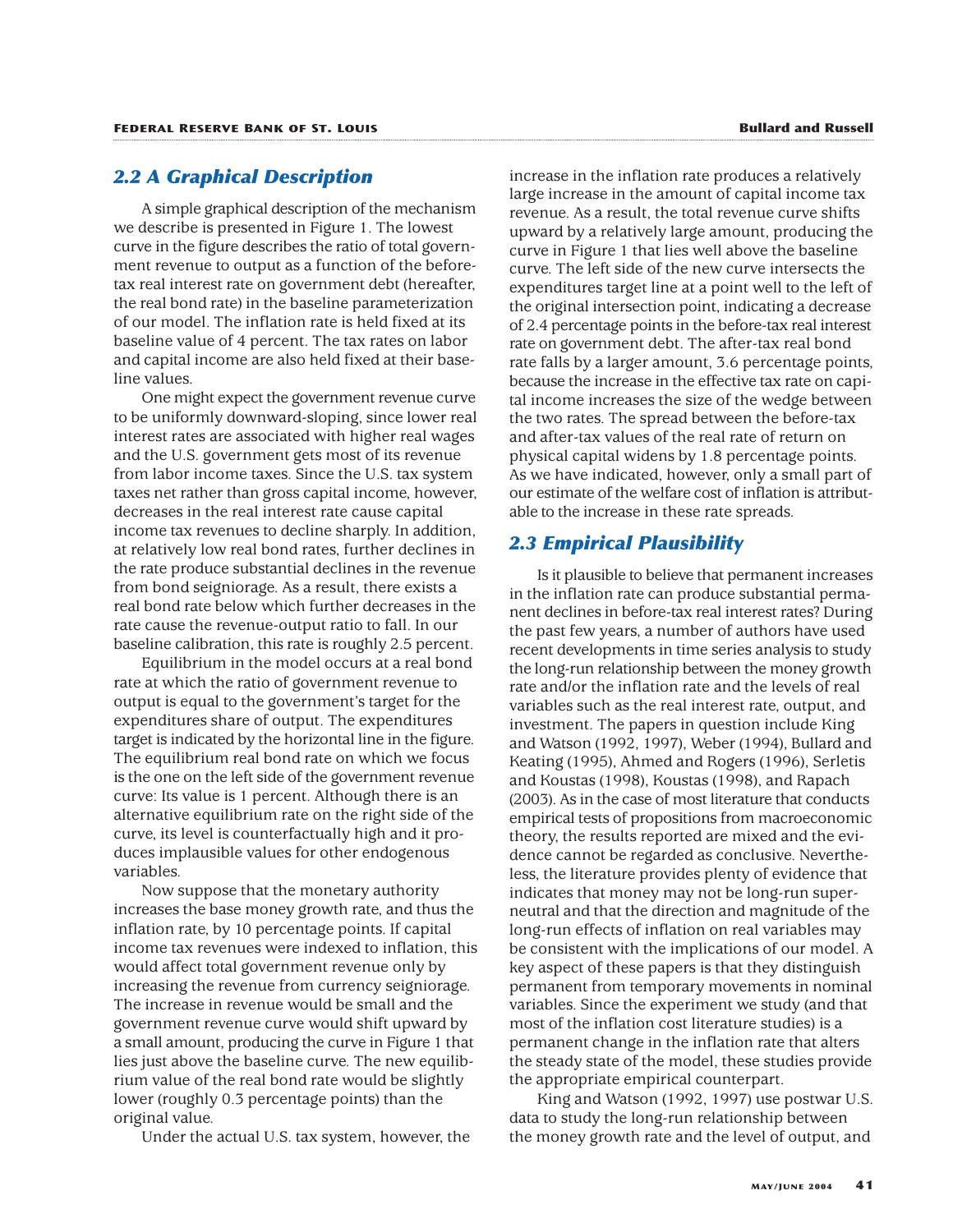between the inflation rate and nominal interest rate, under a range of alternative identifying assumptions. They find that there is a broad range of plausible identifying assumptions under which (i) the hypothesis that money is superneutral can be rejected and (ii) the relationship between the rate of money growth and the level of output is significantly positive. When they assume that money is contemporaneously exogenous—the most common identifying assumption in this literature—they find that a permanent 1-percentage-point increase in the money growth rate tends to increase the level of output by 3.8 percent. As we shall see in section 5, this is almost identical to the percentage increase in output that results, in our model, from a permanent 1-percentage-point increase in the money growth and inflation rates starting from the baseline inflation rate. Under the analogous identifying assumption regarding inflation and nominal interest rates, the authors find that the simple Fisher relationship can be rejected easily and that a 1-percentage-point increase in the inflation rate tends to reduce the real interest rate by more than 80 basis points. As we have seen, this estimate is roughly twice the size of the effect our model produces in the vicinity of the baseline steady state. Alternative identifying assumptions produce smaller estimates, however. Weber (1994) uses similar data and methodology to study the relationships between money growth and output/interest rates in the Group of Seven countries. He finds that superneutrality can be rejected, under a wide range of alternative identifying assumptions, for all of these countries except France. Weber also finds that the data for the United States and the United Kingdom are strongly inconsistent with the simple Fisher relationship, with increases in the inflation rate producing substantial decreases in the real interest rate. The evidence for the other countries is less conclusive.13

Bullard and Keating (1995) use bivariate models to study the long-run relationship between the rate of inflation and the level of output using postwar data for 58 countries. They find evidence of statistically significant departures from superneutrality

for a number of developed countries with relatively low average inflation rates, though not for the United States. In each of these countries an increase in the inflation rate is associated with an increase in the level of output.14 Rapach (2003) uses trivariate models to study the long-run relationship between the inflation rate, the real interest rate, and the level of output in 14 OECD countries. He finds that for each of these countries, increases in the inflation rate produce statistically significant decreases in the real interest rate. For seven countries, higher inflation rates produce statistically significant increases in the level of output. For the other seven countries (including the United States) the output responses vary in sign but are not statistically significant.

Ahmed and Rogers (1996) use vector autoregressive methods to study the long-run relationship between the inflation rate and the levels of output, consumption, and investment using U.S. data for the past 100 years. They find that permanent increases in the inflation rate are associated with large permanent increases (decreases) in the ratio of investment (consumption) to output. They view these results as inconsistent with superneutrality or the simple Fisher relationship. Their point estimate is that a permanent, 1-percentage-point increase in the inflation rate causes the consumption share of output to fall by 2.5 percentage points and the investment share of output to rise by 1.0 percentage points.15 The effects generated by our model are qualitatively similar, although the magnitudes are somewhat different. In our model, a permanent increase in the inflation rate from 4 percent to 5 percent causes the consumption share of output to fall by 1.6 percent and the investment share to rise by 1.3 percent.

# **3. A GENERAL EQUILIBRIUM LIFE-CYCLE MODEL**

### *3.1 Overview*

Our model can be succinctly described as the result of a hypothetical meeting between Sargent and Wallace and Auerbach and Kotlikoff. Auerbach

 $^{13}$  There is a large literature that uses more traditional econometric methods to investigate the relationship between ex ante real return rates on assets and the expected rate of inflation. Most of these studies find that these variables are strongly negatively correlated in the short run and/or the long run. A good example is Huizinga and Mishkin (1984). See Marshall (1992) and Boyd, Levine, and Smith (2001) for more complete descriptions of this literature.

 $^{14}$  For Germany, Austria, and the United Kingdom, the estimated effects are clearly significant. For Japan and Spain, the estimated effects are large but only marginally significant.

<sup>&</sup>lt;sup>15</sup> When Ahmed and Rogers (1996) confine their analysis to data from the postwar period, they find that the departures from superneutrality are qualitatively similar, and remain statistically significant, but are much smaller in size.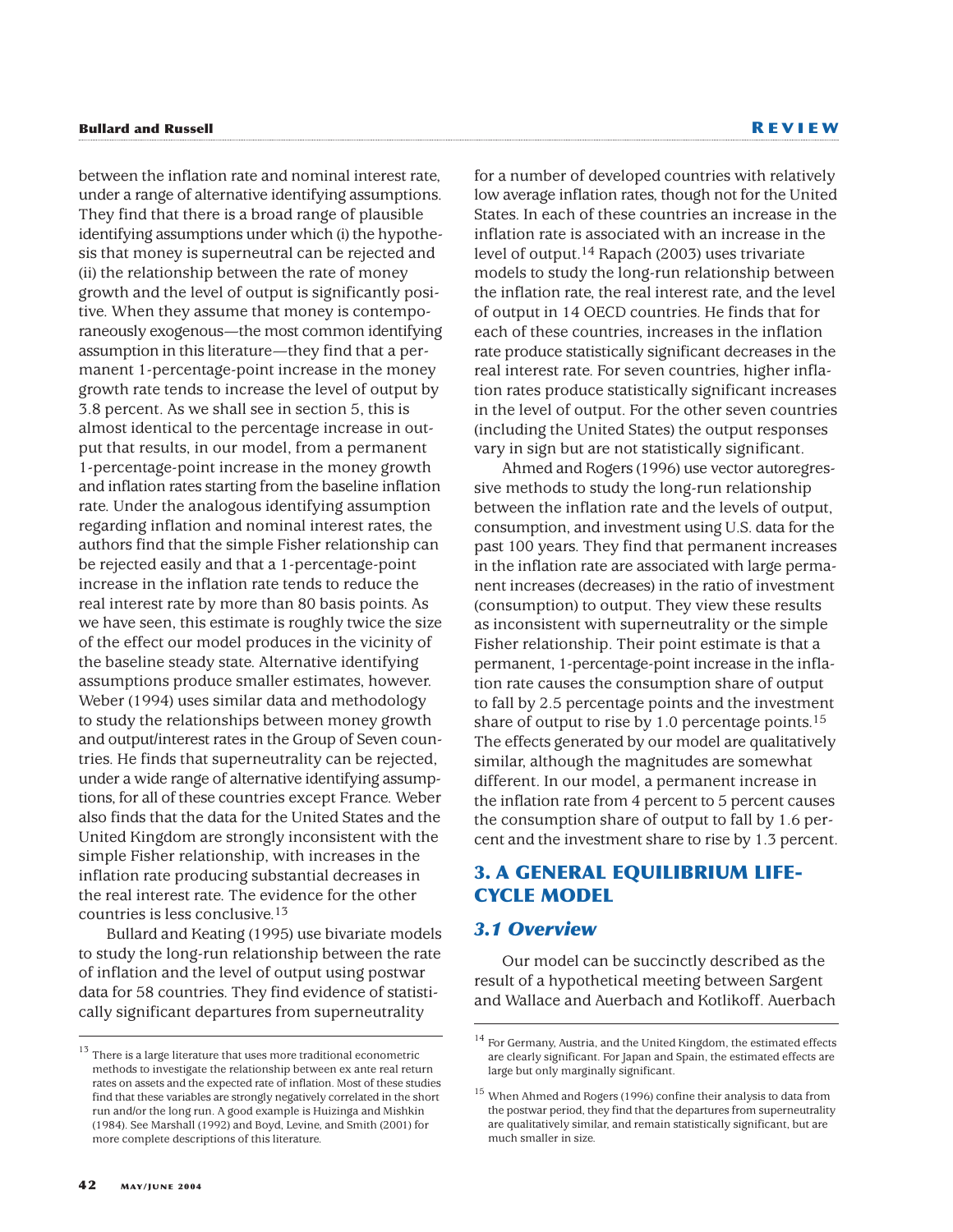and Kotlikoff (1987) were pioneers in the use of multi-period OLG models to study issues in public finance, but neither they nor their successors have used these models to study issues in monetary economics.16 The principal differences between our model and the Auerbach-Kotlikoff model are that our model includes monetary elements and that it allows for productivity growth and capital depreciation. As we have noted in the previous section, Sargent and Wallace (1981, 1982, 1985) were pioneers in the use of two-period OLG models to study questions in monetary theory and policy. We have adopted many aspects of their approach, perhaps the most important of which is their emphasis on the role of the government budget constraint in helping determine the real effects of changes in monetary policy. In addition, since the source of money demand in our model is a reserve requirement, our analysis might be considered an application of the legal restrictions theory of money that was developed by Wallace (1983, 1988) and has been applied repeatedly by Sargent and Wallace. However, we do not expect readers to take our reserve requirement assumptions seriously as a deep theory of the demand for money: Instead we view them as providing a proxy for money demand from all sources. In this sense, our money demand specification is similar to the cash-in-advance specifications that are common in the cost-of-inflation literature.17

#### *3.2 Primitives*

**3.2.1 Demographics.** A generation of identical households is born at each discrete date *t*=…,–2, –1,0,1,2,… and lives for *n* periods. Successive generations of households are identified by their birthdates and differ from each other only in their populations, which grow at gross rate  $\psi \geq 1$  per period. Each household is endowed with a single, perfectly divisible unit of time per period and must allocate this time unit between labor and leisure. A household in its *i*th period of life has an effective labor productivity coefficient  $e_i$ ,  $i = 1,...,n$ . If this household supplies *l* units of labor during this period, then its effective labor supply is *ei l*.

**3.2.2 Goods and Technologies.** There is a single good. Units of the good available at a given

date can be consumed or stored. If stored they are called "capital goods" and can be used in production during the following period. Capital goods depreciate at a *net* rate of  $\delta \in [0,1]$  per period whether or not they are used in production.

At each date, an arbitrary number of competitive firms have access to a technology that uses capital and effective labor to produce the consumption good. The aggregate stock of capital goods available for use in production at the beginning of date *t* is denoted *K*(*t*). Since the technology exhibits constant returns, it suffices to describe the aggregate production function

(1) 
$$
Y(t) = \lambda^{(1-\alpha)(t-1)} K(t)^{\alpha} L(t)^{1-\alpha},
$$

where  $L(t)$  is the aggregate supply of effective labor and  $k(t) \equiv K(t)/L(t)$  is the ratio of capital to effective labor. The parameter  $\lambda \geq 1$  is the gross rate of growth of labor productivity, and the parameter  $\alpha \in (0,1)$ governs the capital share of output.

**3.2.3 Preferences.** A household's preferences are defined over intertemporal bundles that include the quantities of the single good that it consumes during each period of its life and the quantity of leisure enjoyed in each period. The consumption and leisure choices of a member of generation *t* at date  $t + j$  are denoted  $c_t(t + j)$  and  $\ell_t(t + j)$ ,  $j = 0$ ,  $\dots$ ,  $n-1$ , respectively.

The preferences of the households are described by the standard utility function

(2)  

$$
U\Big(\{c_t(t+j), \ell_t(t+j)\}_{j=0}^{n-1}\Big)
$$

$$
= \sum_{j=0}^{n-1} \frac{\beta^j}{1-\gamma} \Big[c_t(t+j)^{\eta} \ell_t(t+j)^{1-\eta}\Big]^{1-\gamma},
$$

where  $\gamma > 0$ ,  $\eta > 0$ , and  $\beta \equiv 1/(1+\rho)$ , with  $\rho > -1$ . We require  $c_t(t + j) \ge 0$  and  $\ell_t(t + j) \in [0, 1]$  for all  $j = 0$ , …,*n* –1 and for all *t*. These preferences imply that households' elasticity of intertemporal substitution in consumption,  $\sigma$ , is the reciprocal of their coefficient of relative risk aversion *v*, where  $v \equiv 1 - \eta(1 - \gamma)$ .

Since this is an OLG model, no restrictions need be placed on the value of  $\rho$  other than  $\rho > -1$ . Although  $\rho$  is often described as the "(pure) rate of time preference," a more meaningful measure of the households' relative valuation of current versus future consumption is their *effective time preference rate*  $\varphi \equiv 1 - (1 + \rho)^{-1/\gamma}$ . If a household with an effective time preference rate of  $\varphi$  is faced with a zero net real interest rate, then it will choose an average

<sup>&</sup>lt;sup>16</sup> An exception is Altig and Carlstrom (1991).

 $17$  See Haslag (1995) for a discussion of some fairly general conditions under which cash-in-advance and reserve requirement economies are allocationally equivalent.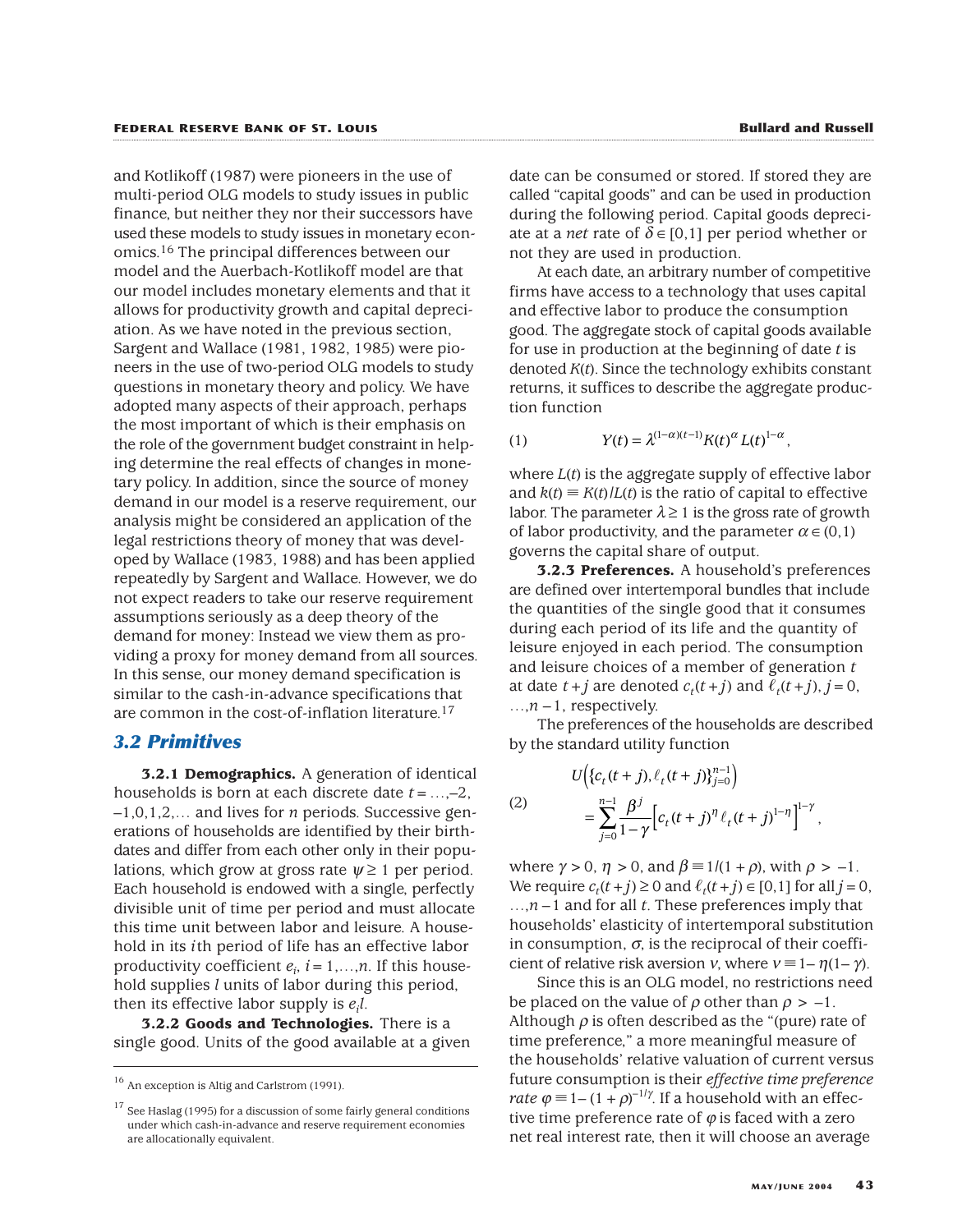#### **Bullard and Russell R EVIEW**

lifetime consumption growth rate of approximately  $-$ (0.18)

The parameter  $\eta$  is the elasticity of intratemporal substitution of consumption and leisure. It is also the dominant parameter governing the share of households' time that they devote to providing labor. We require households to retire from the labor force at an age  $n^* \le n$ ; that is,  $\ell_t(t+j) = 1$  for  $j = n^* - 1, ...,$  $n-1$ .

#### *3.3 Markets*

**3.3.1 Inputs Markets.** The firms rent capital and hire effective labor at rental and wage rates equal to these inputs' respective marginal products. The rental rate is  $r(t) = \alpha \lambda^{(1-\alpha)(t-1)} k(t)^{\alpha-1}$  and the wage rate is  $w(t) = \lambda^{(1-\alpha)(t-1)}(1-\alpha)k(t)^{\alpha}$ .

**3.3.2 Asset Markets.** There are four basic types of assets in the model: physical capital, consumption loans, government (consumption) bonds, and fiat currency. For purposes of simplicity, all loans and bonds are assumed to have terms of one period. We assume that households hold any assets other than government bonds indirectly: Their direct holdings consist of deposits issued by perfectly competitive financial intermediaries. The intermediaries use these deposits to make loans to households, to purchase capital goods from households (in order to rent them to firms next period), and to purchase fiat currency. The financial intermediaries incur a constant real cost per unit of goods lent or used to acquire capital. This cost, which is denoted  $\xi \in (0,1)$ , is assumed to be incurred during the period when the loans are repaid or the capital goods are recovered from storage. Households purchase bonds directly from the government without incurring any transactions costs.19

The intermediation cost assumption is intended to act as a crude proxy for the costs associated with risky private lending—including, perhaps, a risk premium. At the calibration stage, the assumption helps us do a better job of mimicking the observed structure of interest rates on private and government liabilities.20 It has little effect on our estimates of the welfare cost of inflation (see section 6.3.1).

Financial intermediaries are legally required to hold a minimum fraction  $\phi \in (0,1)$  of their liabilities in the form of real balances of fiat currency (reserves). We confine ourselves to the study of equilibria in which fiat currency is not return-competitive, so that households do not hold it directly and intermediaries do not hold excess reserves. As we have indicated, however, we use reserve demand as a proxy for base money demand from all sources.

**3.3.3 Government Intervention in Markets.** The government in the model is a consolidated federal, state, and local entity. At date *t* the government must finance a real expenditure of  $G(t) \ge 0$ by a combination of direct taxation and seigniorage. The goods that comprise the expenditure are assumed to leave the economy. We will assume that the level of the expenditure must be constant relative to output: that is, the government chooses *G*(*t*) so that *G*(*t*)/*Y*(*t*) = *g* for some  $g \ge 0$ . Thus, the expenditure must grow at the same rate as output, which is  $\lambda \psi$  (gross) per period in a steady state.

The government issues two types of liabilities: fiat currency and one-period consumption bonds. The nominal quantity of fiat currency outstanding at the end of date *t* is denoted *H*(*t*). The currency price of a unit of the consumption good at date *t* is denoted *P*(*t*). Aggregate real currency balances at date *t* are  $M(t) = H(t)/P(t)$ . The real rate of return on currency balances is  $R<sup>h</sup>(t) = P(t)/P(t + 1)$  and the gross inflation rate is  $\Pi(t) = 1/R<sup>h</sup>(t) = P(t + 1)/P(t)$ . We assume that the government issues just enough additional fiat currency, each period, to allow the total nominal stock to grow at a constant rate:  $H(t) = \theta H(t-1)$  for some  $\theta \geq 1$ . Nominal revenue from currency seigniorage at date *t* is simply  $H(t) - H(t-1) = (1 - \frac{1}{\theta})H(t)$ . Real revenue from this source is  $S^c(t) \equiv M(t) - R^h(t-1)$  $M(t-1) = (1 - {}^{1}l\theta) M(t)$ .

The aggregate real market value of the consumption bonds issued during period *t* is denoted *B*(*t*). The gross real interest rate that the government pays on these bonds is denoted *Rb* (*t*). Real government revenue from bond seigniorage (net extension of real indebtedness) is  $S^b(t) \equiv B(t) - R^b(t-1) B(t-1)$ .<sup>21</sup>

The easiest way to see this is to consider a two-period endowment model with inelastic labor supply and preferences given by  $u = \sum_{i=0}^{1} (1 - \gamma)^{-1} \beta^{i} c_t (t + i)^{1-\gamma}$ . The first-order conditions imply  $c_t(t + 1) =$  $(\beta R(t))^{1/\gamma}c_t(t)$ , where  $R(t)$  is the gross real interest rate between dates *t* and  $t + 1$ . In this case the effective time preference rate  $\varphi$  is exactly equal to the arithmetic inverse of the consumption growth rate the household chooses when faced with a zero net real interest rate. Thus,  $\varphi = -(c_t(t+1)/c_t(t)-1)|_{R(t)=1}$ , which, from the first-order condition, is  $\varphi = 1 - \beta^{1/\gamma}$ , or  $1 - (1 + \rho)^{-1/\gamma}$ .

 $19$  We assume that households who attempt to make private loans directly would face prohibitively high transactions costs.

 $^{20}$  Recent work on financial intermediation in macroeconomic models includes Boyd and Smith (1998), Bernanke and Gertler (1989), Greenwood and Williamson (1989), Williamson (1987), and Díaz-Giménez et al. (1992). Our approach is most closely related to the latter paper.

 $21$  In official government budget statistics, bond seigniorage is not regarded as revenue. Thus, the empirical analog of bond seigniorage revenue is the government budget deficit.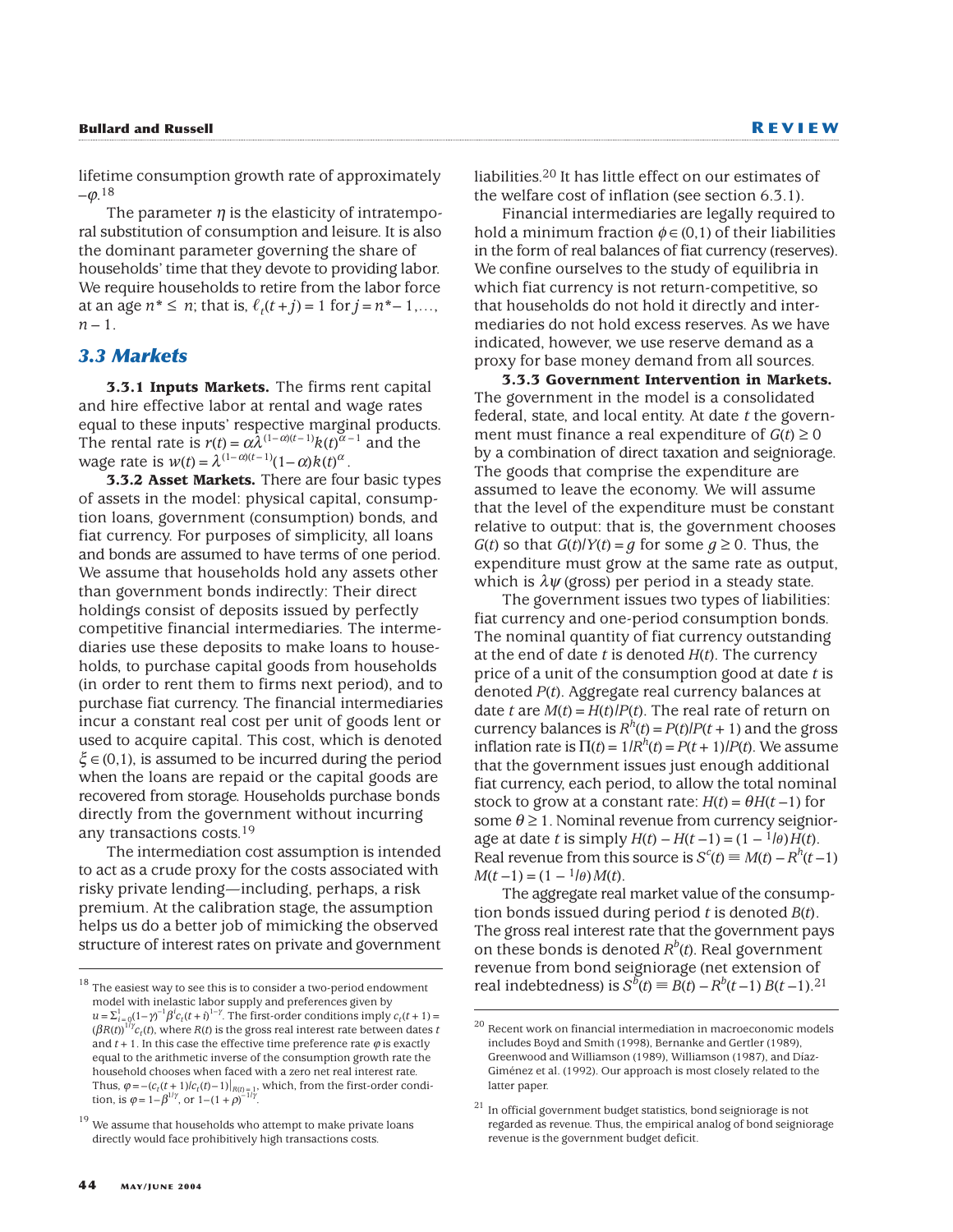The government collects the bulk of its revenue using three direct proportional taxes: a tax on real labor income levied at rate  $\tau^w \in [0,1)$ , a tax on the nominal interest income of households levied at rate  $\tau^i \in [0,1)$ , and a "corporate income tax" on firms' nominal returns to capital levied at rate  $\tau^c \in [0,1)$ . Aggregate real labor income tax revenue at date *t* is  $T^l(t) \equiv \tau^w w(t) L(t)$ . The government taxes the net nominal interest that households receive on government bonds or intermediary deposits. Nominal revenue from this source is  $\tau^{i}[R^{d}(t-1)|R^{h}(t-1)-1]$  $A^+(t-1)P(t-1)$ , where  $A^+(t)$  represents households' aggregate gross real asset holdings at date *t* and *R<sup>d</sup>* is the gross real rate of return to deposits. Real revenue from interest income taxation is  $T^i(t)$  $\equiv \tau^i[R^d(t-1)-R^h(t-1)]A^+(t-1)$ . The government also taxes the net nominal returns paid by the firms to the financial intermediaries, after adjustment for depreciation. Thus, the corporate income tax produces nominal revenue of  $\tau^c(R^{kn}(t-1)/R^h(t-1)-1)$  $K(t)P(t-1)$ , where  $R^{kn}$  is the gross real rate of return to capital net of depreciation,  $R^{kn}(t) = R^k(t) - \delta$ ,  $R^k$  is the gross real rate of return to capital,  $R^k(t) = 1 +$  $r(t+1)$ , and  $r(t+1)$  is the marginal product of capital. The real revenue from corporate income taxation is

$$
T^{k}(t) \equiv \tau^{c}\left(R^{kn}(t-1) - R^{h}(t-1)\right)K(t).
$$

Our tax structure is intended to provide a crude but parsimonious representation of the current U.S. tax system. This representation captures two important features of the U.S. system for taxing capital income: double taxation of dividend income and the fact that household income from interest and capital gains is taxed on a nominal basis. By levying the labor tax on real labor income, we are taking a conservative approach so that we do not overstate the impact of inflation on welfare. We will match revenues from taxes on capital to the data on the sources of government revenue, and then we will allow all remaining government revenue to come from labor income taxation.

The government budget constraint can be written

(3) 
$$
gY(t) = T^{l}(t) + T^{i}(t) + T^{k}(t) + S^{c}(t) + S^{b}(t).
$$

# *3.4 Market Clearing*

**3.4.1 The Structure of Real Interest Rates.**

Our assumptions about money demand, financial intermediation, and capital income taxation determine the interest rate structure of our economy. In the equilibria that we study, the lowest gross real

return rate in our economy is  $R^h(t)$ , the gross real rate of return on currency. The highest gross real rate of return is the gross pre-depreciation return rate on capital, which is  $R^k(t) = 1 + r(t + 1)$ , where  $r(t+1)$  is the marginal product of capital. The gross real rate of return on capital, net of depreciation, is  $R^{kn}(t) \equiv R^k(t) - \delta$ . Since firms are taxed on their nominal net-of-depreciation returns to capital, the after-tax gross real rate of return they pay to the financial intermediaries is  $R^{ka}(t) \equiv (1 - \tau^c)R^{kn}(t) +$  $\tau^{c}R^{h}(t)$ .<sup>22</sup> Arbitrage implies that  $R^{cl}(t)$ , the gross real rate of return that the intermediary receives on consumption loans, must be equal to  $R^{ka}(t)$ .

Because financial intermediation is costly, intermediaries are not willing to pay  $R^{ka}(t)$  to depositors. The real intermediation cost is  $\xi$  per unit of loans or capital intermediated, so the gross real return rate net of this cost is  $R^{kc}(t) = R^{k\bar{a}}(t) - \xi$ . In addition, intermediaries must allocate a fraction  $\phi$  of their deposits to the acquisition of fiat currency reserves. They pay household depositors a reserve-ratioweighted average of the real return rate on fiat currency and the real return rate on loans net of intermediation costs: This rate is  $R^d(t) \equiv (1-\phi)$  $R^{kc}(t) + \phi R^{h}(t)$ . Since government bonds are not intermediated, arbitrage implies that their gross real interest rate, which we denote  $R^b(t)$ , must be equal to *Rd* (*t*). Finally, households must pay taxes on their nominal interest income at a rate of  $\tau^i$ , so the gross after-tax real rate of return on deposits is  $R^{da}(t) \equiv (1 - \tau^i) R^{da}(t) + \tau^i R^h(t)$ . Since the government taxes interest income from all sources,  $R^{da}(t)$  must be equal to  $R^{ba}(t)$ , the gross after-tax real interest rate on government bonds.

To summarize, our steady-state asset return structure obeys the following chain of inequalities:

(4)  
\n
$$
R^h < R^{da} = R^{ba} < R^d = R^b < R^{kc} < R^{cl} = R^{ka} < R^{kn} < R^k
$$

The associated gross nominal interest rates are equal to the gross real rates divided by  $R^h$ . The monetary authority determines  $R<sup>h</sup>$  through its conduct of monetary policy. The equilibrium conditions of the model can be thought of as determining the equilib-

<sup>22</sup> The gross nominal return to capital employed at date *t*–1 is  $R^{kn}(t-1)$  *IR<sup>h</sup>(t–*1), so at date *t* the firms have to make a nominal tax payment to the government of  $\tau^c((R^{kn}(t-1)/R^h(t-1))-1)K(t-1)P(t-1)$ . Firms' total real net-of-depreciation earnings are  $R^{kn}(t-1)K(t-1)$ . Dividing the former expression by *P*(*t*) to put it into real terms and then subtracting it from the latter expression produces the gross rate of return expression given in the text. A similar calculation defines *Rda* below.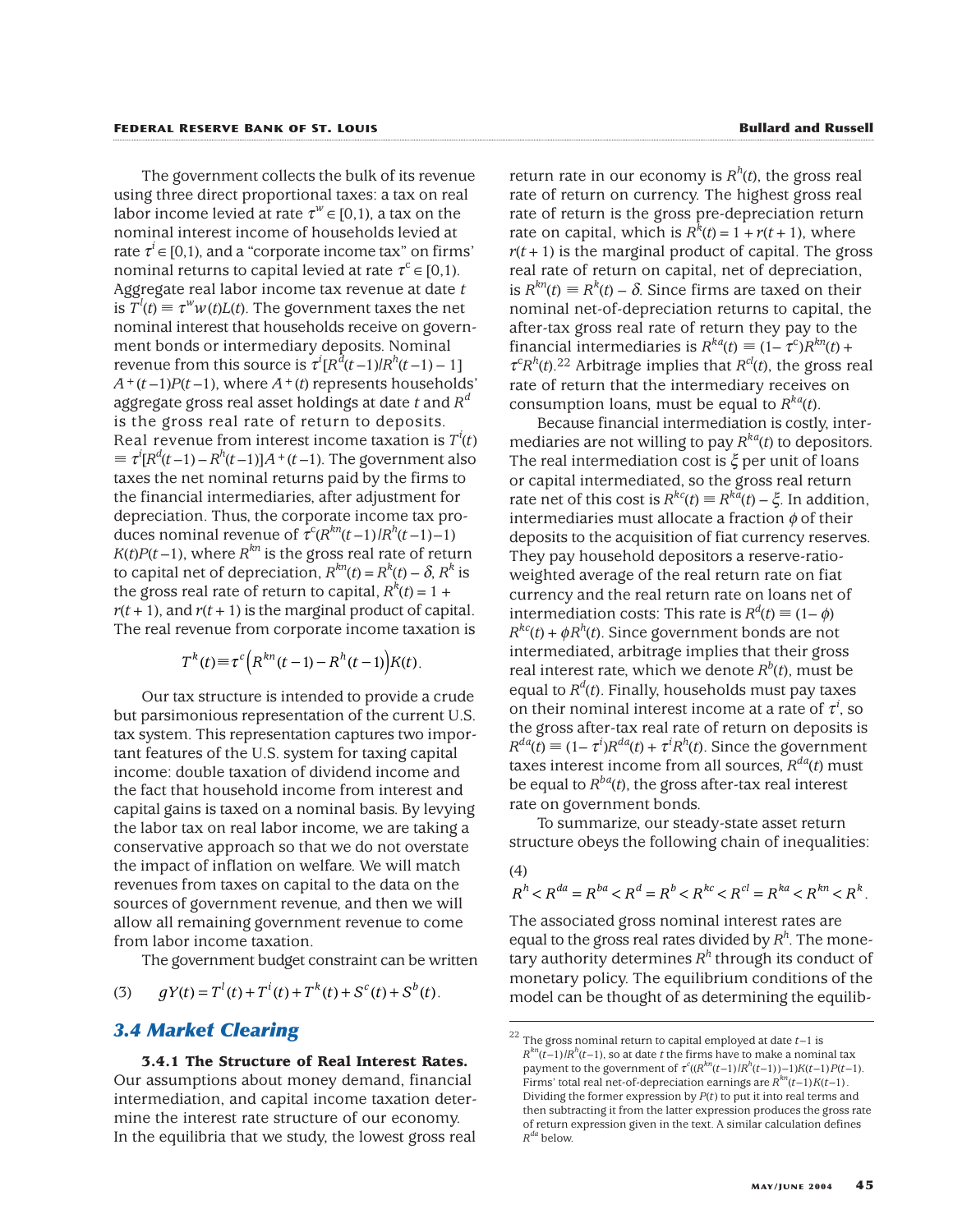rium value of  $R^k$ , and the capital income tax, intermediation cost, and money demand parameters then determine the remainder of the interest rate structure<sup>23</sup>

**3.4.2 Household Decisions.** Households maximize (2) subject to a lifetime budget constraint that we will now define. We will let  $a_t(t+j)$ ,  $j=0$ , ...,  $n-1$ , denote the demand for assets, at date  $t+j$ , of a household born at date *t*. Households can borrow or lend in any period of life. If they borrow at date *t*, then they pay the gross real rate  $R^{ka}(t)$ . If they lend by holding deposits with the financial intermediary, then they earn the gross real after-tax return  $R^{da}(t)$ . The budget constraints of an agent born at date *t* are

(5)

$$
c_t(t) + a_t(t) = (1 - \tau^w)w(t)e_1(1 - \ell_t(t)),
$$
  
\n
$$
c_t(t + j) + a_t(t + j) = (1 - \tau^w)w(t + j)e_{j+1}(1 - \ell_t(t + j))
$$
  
\n
$$
+ \hat{R}(t + j - 1)a_t(t + j - 1)
$$

for 
$$
j = 1,..., n-2
$$
 and  
\n
$$
c_t(t+n-1)
$$
\n
$$
= (1 - \tau^w)w(t+n-1)e_n(1 - \ell_t(t+n-1))
$$
\n
$$
+ \hat{R}(t+n-2)a_t(t+n-2),
$$

where *w*(*t*) is the before-tax real wage at date *t*, and

$$
\hat{\mathcal{R}}(t+j) = \begin{cases} R^{ka}(t+j) & \text{if } a_t(t+j) < 0, \\ R^{da}(t+j) & \text{if } a_t(t+j) \ge 0. \end{cases}
$$

Aggregate net household asset holdings at date *t* are

$$
A(t) = \sum_{j=0}^{n-2} \psi^{t-j} a_{t-j}(t),
$$

where the population at date *t* has been normalized to unity. We can decompose  $A(t)$  into  $A^+(t)$ , the net aggregate asset demand of the households whose net asset demand is non-negative (net creditors) at date *t*, and *A*–(*t*), the net aggregate asset demand of the agents whose net asset demand is negative (net debtors) at date *t*. The first group earns a gross rate of return  $R^{da}(t) = R^{ba}(t)$ , while the second group must pay interest at gross rate  $R^{kq}(t)$ . We will define  $A^{-}(t)$ 

as a positive number, so that  $A(t) = A^+(t) - A^-(t)$ . The liabilities of the financial intermediaries are then  $K(t + 1) + A<sup>-</sup>(t)$ . A household's asset demand problem can have a corner solution for a particular life period *j*, in which case the household sets  $a_{t}(t + j) = 0.$ 

**3.4.3 Equilibria.** Households hold aggregate real deposits *D*(*t*) with financial intermediaries. The intermediaries use a fraction of these deposits to acquire fiat currency reserves:  $\phi D(t) = M(t)$ . The remainder of the deposits are lent to firms and households:  $(1-\phi)D(t) = A^{-}(t) + K(t+1)$ . The moneymarket clearing condition is

(6) 
$$
M(t) = \frac{\phi}{1 - \phi} \Big[ A^{-}(t) + K(t + 1) \Big].
$$

The credit-market clearing condition is

(7) 
$$
A(t) = M(t) + K(t+1) + B(t),
$$

since some household assets may take the form of government debt. These last two conditions can be combined, producing the condition

(8) 
$$
B(t) = A^{+}(t) - \frac{1}{1-\phi}[A^{-}(t) + K(t+1)].
$$

The marginal product condition for the capital rental rate at date *t* can be used to express the capitallabor ratio  $k(t + 1)$  as a function of the rental rate  $r(t+1)$  and thus of the gross pretax, pre-depreciation capital return rate  $R^k(t)$ . The value of  $k(t)$ , which depends on  $R^k(t-1)$ , determines the equilibrium wage rate *w*(*t*) through the marginal product of labor condition. The values of  $R^h(t)$  and  $R^k(t)$  determine the structure of real return rates, and together with the values of  $w(t)$  they provide the data necessary for the households to solve their decision problems. The households' leisure choices imply values for *L*(*t*), the aggregate supply of effective labor, and thus for  $K(t) = k(t)L(t)$ .

Equation (3), the government budget constraint, involves *B*(*t*) and *M*(*t*). We can substitute equations (6) and (8) into this constraint. As we have seen, the quantities of labor and capital income tax revenue that appear in the government budget constraint also depend on the wage rate, the household labor supply decision, and the household asset demand decisions. After we make these substitutions, the consolidated government budget constraint becomes

 $^{23}$  In practice, we fix  $R^{b}$  and  $R^{h}$  at their postwar U.S. averages and find a parameterization of the model that has an equilibrium that supports these values, as we will discuss. This parameterization determines the rest of the interest rate structure.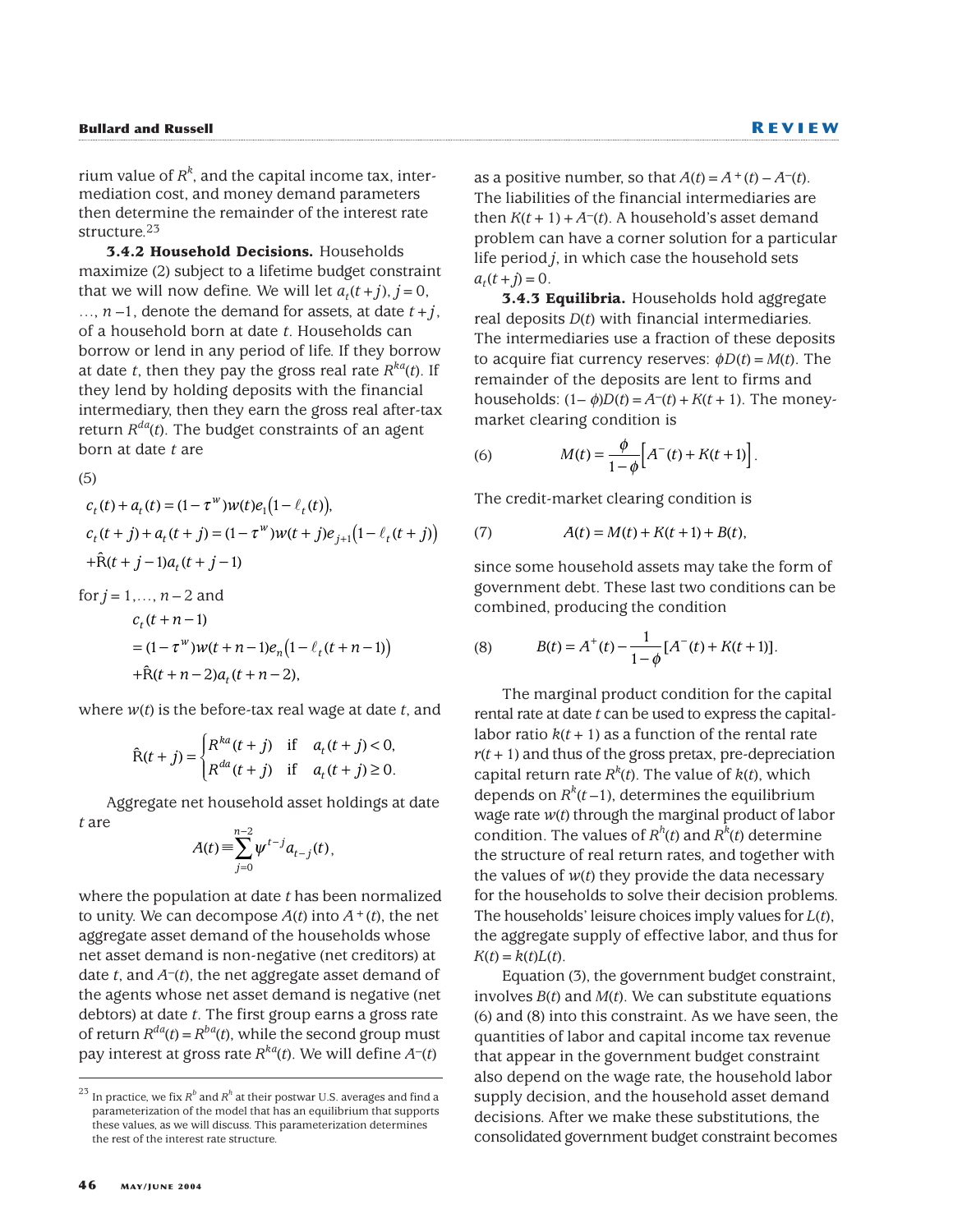(9)

$$
gY(t) = \tau^w w(t)L(t) +
$$
  
\n
$$
A^+(t-1)\Big\{\tau^i[R^d(t-1) - R^h(t-1)] - R^b(t)\Big\} +
$$
  
\n
$$
\frac{A^-(t-1)}{1-\phi}\Big\{R^b(t) - \phi R^h(t-1)\Big\} +
$$
  
\n
$$
K(t)\Big\{\tau^c\Big(R^{kn}(t-1) - R^h(t-1)\Big) +
$$
  
\n
$$
K(t)\Big\{\frac{1}{1-\phi}\Big(R^b(t) - \phi R^h(t-1)\Big)\Big\} +
$$
  
\n
$$
A^+(t) - A^-(t) - K(t+1).
$$

In equilibrium, the level of output at date *t* depends on real returns prevailing at date *t* –1, which determine the capital-labor ratio *k*(*t*), and *L*(*t*), which determines the capital stock given *k*(*t*). Thus, given the solution to the firms' and households' decision problems, the right-hand side of the resulting equation can be written entirely as a function of  ${R<sup>h</sup>(t)}$ ,  ${R<sup>k</sup>(t)}$ , and the parameters of the model:

(10) 
$$
gY(t) = Z\Big[\{R^{h}(t)\}, \{R^{k}(t)\}, F, \Delta\Big],
$$

where *F* and ∆ are sets of parameters defined below.

It is readily seen that if  $R^h(t)$  and  $R^k(t)$  are dateinvariant then the value of the function *Z* will grow at a rate equal to the steady-state output growth rate. Consequently, the steady-state version of the equilibrium budget constraint can be written

$$
g = \zeta \left[ R^h, R^k, F, \Delta \right].
$$

We will confine ourselves to the study of steady-state equilibria.

As we indicated in Figure 1, if  $R<sup>h</sup>$  (and thus the inflation rate) and the parameters of the model are held fixed, then the function ζ takes the form of a downward-opening paraboloid in  $R^k$  or (equivalently) *Rb* . Provided the ratio *G*/*Y* is low enough, there will consequently be two steady states, one associated with a relatively low real interest rate and the other associated with a relatively high one. In this paper we focus on the steady states that are associated with relatively low real interest rates, which provide a better match for the data.24

In steady-state equilibria, the capital-labor ratio and the real wage grow at a gross rate of  $\lambda$ , while

the levels of real aggregates such as output, asset demand, the capital stock, and real balances grow at a gross rate of  $\lambda \psi$ . Money prices will rise at a gross rate of  $\theta/\lambda\psi$ , where  $\theta$  is the gross growth rate of the stock of fiat currency. Thus, the steady states we study are quantity-theoretic in the sense that the rate of money growth dictates the inflation rate through the standard quantity theory equation.

It is possible, of course, that for given values of the inflation rate, the direct tax rates, and the other parameters of the model, equation (10) will not have real solutions. To fit our model to the data, we need to solve the agents' decision problems and equation (10) repeatedly for a wide variety of parameter values. For this reason, our approach to calculating steady states of calibrated versions of our model is slightly different from the approach implicitly described by the discussion presented above. When we search for plausible values of our model's "deep parameters" we hold  $R^h$ ,  $R^b$ , and the other parameters of the model fixed at values suggested by the data, and we treat the revenue-output ratio *g* as endogenous. We then adjust the values of the deep parameters in an attempt to match data-derived targets for many of the model's endogenous variables—including a target for *g*. We now turn to describe this calibration process in detail.

# **4. CONFRONTING THE DATA**

# *4.1 Calibration Strategy*

Our goal is to find a specification of the model that is plausible in two senses: in the sense that the values of the parameters are not out of line with published estimates and/or values used elsewhere in the calibration literature, and in the sense that the steady-state values of endogenous variables provide a convincing match for the data. We divide the parameters of our model into two sets. The first set, which we refer to as the *fixed parameter vector F*, consists of parameters whose values are not very controversial because they map into the data in a simple, direct way. We choose values for these parameters, element by element, based on data for the postwar period.

The second set of parameters, the *deep parameter vector* ∆, consists of parameters that do not map into the data directly. Although many of these parameters appear in other calibrated general equilibrium models, the question of their appropriate values is unsettled and controversial, largely because empirical estimates vary widely from study to study. Our

 $^{24}$  For most of the calibrated specifications we study, the alternative steady state produces unrealistically high values for the rate of return on government debt and the debt-to-GDP ratio.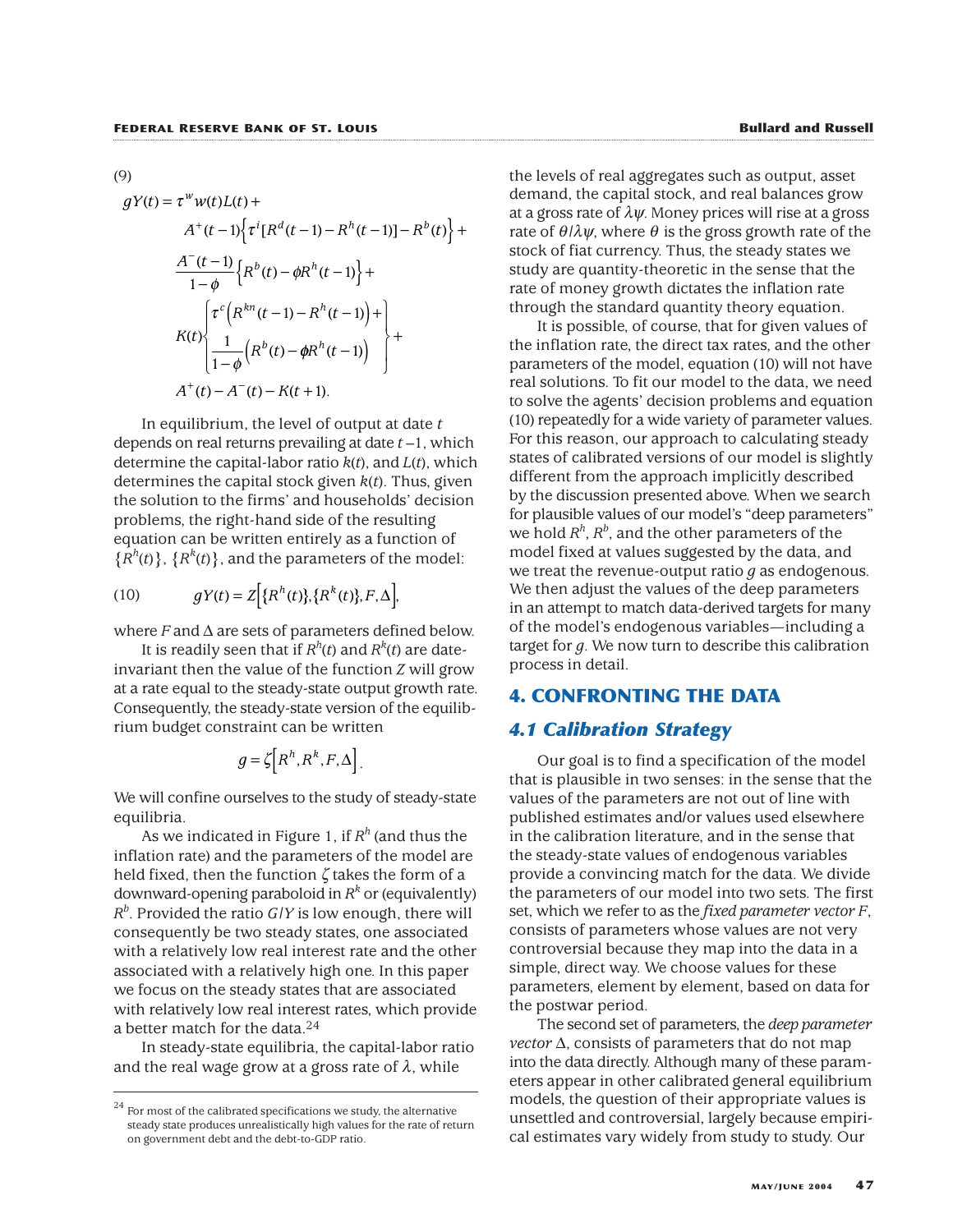#### **Table 1**

#### **Targets on Observable Quantities**

| <b>Endogenous variable</b> | <b>Target</b> | Range          | <b>Source</b>              |  |  |
|----------------------------|---------------|----------------|----------------------------|--|--|
| K/Y                        | 3.32          | [2.32, 4.32]   | Cooley and Prescott (1995) |  |  |
| I/K                        | 0.076         | [0.066, 0.086] | Cooley and Prescott (1995) |  |  |
| B/Y                        | 0.47          | [0.255, 0.686] | U.S. data, 1959-94         |  |  |
| hcg                        | 0.015         | [0.01, 0.03]   | Laitner (1992)             |  |  |
| alt                        | 0.154         | [0.075, 0.33]  | Authors' calculations      |  |  |
| $I^{m}/Y$                  | 0.06          | [0.05, 0.07]   | Díaz-Giménez et al. (1992) |  |  |
| M/Y                        | 0.0592        | [0.041, 0.078] | U.S. data, 1959-94         |  |  |
| g                          | 0.151         | [0.121, 0.18]  | U.S. data, 1959-94         |  |  |
| $T^k/G$                    | 0.119         | [0.036, 0.201] | U.S. data, 1959-94         |  |  |

**SOURCE: U.S. data were obtained from the 1996** *Economic Report of the President***.**

approach to setting these parameters is somewhat novel: We select them jointly, using an iterative nonlinear optimizing procedure (a genetic algorithm) to find a vector of values for the deep parameters that supports a steady state that produces endogenous variables whose values come as close as possible to a vector of targets based on postwar data. The target variables we select are natural ones from the perspective of our model.

# *4.2 The Fixed Parameter Vector*

The fixed parameter vector is

(11) 
$$
F = \left[\left\{e_i\right\}_{i=1}^n, n^*, \lambda, \psi, R^h, R^b, \tau^i\right].
$$

Thus, the fixed parameters are the labor efficiency profile  $\{e_i\}_{i=1}^n$ , the age of retirement  $n^*$ , the gross productivity growth rate  $\lambda$ , the gross labor force growth rate  $\psi$ , the gross real return rate on money *R<sup>h</sup>* (or, equivalently, the gross inflation rate  $\Pi = 1/R<sup>h</sup>$ ), the gross before-tax real interest rate on government bonds  $R^b$ , and the tax rate on interest income  $\tau^i$ .

We set  $n^*$ , the retirement age, to household age 44 (figurative age 65). We set the gross productivity growth rate at  $\lambda = 1.015$ , the gross rate of labor force growth at  $\psi$  = 1.017, the gross real rate of return on currency at  $R<sup>h</sup>$  = 0.9615 (implying a 4 percent inflation rate), and the before-tax gross rate of return on government bonds at  $R^b = 1.01$ . All four of these values are based on postwar data. The choices of *R<sup>h</sup>*, λ, and  $\psi$  imply a value for θ, the base money supply growth rate, that satisfies  $R^h = \lambda \psi/\theta$ .

Since our estimate of the postwar-average after-

tax gross real return rate on federal government bonds is close to zero, we seek a parameterization that produces  $R^{ba} = 1.25$  The relationship between  $R^b$  and  $R^{ba}$  then requires us to set the interest income tax rate  $\tau^i$  at 0.2. Our life-cycle labor productivity profile is based on estimates constructed by Hansen (1993).26

# *4.3 The Deep Parameter Vector*

The deep parameter vector is

(12) 
$$
\Delta = [\rho, \gamma, \eta, \alpha, \delta, \xi, \phi, \tau^w, \tau^c].
$$

Thus, the deep parameters are the pure rate of time preference  $\rho$  (or the discount factor  $\hat{\beta} = [1 + \rho]^{-1}$ ), the indifference-curve convexity parameter γ, which helps determine the intertemporal consumption substitution elasticity  $\sigma = \left[1 - \eta(1 - \gamma)\right]^{-1}$ , the intratemporal labor-leisure substitution elasticity (or labor share of time)  $\eta$ , the capital share of output  $\alpha$ , the net depreciation rate  $\delta$ , the unit intermediation

 $25$  We constructed this estimate using marginal tax rate data provided by Joseph Peek of Boston College. We thank him for his cooperation.

<sup>26</sup> The Hansen data are collected from samples taken in 1979 and 1987. The data separate males from females. We average the data from the two years, and we also average the data across males and females using weights of 0.6 and 0.4. The resulting profile is a step function, because the data are collected for age groupings. We fit a fifth-order polynomial to this step function. This yields the smooth profile  $e_{i-20}$  $= m_0 + m_1 i + m_2 i^2 + m_3 i^3 + m_4 i^4 + m_5 i^5$  for  $i = 21, ..., 76$ , with the vector of coefficients  $m = [-4.34, 0.613, -0.0274, 0.0063, -0.717 \times 10^{-5},$  $0.314 \times 10^{-7}$ ]. This profile peaks at agent age 28 (figurative age 48), when productivity is about 1.6 times its level at agent age 1 (figurative age 21). Productivity in the final year of life is virtually the same as in the first year of life.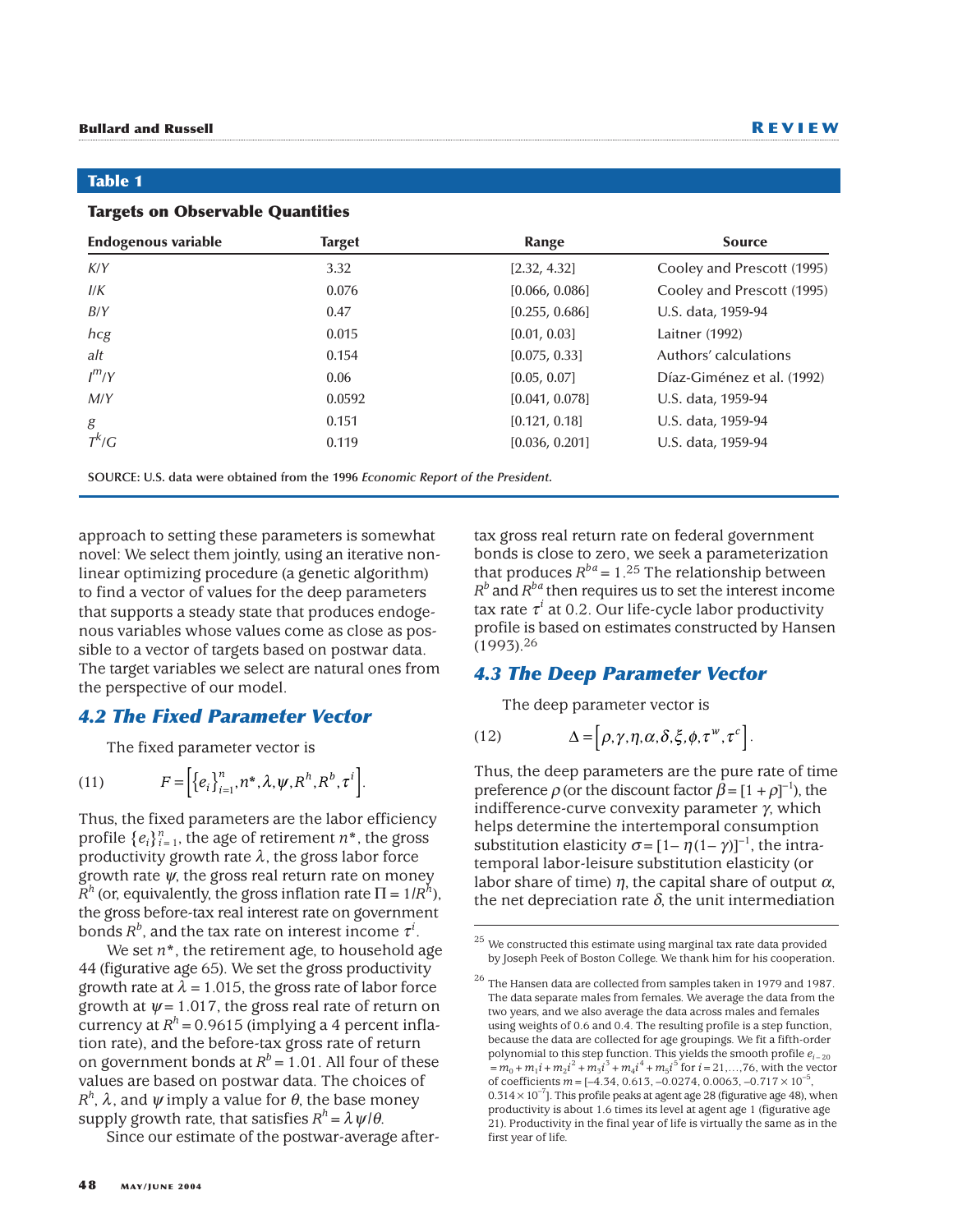cost  $ξ$ , the reserve ratio  $φ$ , the labor income tax rate  $\tau^w$ , and the corporate income tax rate  $\tau^c$ .

**4.3.1 Targets.** The endogenous variables whose values we target are listed in Table 1. Most of the target values are widely cited estimates of postwar averages, so we will not discuss them in much detail. In some cases, the closeness of a particular variable to a target depends largely on the value of one parameter: When this is the case, we will identify the relevant parameter. It should be emphasized, however, that in each of these cases the parameter in question also plays a role in the determination of other endogenous variables.

The estimates of the average capital-output ratio <sup>Κ</sup>/*Y* and the average investment-capital ratio Ι/*K* are due to Cooley and Prescott (1995). These estimates are based on a broad definition of capital that includes consumer durables and government capital. We target the equilibrium bonds-to-output ratio Β/*Y* at the average postwar ratio of gross federal debt to output. The money-output ratio Μ/*Y* is targeted at the average postwar ratio of the monetary base to output. Since we are using bank reserve demand as a proxy for base money demand from all sources, the value of Μ/*Y* is largely determined by the reserve ratio φ.

The target for intermediation costs relative to output, *I <sup>m</sup>*/*Y*, is based on estimates of the size of the U.S. financial intermediation sector that were constructed by Díaz-Giménez et al. (1992). These estimates are summarized in Figure 2. They indicate that the quantity of resources devoted to financial intermediation is quite large—roughly 5 to 7 percent of GDP in the early 1980s. Our target for intermediation costs relative to output is in the middle of this range. The value of the unit intermediation cost ξ plays a key role in determining whether we hit this target.

Laitner (1992) reports evidence that indicates that the average lifetime consumption growth rate of U.S. households is not very different from the aggregate consumption growth rate. Consequently, we set the target for *hcg*, households' net lifetime consumption growth rate, at 0.015, which is the net rate of technological progress (from *F*) and thus the steady-state net growth rate of aggregate per capita consumption. In OLG models the lifetime consumption growth rate can be very different from the aggregate consumption growth rate, so this target imposes a significant constraint on our parameter choices. Our target for *alt*, the average share of households' time devoted to providing labor, is based on our own calculations.27 As we have indicated,

### **Figure 2**

**Financial Intermediation in the United States**



**NOTE: The value of financial intermediation services provided in the U.S. economy is large. The boxes and triangles represent upper (total product basis) and lower (value added basis) bounds, respectively, as calculated by Díaz-Giménez et al. (1992). The lines are simple midpoints based on linear interpolation between data points and extrapolation of existing trends (solid line) and no trend (dotted line) at the end of the sample.**

the choice of  $\eta$  essentially determines the value of this variable.

Our target for *g*, the ratio of government expenditures to output, is the average postwar value of consolidated government revenue, net of transfers and government investment, relative to GDP.

That leaves only the sources of government revenue to be determined. We want the revenue coming to the government from the corporate profits tax to look like it does in the data, so that we do not overemphasize this feature of the model economy. Accordingly, we target *T<sup>k</sup>* /*G*, the ratio of corporate profits tax revenues to total government expenditures, to match the average value of this ratio in postwar data.<sup>28</sup>

 $27$  The target value is based on a 24-hour day, a 40-hour work week, ten vacation days and ten holidays per year, and a 70 percent labor force participation rate. The 24-hour day assumption seems reasonable because the utility function implies that if leisure hours are zero then the marginal utility of leisure is infinite.

<sup>28</sup> In our model, government revenue comes from five sources: a tax on labor income, a tax on household interest income, a tax on corporate profits, currency seigniorage, and bond seigniorage. The personal interest income tax rate is an element of *F*. The volume of currency and bond seigniorage revenue is determined by the interest rates  $R^n$  and  $R^b$ , which are also part of *F*, and by the ratios of money and bonds to output, both of which we have targeted. By setting a target for  $T^k/G$ , we leave all remaining government revenue to come from the tax on labor,  $\tau^w$ , an element of  $\Delta$ . This tax is levied in real terms and is not affected by inflation.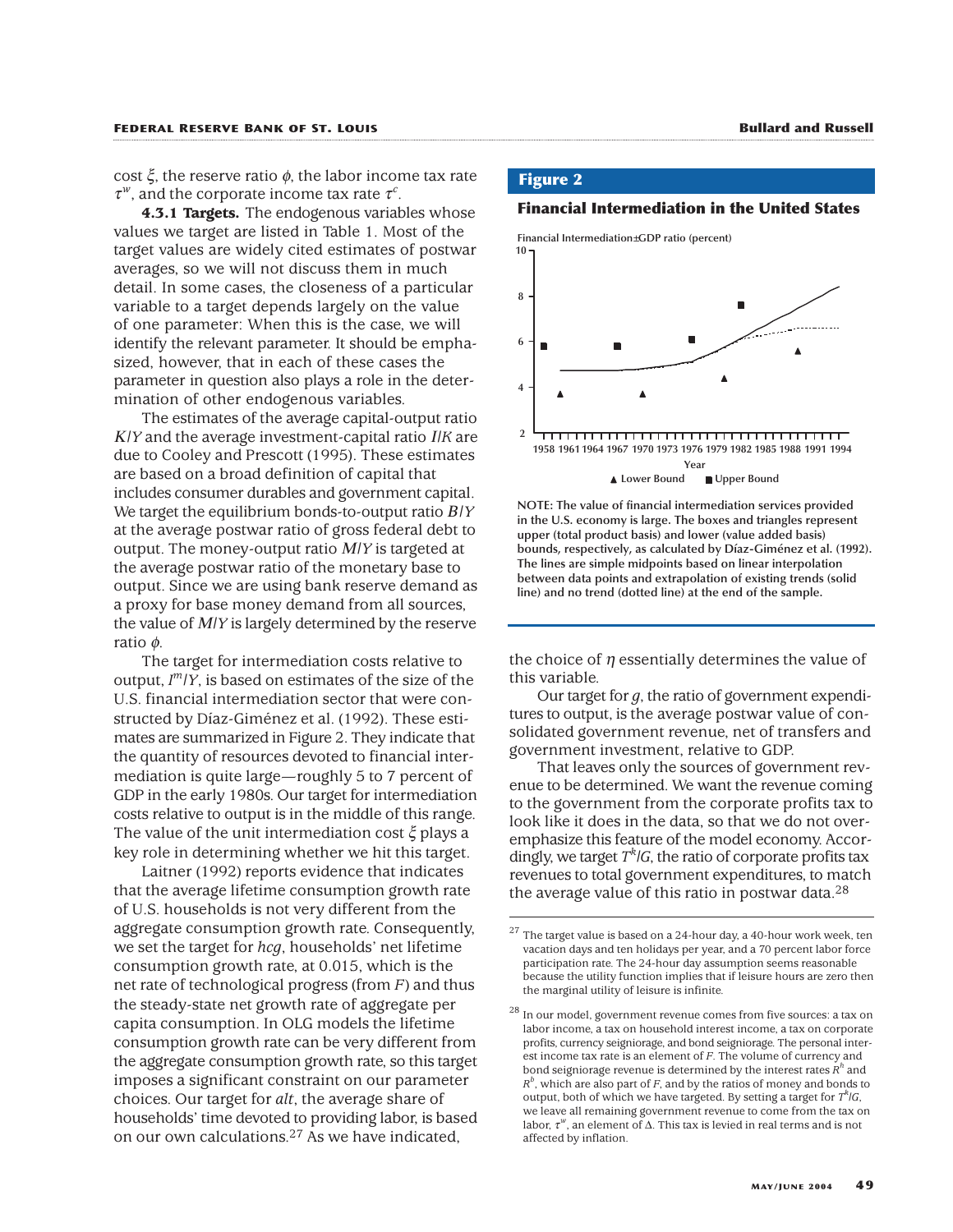| <b>Bullard and Russell</b> |                                  |                                                               |          |        |       |        | <b>REVIEW</b> |        |  |
|----------------------------|----------------------------------|---------------------------------------------------------------|----------|--------|-------|--------|---------------|--------|--|
|                            |                                  |                                                               |          |        |       |        |               |        |  |
| <b>Table 2</b>             |                                  |                                                               |          |        |       |        |               |        |  |
|                            | <b>Baseline Parameter Values</b> |                                                               |          |        |       |        |               |        |  |
|                            |                                  | η                                                             | $\alpha$ | δ      |       | Ø      | $\tau^w$      |        |  |
| $-0.223$                   | 37.4                             | 0.154                                                         | 0.26     | 0.0439 | 0.018 | 0.0169 | 0.11          | 0.0742 |  |
|                            |                                  | NOTE: Values of deep parameters in the baseline steady state. |          |        |       |        |               |        |  |

Our parameter-selection algorithm also allows us to indicate ranges around the target values that we regard as plausible. These ranges are also displayed in Table 1. Although these ranges have some effect on the operation of the algorithm, the values it selects turn out to be very close to our targets.

**4.3.2 Parameter Choices.** A complete description of our parameter-selection algorithm is presented in the appendix, along with a detailed description of the results it generates. The baseline parameter values we obtain using this algorithm are displayed in Table 2. The characteristics of the associated steady state are described in Tables 3, 4, and 5. We discuss the parameter values first, before discussing the fit to the data in the next section.

Although our baseline value for  $\rho$  may seem quite low, household preferences regarding lifetime consumption paths are much more accurately summarized by the value of the effective time preference rate  $\varphi$ , which is a nonlinear function of  $\rho$  and  $\gamma$ (see section 3.2.3). Our baseline values for these two parameters imply an effective time preference rate of –0.0067. This value produces very plausiblelooking consumption behavior: In particular, it is largely responsible for the fact that households' lifetime consumption growth rate is so close to the aggregate consumption growth rate. Our value for  $\varphi$  is quite close to the value (-0.0098) implied by Hurd's (1989) widely cited econometric estimates of  $\gamma$  and  $\rho$ , and it is even closer to a recent direct estimate of  $\varphi$  (–0.0078) obtained by Barsky et al. (1997) using experimental methods.

Similarly, while our baseline value for  $\gamma$  may seem high, household preferences regarding substituting consumption across periods are much more accurately summarized by  $\sigma$ , the elasticity of intertemporal substitution in consumption (EISC), which is a nonlinear function of  $\gamma$  and  $\eta$  (again, see section 3.2.3). Our values for these two parameters produce  $\sigma$ = 0.151. This EISC value is well within the range of published estimates. It falls particularly closely in line with widely cited econometric estimates due

to Hall (1988) and with recent laboratory estimates due to Barsky et al. (1997).29

The question of the appropriate value for the EISC is highly controversial. Many empirical studies have produced estimates significantly higher than the value we use: Attanasio and Weber (1995), for example, report a point estimate of 0.56. On the other hand, an argument for EISC values much lower than ours can be based on the fact that under an expected-utility interpretation of the preferences we employ, the coefficient of relative risk aversion is the reciprocal of the EISC. $30$  Researchers working with stochastic models typically find that it takes very high degrees of risk aversion to explain the observed differential between risky and risk-free return rates (the equity premium). Kandel and Stambaugh (1991), for example, report that they need a relative risk aversion coefficient of 29 to explain the risk-free rate and the equity premium using standard preferences, while Campbell and Cochrane (1999) use a local relative risk aversion coefficient of 48.4 to accomplish the same task using habit-formation preferences. Later in this paper, after we report estimates of the welfare cost of inflation that are implied by the baseline specification of our model, we will also report alternative cost estimates implied by specifications with EISC values equal to the Attanasio-Weber and Kandel-Stambaugh

<sup>&</sup>lt;sup>29</sup> In Hall's (1988) introductory summary of his results, he asserts that  $\sigma$ is "unlikely to be much above 0.1" (p. 340); later in the paper he says it is "probably not above 0.2" (p. 350). Barsky et al. (1997) report a point estimate of 0.18.

<sup>&</sup>lt;sup>30</sup> Thus, our estimate of  $\sigma$  would be associated with a relative risk aversion coefficient of approximately 6.6. While this value is well within the (very wide) range of published estimates, and satisfies the Mehra-Prescott (1985) plausibility criterion by being below 10, most economists would probably regard it as uncomfortably high. There is no uncertainty in our model, however, and there are good reasons to believe that reluctance to substitute consumption intertemporally (a low value of  $\sigma$ ) is not in fact closely associated with aversion to risk. Indeed, Barsky et al. (1997, p. 568) conclude that for their experimental subjects "there is no significant relationship, either statistically or economically, between risk tolerance and intertemporal substitution."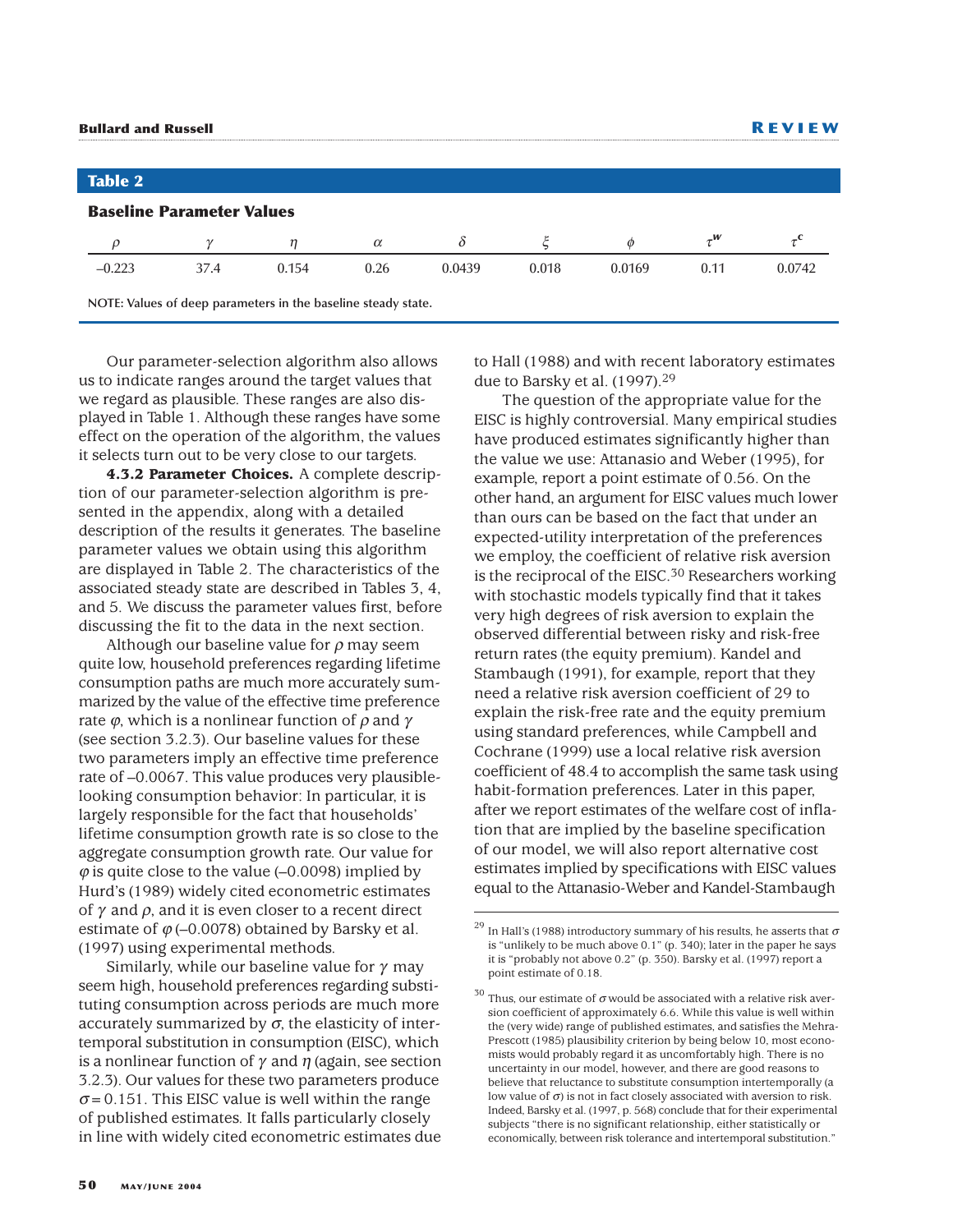#### **Table 3**

#### **Baseline Steady-State Characteristics**

|                                              | <b>Variable</b> | Model     | <b>Target</b> |
|----------------------------------------------|-----------------|-----------|---------------|
| Aggregate performance                        |                 |           |               |
| Real output growth                           | $\lambda \psi$  | 1.032     | Fixed         |
| Inflation                                    | $1/R^h$         | 1.04      | Fixed         |
| Technological progress                       | $\lambda$       | 1.015     | Fixed         |
| Labor force growth                           | $\psi$          | 1.017     | Fixed         |
| <b>Preferences</b>                           |                 |           |               |
| Effective rate of time preference            | $\varphi$       | $-0.0067$ | Open          |
| <b>CRRA</b>                                  | $\mathcal V$    | 6.6       | Open          |
| <b>EISC</b>                                  | $\sigma$        | 0.151     | Open          |
| Individual consumption growth                | hcg             | 0.0188    | 0.015         |
| Lifetime average agent time devoted to labor | alt             | 0.1539    | 0.154         |
| <b>Asset holdings</b>                        |                 |           |               |
| Capital-output ratio                         | K/Y             | 3.33      | 3.32          |
| Bonds-output ratio                           | B/Y             | 0.48      | 0.47          |
| Money-output ratio                           | H/Y             | 0.0591    | 0.0592        |
| <b>Technology</b>                            |                 |           |               |
| Capital share                                | $\alpha$        | 0.26      | Open          |
| Depreciation rate                            | $\delta$        | 0.0439    | Open          |
| Investment-capital ratio                     | I/K             | 0.0762    | 0.076         |

**NOTE: The term "fixed" in a target entry means we set these quantities directly based on U.S. data. The term "open" in a target entry means we did not fix or target these quantities directly. More characteristics are given in Tables 4 and 5.**

estimates.31 These alternative estimates indicate that the value of EISC is qualitatively unimportant to our conclusions, in the sense that our welfare cost estimates are still an order of magnitude larger than estimates in the existing literature.

Our baseline value for  $\alpha$ , the capital share of output, is quite close to the value of 0.25 that is used by Auerbach and Kotlikoff (1987) and has become standard in the literature on calibrated life-cycle models. Participants in the real business cycle literature typically use higher values for  $\alpha$ : Cooley and Prescott (1995), for example, use  $\alpha$  = 0.4. We will estimate the welfare cost of inflation in an alternative specification that uses this capital share value. Again, it turns out that the particular  $\alpha$ -value we use is not qualitatively important for our results.

# **5. CHARACTERISTICS OF THE BASELINE ECONOMY**

# *5.1 A Quantitative Match for the Data*

The characteristics of our baseline steady state are summarized in Tables 3, 4, and 5. The steady state does a remarkably good job of matching the data along the dimensions we have selected. The only detectable discrepancy between a variable and its target involves households' lifetime consumption growth rate, which is a bit less than 0.4 percentage points higher than the target value, as shown in Table 3. Since our target for this variable was not based on a precise estimate of its value, we do not view a discrepancy of this magnitude as a problem. We included *hcg* on our list of targets to avoid ending up with a baseline economy in which the lifetime consumption growth rate was substantially (multiple percentage points) higher or lower than the aggre-

<sup>31</sup> Since the Campbell-Cochrane (1999) preferences are not standard (that is, not intertemporally separable CES), the local intertemporal substitution elasticity may not be equal to the reciprocal of the local coefficient of relative risk aversion.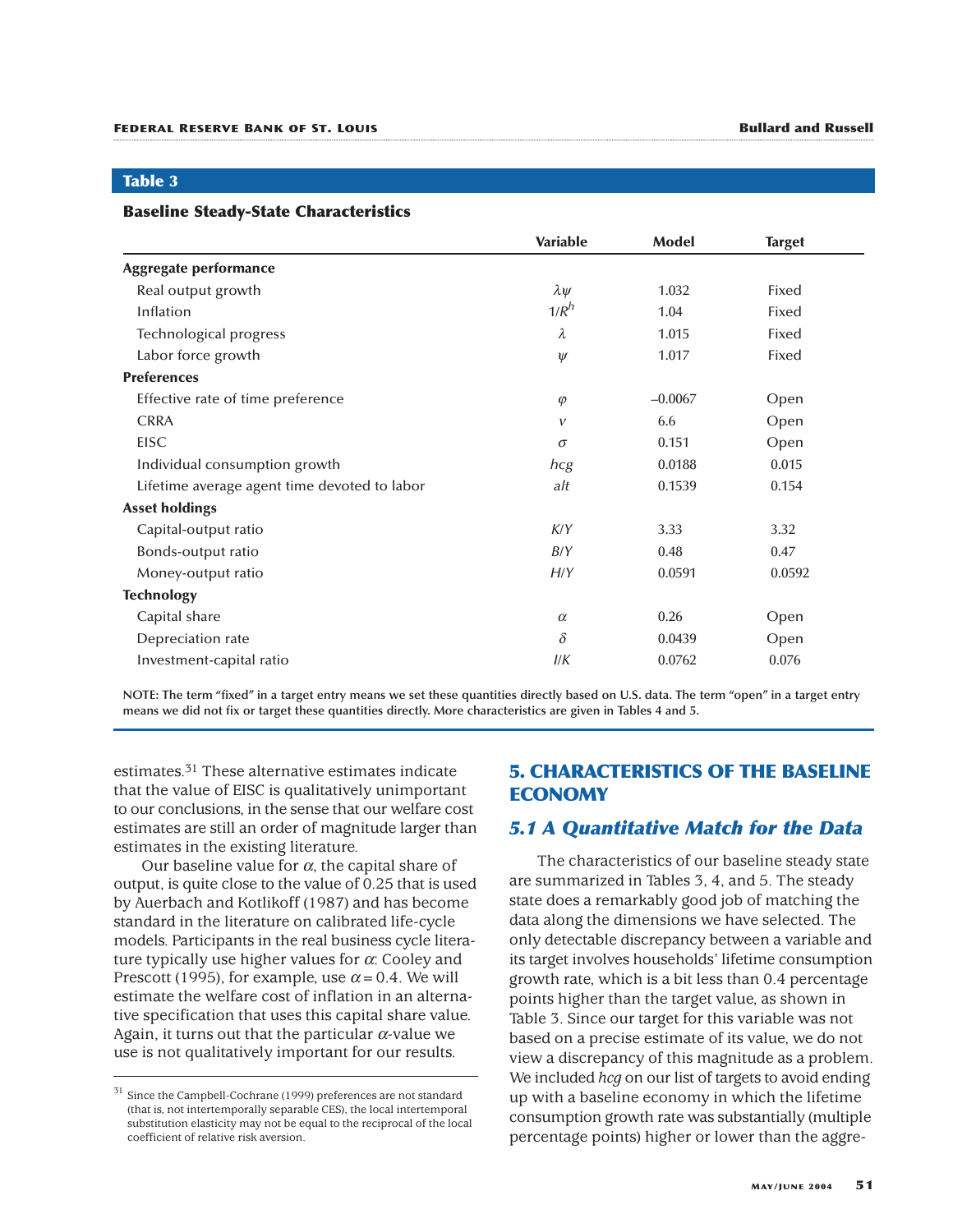# **Table 4**

#### **Baseline Steady-State Characteristics**

|                                          | <b>Variable</b> | Model  | <b>Target</b> |
|------------------------------------------|-----------------|--------|---------------|
| <b>Intermediation</b>                    |                 |        |               |
| Intermediation-output ratio              | $I^{m}/Y$       | 0.0599 | 0.06          |
| <b>Government size</b>                   |                 |        |               |
| Government-output ratio                  | G/Y             | 0.151  | 0.151         |
| Revenue from firms                       | $T^k/G$         | 0.119  | 0.119         |
| <b>Government revenue sources</b>        |                 |        |               |
| Household labor tax                      | $T^{W}/Y$       | 0.081  | Open          |
| Household interest tax                   | $T^i/Y$         | 0.037  | Open          |
| Corporate profits tax                    | $T^k/Y$         | 0.018  | Open          |
| Bond seigniorage                         | $B^S/Y$         | 0.010  | Open          |
| Currency seigniorage                     | $C^S/Y$         | 0.004  | Open          |
| NOTE: This is a continuation of Table 3. |                 |        |               |

# **Table 5**

#### **Baseline Steady-State Characteristics**

|               | <b>Rates of return</b> |                |            |          |                     |          |         |
|---------------|------------------------|----------------|------------|----------|---------------------|----------|---------|
|               | $R^h$                  | $R^{da}R^{ba}$ | $R^d, R^b$ | $R^{kc}$ | $R^{ka}$ , $R^{cl}$ | $R^{kn}$ | $R^{k}$ |
| <b>Target</b> | Fixed                  | Fixed          | Fixed      | Open     | Open                | Open     | Open    |
| Real          | 0.9615                 | 1.0003         | 1.0100     | 1.0108   | 1.0288              | 1.0342   | 1.0781  |
| Nominal       | 1.0000                 | 1.0403         | 1.0504     | 1.0513   | 1.0700              | 1.0756   | 1.1213  |

**NOTE: This is a continuation of Table 3.**

gate consumption growth rate—a common occurrence in previous work with calibrated versions of life-cycle models.

# *5.2 Real Rates of Return*

Our model produces rate-of-return differentials, as shown in Table 5, that can be compared with average return rates in the data. In our model, the counterpart to the return on a basket of stocks is  $R^{ka}$ , since corporate profits taxes are deducted from firms' earnings before they pay dividends and the capital gains on firms' stock presumably reflect market adjustments for depreciation. The "equity premium" in our model is then the difference between *Rka* and  $R^b$ , the before-tax real interest rate on government bonds. In our baseline steady state this difference is

188 basis points. Eight of these basis points are due to the reserve requirement; the remaining 180 are due to the cost of financial intermediation. Campbell, Lo, and MacKinlay (1997, Table 8.1) report that the equity premium in U.S. data, measured as an average of annual excess returns over a long time horizon, is 418 basis points with an approximate 95 percent confidence band of [64,756]. Thus, although our baseline equity premium accounts for a bit less than half of their point estimate, it is well within their 95 percent confidence band.

As we indicated in section 2, an important element of our approach to identifying the welfare costs of inflation is the assumption that capital is overaccumulated—a situation implied by the fact that in our baseline steady state the real interest rate on government debt is lower than the output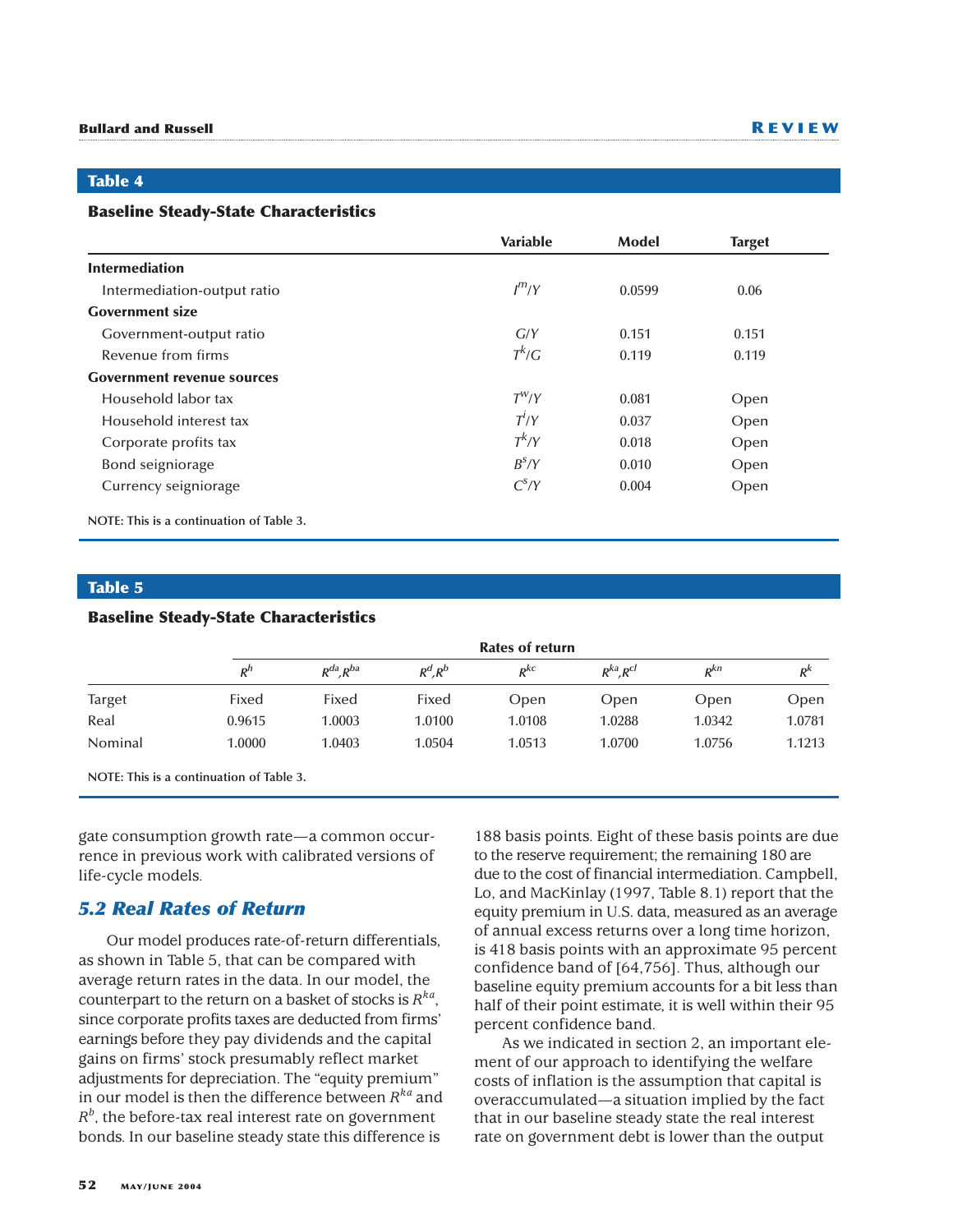growth rate. As we have also indicated, our steadystate values for both these variables are close to estimates of their values based on postwar U.S. data.

In an influential paper, Abel et al. (1989) note that in stochastic models an average risk-free real interest rate lower than the average output growth rate is not a sufficient condition for capital overaccumulation. They derive a sufficient condition for efficiency of a steady state in any model, stochastic or otherwise. The condition is that gross capital income is *always* larger than gross investment. They use data from the national income and product accounts to argue that, in the United States, gross capital income exceeded gross investment in every year from 1929 to 1980. They conclude, on this basis, that capital has not been overaccumulated in the United States.

If we calculate gross capital income using the definition that Abel et al. employed in their empirical analysis, we find that gross capital income exceeds gross investment in our baseline steady state.<sup>32</sup> Thus, our steady state actually passes the Abel et al. test for efficiency. Nevertheless, our baseline steady state has too much capital, and policy-induced increases in the real interest rate increase household welfare. The source of this conundrum is the fact that the theoretical analysis presented by Abel et al. abstracts from capital income taxes, intermediation costs, or other factors that might drive a wedge between income paid by firms and income received by households. In our model, by contrast, we use tax and intermediation-cost assumptions that are based on analysis of postwar data. We suspect that proper accounting of taxes and intermediation costs would reverse the Abel et al. conclusion that gross capital income has always exceeded gross investment.33,34

While our baseline steady state matches postwar U.S. data along a number of other dimensions, a more complete description of its features would take us too far afield.

#### **6. THE WELFARE COST OF INFLATION**

#### *6.1 Definition and Measurement*

**6.1.1 Assessing Welfare Costs.** Many analyses of the cost of inflation compare a steady state with a given inflation rate with a Pareto optimal Friedman-rule steady state. This approach amounts to assuming that inflation is the only source of distortions in the economy. Our model also has an optimal Friedman-rule steady state. In this steady state, the tax rates on labor and capital income are zero, the inflation rate and the nominal interest rate on government bonds are zero, and the combined real stocks of fiat currency and government debt are just large enough to support a real interest rate equal to the output growth rate (so that currency and bond seigniorage revenue is also zero). If government expenditures are positive then they are financed by lump-sum taxes.

For a practical assessment of the costs of inflation, a steady state of this type does not seem very interesting, because it is so unlike the actual U.S. economy. A procedure for estimating inflation costs that was based on this steady state would ignore the fact that the economy is distorted in many ways that do not involve inflation; it would also ignore the fact that moderate changes in the inflation rate changes of the sort usually contemplated by policymakers—would not eliminate distortions caused or aggravated by inflation. Our alternative approach is to model the most important sources of deviation from the Pareto optimum and study the ways in which inflation interacts with them.

As we have indicated, two sources of distortion

Equivalently, the baseline marginal product of capital, net of depreciation, exceeds the baseline output growth rate. The ratio of gross investment to output is  $[K(t + 1) - K(t) + \delta K(t)]/Y(t)$ , which is  $(\lambda \psi - 1 + \delta)(K/Y)$ in a steady state. Our baseline value of this ratio is 0.253—a value consistent with calculations presented by Cooley and Prescott (1995). The baseline ratio of gross capital income to output is  $(R<sup>k</sup>-1)K/Y = 0.26$ , which exceeds our baseline ratio of investment to output. Abel et al. (1989) report a much lower estimate of the ratio of investment to output. One reason for this is that in performing their calculations they used data on gross investment in private business capital, as opposed to the broader concept of capital used by Cooley and Prescott (1995), which includes government capital and consumer durables. Using this narrower concept, the gross investment figure in the data declines to 0.16. For additional discussion of this question and related questions, see Bullard and Russell (1999).

 $33$  The dynamic efficiency literature does not provide any conclusive test that applies to cases in which gross capital income fluctuates above and below gross investment.

 $^{34}$  In our model, if the real rate of return on capital, net of depreciation and intermediation costs but *not* taxes, is lower than the output growth rate (as in our baseline case) then capital is overaccumulated and our welfare-cost analysis always goes through. However, the case in which the real return rate net of depreciation and intermediation costs is higher than the output growth rate—but the real return rate net of depreciation, intermediation costs, *and taxes* is lower than the output growth rate—is considerably more complicated. In this case capital is not overaccumulated: Maintaining the capital stock at its steady-state level does not reduce aggregate consumption on the margin. However, the tax-induced return rate distortion reduces the welfare of households by artificially increasing the cost of future consumption, and policies that tend to increase the real interest rate (such as a decrease in the inflation rate) may increase household welfare even though they reduce aggregate consumption.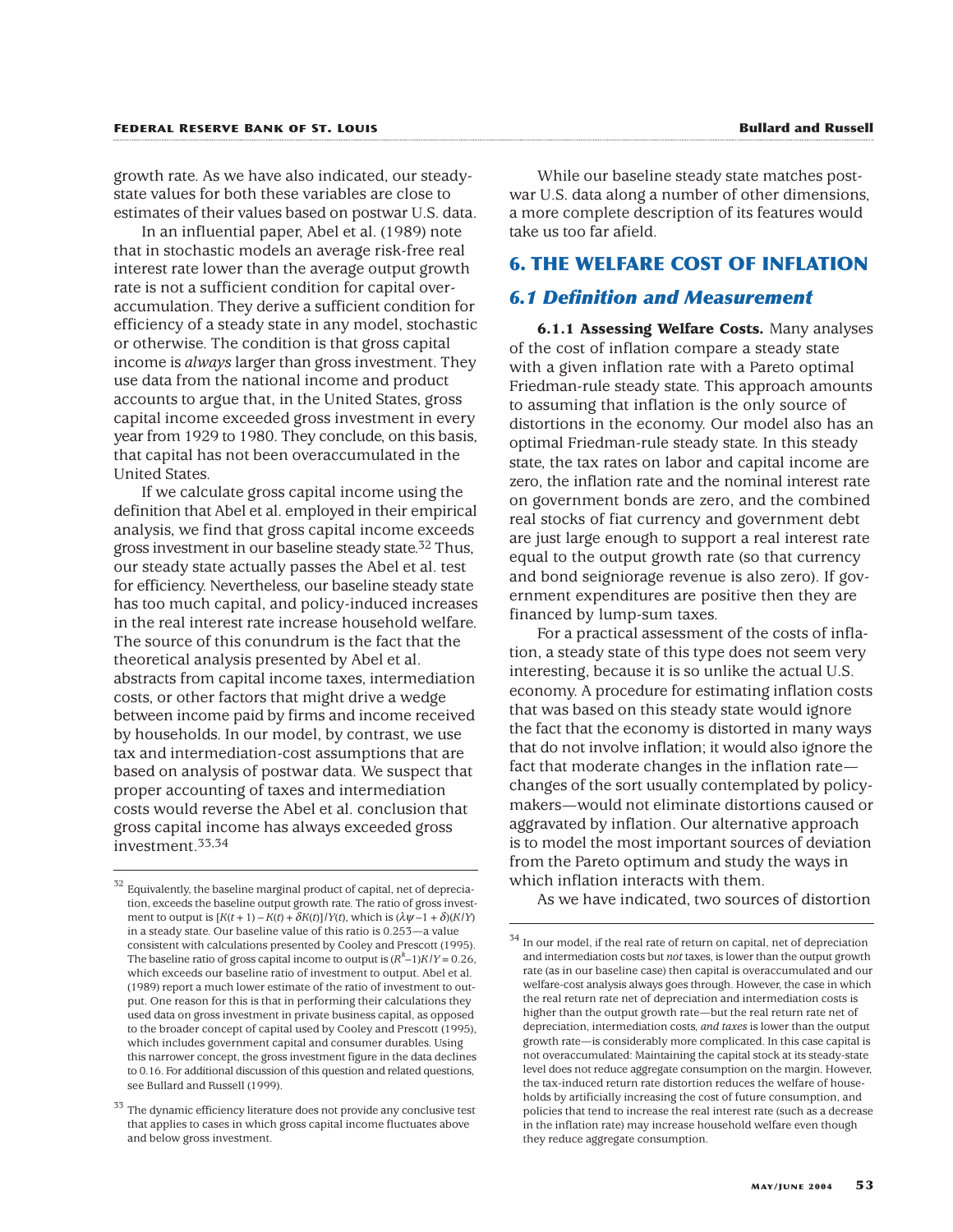are particularly critical to our analysis. The first is the fact that the government issues bonds at a real interest rate lower than the output growth rate—a policy that amounts to levying a tax on bond holders at a rate equal to the difference between these two rates. Although this tax is conceptually similar to the "inflation tax," it turns out to have much broader welfare implications, partly because the real stock of government bonds is much larger than the real stock of currency and partly because the real interest rate on government bonds plays a much more fundamental role in determining the structure of real rates of return on other assets. The second distortion is the fact that the government taxes nominal capital income—particularly, the fact that the effective tax rate on capital income increases with the inflation rate. This policy means that increases in the money growth and inflation rates would produce, if all else were held constant, large increases in the volume of government revenue. Under our assumptions about fiscal policy behavior, equilibrium is restored by large declines in the volume of government borrowing and large decreases in the real interest rate on government bonds—decreases that have very adverse effects on household welfare.

**6.1.2 Calculating Welfare Costs.** Our welfare cost calculations are based on comparing the steady states of two economies that share exactly the same environment, preferences, and technology, including common values of all parameters except the base money growth rate  $\theta$ . One economy has a higher money growth rate, and thus a higher inflation rate (a lower value of  $R<sup>h</sup>$ ), than the other. A typical household in the high-inflation economy will be worse off, in a welfare sense, than a typical household in the low-inflation economy. We measure the magnitude of the welfare difference by calculating the amount of consumption-good compensation necessary, at each date, to make the agents in the highinflation economy indifferent between staying in that economy or moving to the low-inflation economy. This measure of the welfare cost of inflation is conceptually similar to measures used by Cooley and Hansen (1989) and others. However, the agent heterogeneity in our model makes our calculations slightly more complicated.

Our procedure compares the welfare levels produced by particular rates of inflation to the levels produced by benchmark inflation rates that exceed the Friedman-rule rate. In one set of calculations, the benchmark inflation rate is our baseline rate and the associated steady state is our baseline steady

state. In the other set of calculations, the benchmark inflation rate is zero: The associated steady state is the one generated by this inflation rate when all the other parameters are set at their baseline values. In each case, we begin by calculating the lifetime utility of a representative household from an arbitrary generation *t* in the steady state associated with the benchmark inflation rate. Next, we solve the model for the new steady state associated with a different inflation rate, and we record the consumption and leisure choices of a representative household from the same generation *t*. We hold these consumption and leisure quantities fixed and imagine giving the household annual compensation, in units of the consumption good, until its augmented lifetime consumption-leisure package gives it the same utility level as in the benchmark steady state. The quantity of consumption-good compensation given to the household during each period of its life is assumed to grow at a gross rate of  $\lambda$ , the (exogenous) steady-state growth rate of *per capita* consumption. The final steps of our procedure are (i) to calculate the total amount of consumption good compensation necessary, at an arbitrary date *t*, to compensate each household alive at that date in the manner just described; (ii) to calculate the total amount of output produced at the same date in the benchmark steady state; and (iii) to express the former value as a percentage of the latter value.

# *6.2 Results*

**6.2.1 Welfare Costs Relative to Baseline Cases.** The triangles in Figure 3 display the welfare costs of a range of alternative inflation rates, relative to a benchmark inflation rate of 4 percent. These cost estimates represent the principal results of our analysis. The triangle at the point with coordinates (4,0) represents our baseline steady state. Lower inflation rates yield welfare benefits to households relative to the benchmark inflation rate, so the welfare cost estimates associated with these rates are negative.

Since increases in the inflation rate reduce the welfare of households, the line formed by the triangles is upward-sloping. The gradient linking the inflation rate to the welfare cost is surprisingly steep. Over the range of inflation rates considered, a 1 percent increase in the annual inflation rate increases the welfare cost of inflation by more than 1 percent of output per year. As we have noted, these cost estimates are an order of magnitude larger than most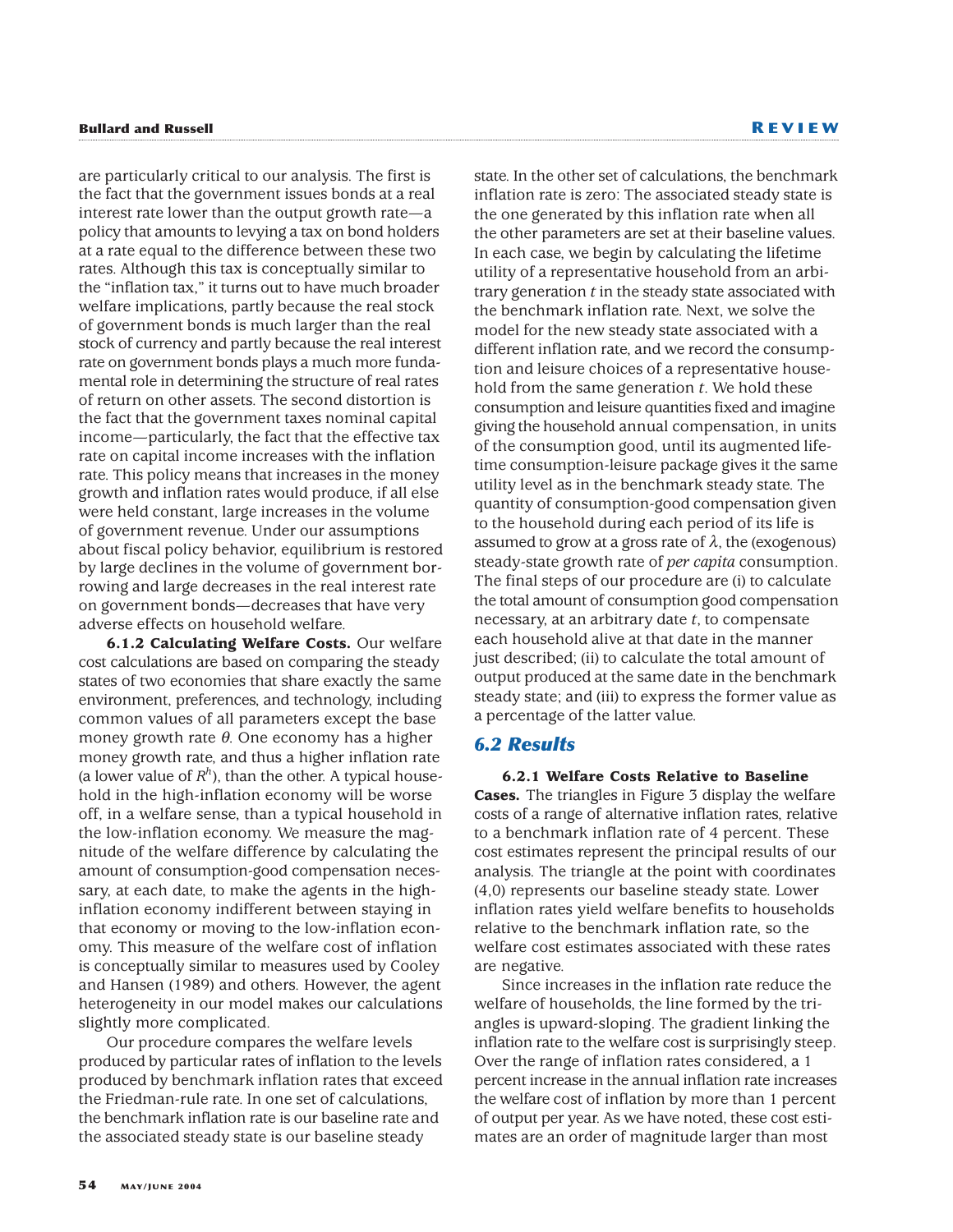#### **Table 6**

#### **Recent Estimates of the Welfare Cost of Inflation**

| <b>Study</b>                | <b>Features</b>                                     | <b>Inflation comparison</b> | <b>Welfare cost</b> |
|-----------------------------|-----------------------------------------------------|-----------------------------|---------------------|
| Cooley/Hansen (1989)        | RBC model with cash-in-advance                      | 10% vs. optimal             | $0.387\%$           |
| Gomme (1993)                | Endogenous growth with cash-in-advance              | 8.5% vs. optimal            | $0.0273\%$          |
| Imrohoroğlu/Prescott (1991) | Idiosyncratic labor income risk                     | $10\%$ vs. $0\%$            | $0.9\%$             |
| Dotsey/Ireland (1996)       | Endogenous growth with cash-in-advance              | $10\%$ vs. $0\%$            | $1.73\%$            |
| Lucas (2000)                | Representative agent with shopping time             | 10% vs. optimal             | $1.3\%$             |
| This paper                  | Life-cycle economy with financial<br>intermediation | $10\%$ vs. $0\%$            | $12.4\%$            |

**NOTE: Some recent studies of the welfare cost of inflation. Costs are expressed as the compensating consumption necessary to make agents indifferent between the two inflation regimes. The cost calculated in this paper is an order of magnitude larger than those from the earlier literature.**

other estimates from the literature. Table 6 summarizes some of the previous estimates.<sup>35</sup>

There are no triangles in the figure for inflation rates lower than 2.5 percent. The reason for this is that, once the inflation rate falls below this level, the government faces a revenue shortage: No steadystate real interest rate produces enough revenue to meet our target value for *G*/*Y*. We adopt two different strategies for addressing this situation. The simplest strategy involves modifying our baseline steady state by holding fixed all the parameters of the model except the inflation rate and accepting whatever level of *G*/*Y* turns out to be consistent with a benchmark inflation rate of zero. We can then calculate the welfare cost of inflation relative to this zeroinflation steady state.<sup>36</sup> The results of these calculations are indicated by the boxes in Figure 3. Over the range of inflation rates considered, the increase in the welfare cost as the rate of inflation rises is again better than 1 percent of real output per per-

 $36$  The steady state at zero inflation inherits most of the quantitative properties of the steady state at 4 percent inflation, so we do not report these properties here. The principal exception is government revenue as a fraction of real output, which is about 11 percent in the zero inflation case versus 15.1 percent in the baseline case. At the cost of some complications, we could use the Friedman-rule inflation rate a deflation rate equal to the output growth rate—as a benchmark rate without changing our qualitative conclusions. However, a zero rate of inflation has often been used as a benchmark in the literature, and it has often been proposed as a practical target for monetary policy.



centage point increase in the inflation rate. These results illustrate the fact that even when the initial inflation rate is low, the marginal distortion produced by increases in the inflation rate can be quite large.

**6.2.2 Welfare Gains from Lower Inflation: An Alternative Approach.** A second approach to confronting the revenue shortage that arises when the inflation rate is allowed to fall below 2.5 percent is to raise direct tax rates to recover the lost revenue.

 $^{35}$  One interpretation of the results reported by Lacker and Schreft (1996) would place the welfare cost of 10 percent versus 0 percent inflation at 4.27 percent of output. Other interpretations, however, are consistent with the lower cost estimates reported in the papers listed in Table 6. Lacker and Schreft (1996) emphasize resource-costly credit and the impact of inflation on real returns.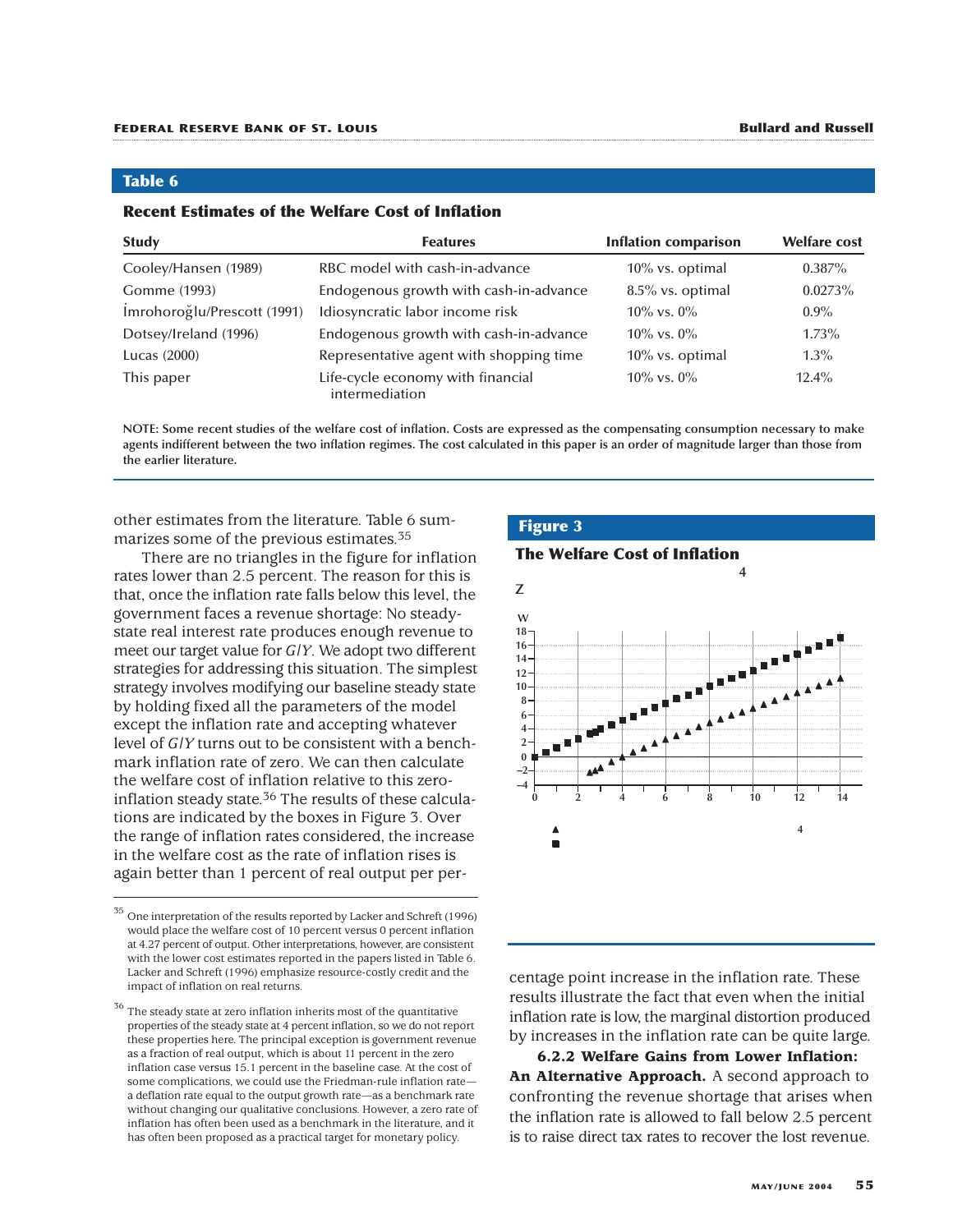# **Figure 4**



**Disinflation with Distorting Taxes**

This approach sacrifices comparability with the results reported in Table 6, since the experiments that produce these results often assume either that there are no direct taxes or that any direct tax rates are fixed. However, this alternative approach may give us better insight into the practical problems of disinflation from relatively low initial inflation rates.

Figure 4 illustrates how the need to raise other distortionary taxes affects the welfare benefits of disinflation from low inflation rates. For simplicity, we consider a tax increase scenario in which the lost revenue is made up by increasing all three tax rates (τ<sup>w</sup>, τ<sup>*i*</sup>, τ<sup>*c*</sup>) equally in percentage point terms.<sup>37</sup>

The welfare benefit from further reductions in inflation declines dramatically once the initial inflation rate falls below 2.5 percent. The total welfare benefit achieved by moving from 2.5 percent inflation to zero inflation is less than 0.2 percent of the baseline level of real output. While this benefit estimate remains large by the standards of the other papers listed in Table 6, it is quite small compared with the results reported in this paper for disinflation from higher initial inflation rates.

The bottom line of this aspect of our analysis is that when the initial inflation rate is low, the welfare gains from reducing the inflation rate are largely offset by the welfare losses caused by more severe

distortions from direct taxes. And while the gains from moving to inflation rates below 2.5 percent are not trivial, achieving them requires a degree of coordination between fiscal policy and monetary policy that is not necessary when disinflating from higher initial inflation rates.

**6.2.3 Decomposing the Welfare Cost of Inflation.** As we have indicated, much of the literature on the welfare cost of inflation has concentrated on what might be called "purely monetary" costs. In our analysis, in contrast, most of the distortions that are aggravated by higher inflation are not directly connected to money demand. From a policy perspective we think our approach is the more useful one, since it allows policymakers to use the total distortion caused by inflation, taking other features of the economy as given, as the yardstick by which judgments are made. In this section of the paper, however, we attempt to apportion our welfare cost estimates by source to allow easier comparisons with other studies and to provide additional intuition for our results.

To repeat, the three basic sources of inflation costs in our model are (i) monetary costs associated with the fact that higher inflation reduces the rate of return on money, (ii) tax-distortion costs associated with the fact that higher inflation increases the effective tax rate on capital income (the "Feldstein effect") and reduces the after-tax real rate of return on capital, and (iii) return-distortion costs associated with the fact that higher inflation produces a decrease in government borrowing that reduces the before-tax real return rate on capital (the "Miller-Sargent effect").

We will begin by attempting to isolate the purely monetary welfare cost, using a procedure as closely analogous to Feldstein's (1997) as we can arrange in the context of our model. In particular, we look for a steady-state equilibrium in which the inflation rate has increased by 10 percentage points, the before-tax real interest rate on government bonds is unchanged from the baseline case, and the ratio of government revenue to output is unchanged from the baseline case. We avoid the Feldstein effect by nominalizing the pretax returns to capital using the baseline inflation rate of 4 percent instead of the new inflation rate of 14 percent. The revenue gain that the government enjoys as a result of the increase in the inflation rate is offset by equalpercentage-point reductions in all three of the direct tax rates. This experiment produces a result similar to Feldstein's: There is actually a small welfare gain from higher inflation—0.2 percent of output because the inflation tax on bank reserves is slightly

<sup>37</sup> An alternative scenario in which the lost revenue is recovered exclusively by increases in the labor income tax rate produces similar results.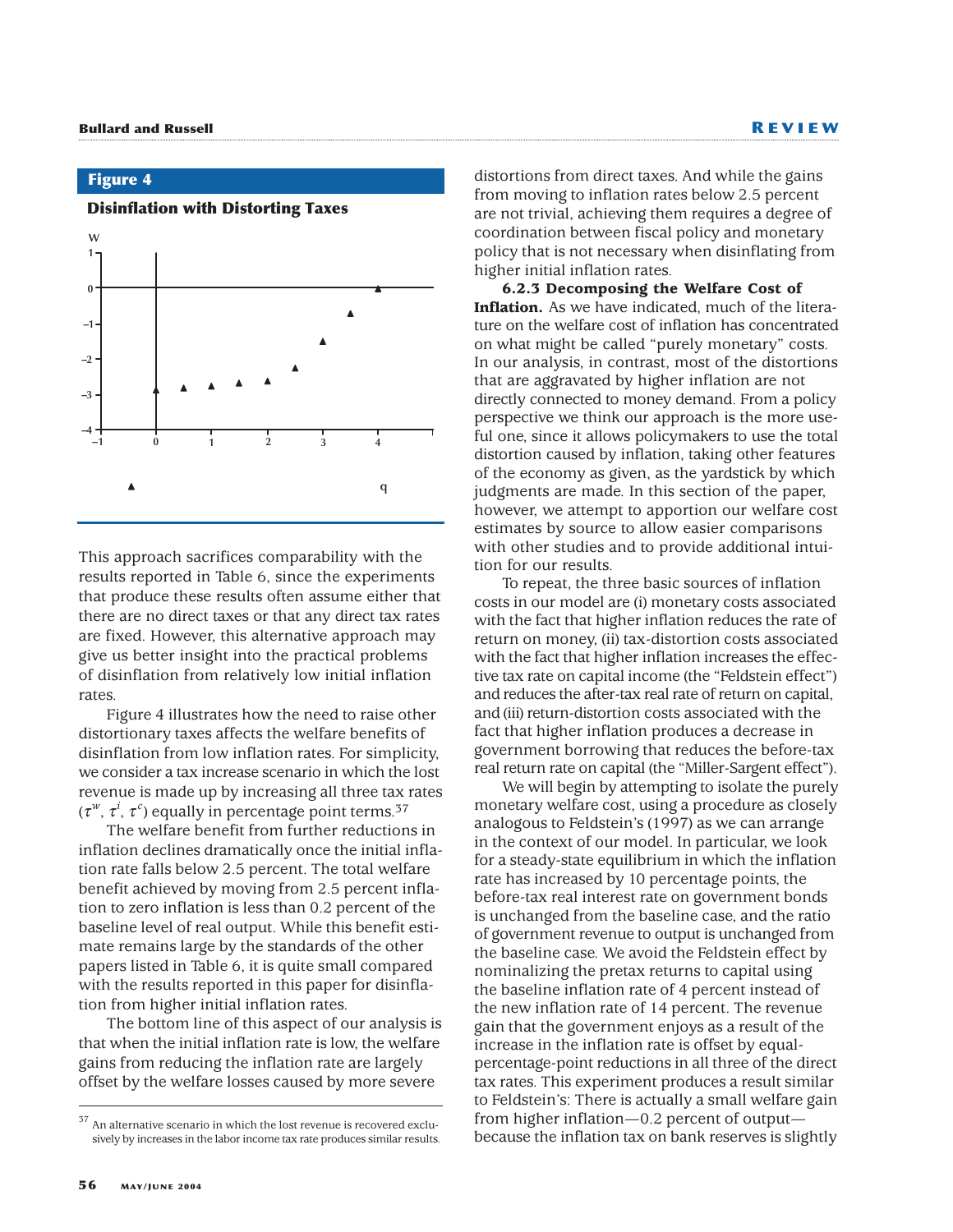less distortionary than the direct taxes it replaces.

The next step in our decomposition procedure is to identify the welfare costs that are due to the Feldstein effect. Again we increase the inflation rate by 10 percentage points, holding the pretax real government bond rate at its baseline level. This time, however, we nominalize pretax capital income at the new inflation rate. Again we offset the resulting increase in government revenue by reducing the three direct tax rates. The before-tax real return rate on capital is virtually unchanged, but the real interest rate facing household savers—the after-tax real return rate on government bonds or intermediary deposits—falls by almost exactly 1 percentage point. The welfare cost of inflation is approximately 1.3 percent of output. Given the small monetary benefit, the total Feldstein-effect cost of inflation is roughly 1.5 percent of output.

Finally, we move to the new steady state associated with the much-larger welfare cost estimate we reported in Figure 3. We begin by restoring the direct tax rates to their baseline levels: The increase in inflation-tax and capital-income-tax revenue that was previously offset by a reduction in these tax rates is now offset by a decline in pretax real interest rates that reduces government revenue from bond seigniorage. The pretax real return rate on capital falls by 1.7 percentage points, the pretax real interest rate on government debt falls by 2.4 percentage points, and the after-tax real deposit rate falls by 3.6 percentage points.38 As we have indicated, the welfare cost of inflation is roughly 11.2 percent of output.

On the basis of this decomposition, we can conclude that about 85 percent of the inflation cost we describe (9.7 percentage points of the 11.2 percent of output) is caused by the decline in the before-tax real interest rate, while the Feldstein effect accounts for about 15 percent of the cost and the purely monetary cost is negligible. However, the small size and perverse sign of the monetary cost hinges partly on the way in which that cost is defined. If we give back the additional currency seigniorage revenue produced by an increase in the inflation rate by allowing the pretax real interest rate to fall, rather than by increasing direct tax rates, then the pretax real capital and real bond return rates fall by 20 and

30 basis points, respectively, and the after-tax real deposit rate falls by 25 basis points. The monetary cost of inflation rises to 0.6 percent of output, which amounts to approximately 5 percent of the total welfare cost.<sup>39</sup> The Miller-Sargent effect now accounts for about 80 percent of the total cost of inflation.

**6.2.4 Moderate Changes in the Inflation Rate.** As we have indicated, reporting the results of experiments in which the inflation rate is permanently increased by 10 percentage points or more is a standard practice in the welfare cost of inflation literature. One reason for this is that, in much of the literature, the marginal welfare effects of changes in the inflation rate are so small that it takes larger changes to generate effects of any practical significance. In our model, however, the effects of smaller changes in the inflation rate on welfare and other endogenous variables are quite substantial. Moreover, from a practical point of view, reporting the effects of moderate changes in the inflation rate seems more interesting than reporting the effects of changes that are very large relative to modern U.S. historical experience.

Table 7 reports the effects on a variety of endogenous variables of a permanent, 1 percent increase in the inflation rate, starting from the baseline inflation rate of 4 percent. The before-tax real rate of return on capital and the before-tax real interest rate on government bonds fall by 38 and 43 basis points, respectively, while the real interest rate on bank deposits (which is also the after-tax real rate on bonds) falls by 53 basis points. The level of output rises by 3.9 percent. Most of the increase in output is due to a large (9.3 percent) rise in investment: Aggregate consumption increases by only 0.8 percent. Government spending increases in proportion to the increase in output; the capital stock increases in proportion to the increase in investment. The real wage increases by 1.8 percent and aggregate labor hours rise by 2.1 percent.<sup>40</sup>

 $38$  Real interest rate declines of this magnitude are quite moderate by comparison with historical data from high-inflation periods. During 1973-79, for example, the average inflation rate was 9.1 percent (CPI-U) and the average real government bond rate was –2.0 percent (ex post real yield on 3-month T-bills). In our baseline specification, a steady-state inflation rate of 14 percent is associated with a real government bond rate of –1.4 percent, while an inflation rate of 9.1 percent produces a real government bond rate of –0.5 percent.

 $39$  One can think of this alternative monetary cost estimate as an estimate of the component of the welfare cost of inflation that has nothing to do with the fact that inflation changes the effective tax rate on capital income. Thus, our results suggest that 95 percent of the total welfare cost of inflation is associated, directly or indirectly, with this feature of the tax system.

 $^{40}$  It should be emphasized that these are level effects: In the new steady state, these variables continue to grow at exogenously determined rates that are invariant to changes in the inflation rate. Output, consumption, and investment grow at the exogenous output growth rate, while labor hours grow at the exogenous labor force growth rate and the real wage grows at the exogenous productivity growth rate. Also, these are, of course, steady-state comparisons, and so it would take time for these impacts to occur.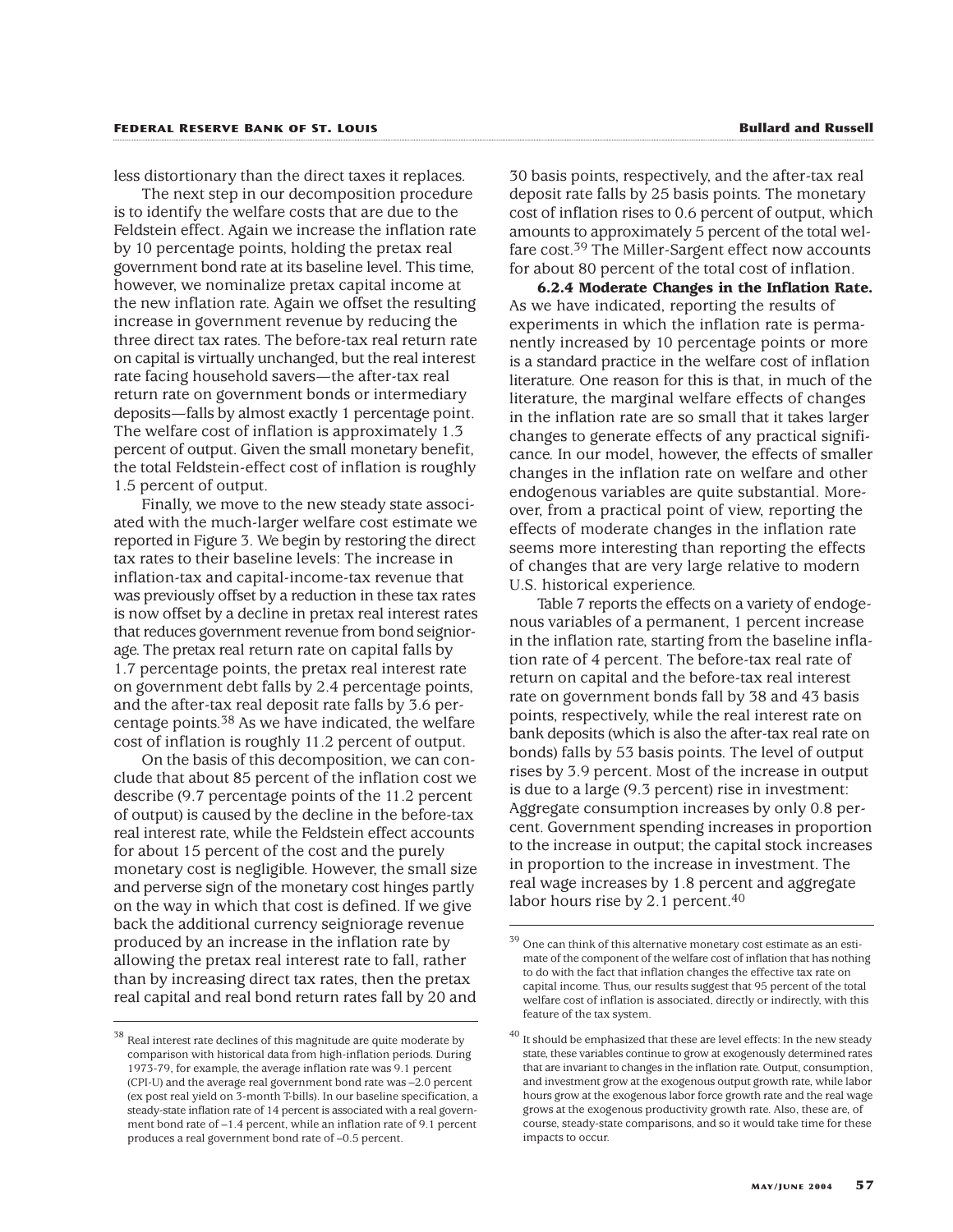**Table 7**

| <b>Variable</b>             | $%$ Change | Variable           | $%$ Change |
|-----------------------------|------------|--------------------|------------|
| Before-tax real MPK         | $-0.38$    | Real wage          | $+1.8$     |
| Before-tax real bond rate   | $-0.43$    | Labor hours        | $+2.1$     |
| After-tax real deposit rate | $-0.53$    |                    |            |
|                             |            | Consumption growth | $-0.08$    |
| Output                      | $+3.9$     | First 5 periods    | $+1.5$     |
| Consumption                 | $+0.8$     | Last 5 periods     | $-3.7$     |
| Investment                  | $+9.3$     | Welfare            | $-1.3$     |
|                             |            |                    |            |

#### **Real Effects of a Permanent 1-Percentage-Point Increase in the Inflation Rate**

**NOTE: The figures for return rates are changes in percentage points. The figures for output, consumption, investment, the real wage, labor hours, and first- and last-five-periods consumption are percent changes in levels. The figure for consumption growth is the percentage point change in the lifetime growth rate. The welfare cost figure is the required consumption compensation as a percent of the initial level of output.**

The decline in the real interest rate makes it more difficult for households to consume during the later years of their lives. Although households' lifetime consumption growth rate falls by only 0.1 percent, this change has a big effect on their consumption levels at the beginning and end of their lives. Households' average consumption during the first five years of life rises by 1.5 percent, but their consumption during their last five years falls by 3.7 percent. The welfare loss from the 1 percent increase in the inflation rate amounts to 1.3 percent of output. The small increase in aggregate consumption does not suffice to compensate households for the increase in their labor hours and the decrease in the slope of their lifetime consumption path. Households work harder, but most of their increased work effort goes to support accumulation of additional capital that produces low marginal returns.

The relationship between the size of the welfare cost of inflation and the magnitude of the increase in the inflation rate is a little less than linear: The welfare cost of a 10-percentage-point increase in the inflation rate is only 8.7 times larger than the cost of a 1-percentage-point increase in the inflation rate. For other variables the departure from linearity is more pronounced. The percentage point decline in the real interest rate produced by a 10-percentagepoint increase in the inflation rate is only six times larger than the decline produced by a 1-percentagepoint increase in inflation. Roughly the same ratio holds for the percentage increases in the levels of output, investment, and work effort. For the level of aggregate consumption, the ratio is only 3.7.

# *6.3 Alternative Parameterizations*

In this subsection, we report the results of welfare-cost experiments that are conducted using alternative parameterizations of our baseline economy. These experiments are intended to explore the robustness of our results to changes in the values of parameters whose baseline values are potentially controversial.

**6.3.1 Intermediation Costs.** As we indicated in the introduction, we introduce intermediation costs primarily because they allow our baseline steady state to do a better job of matching postwar data. These costs allow the steady-state values of endogenous variables from our nonstochastic model economy to more closely resemble long-run averages of variables from an actual economy that is presumably stochastic.41 Since the magnitude of the unit intermediation cost is not affected by changes in the inflation rate, there is no reason to expect changes in the value of the intermediation cost to have substantial effects on our welfare cost estimate.

As a simple test to confirm the robustness of our results to dropping the cost of intermediation, we calculate the effects of a permanent increase in

<sup>41</sup> Ríos-Rull (1994, 1995, 1996) studies a general equilibrium life-cycle model with aggregate production and return risk but no cost of intermediation. Since the model does not generate a significant equity premium, it does not solve the problem of reconciling the high real average rate of return on equity with the relatively low real interest rate on government debt. See Bullard and Russell (1999) for a more detailed discussion of the impact of intermediation costs in a nonstochastic model.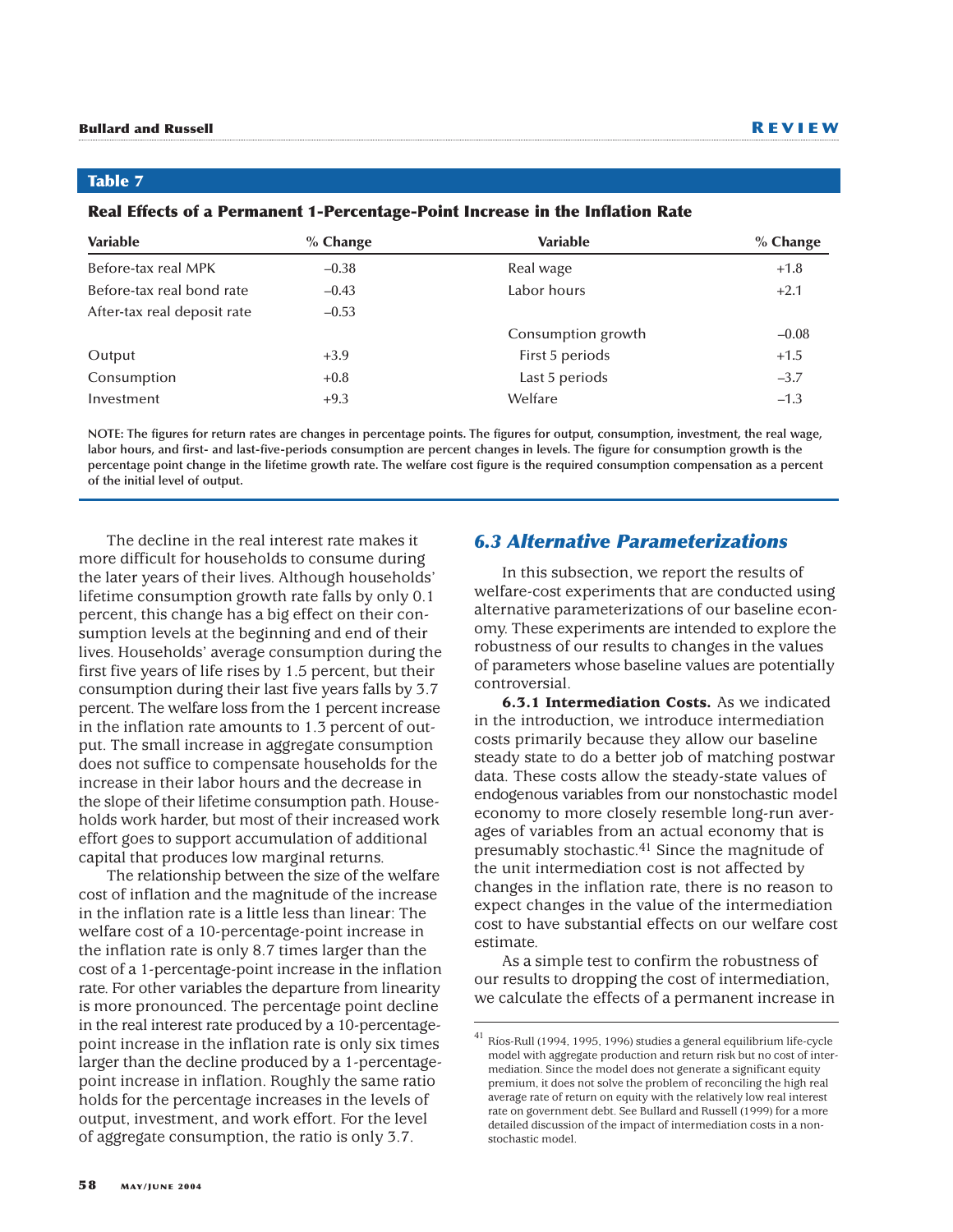the inflation rate starting from the steady state that our model produces when the intermediation cost is set at zero but none of the other baseline values are changed. (This new steady state is not a very good match for postwar data along some of the dimensions we have described.) The cost of a 1 percentage-point increase in the inflation rate is 1.1 percent of output, while the cost of a 10 percentage-point increase is 9.8 percent of output. Although the differences between these estimates and our original estimates are not entirely inconsiderable, they would not affect our conclusions in any important way.

**6.3.2 Intertemporal Substitution in Consumption.** Our parameter selection procedure produces relatively low values for the intertemporal elasticity of substitution in consumption and the pure rate of time preference. Some economists might argue that households with the preferences we describe are implausibly resistant to intertemporal substitution and/or place an implausibly high value on future consumption relative to current consumption. It turns out that by reducing the value of the indifference curvature parameter  $\gamma$  —which increases the value of  $\sigma$  associated with a fixed value of  $\eta$ —and increasing the pure time preference rate  $\rho$  so as to keep the ratio of government expenditures to output constant, we can create a family of alternative steady states that match postwar data nearly as well as our baseline steady state. To investigate the robustness of our results to different substitution elasticities and time preference rates, we examined the characteristics of a member of this family of specifications with an IESC of 0.56—a point estimate due to Attanasio and Weber (1995) that is substantially larger than our baseline value for  $\sigma$ . The corresponding value of the pure time preference rate is –0.048.42 The welfare cost of a 1-percentage-point increase in the inflation rate is now 1.1 percent of output, while the cost of a 10 percentage-point increase in inflation becomes 8.3 percent of output. Although these estimates are somewhat smaller than our original estimates (particularly in the latter case), the differences remain too small to affect our conclusions.43

An interesting feature of these alternative experiments is that the changes in the values of other endogenous variables that result from increases in the inflation rate are smaller, and in some cases different in sign, than the changes produced by our original experiments. For example, when the inflation rate is increased by 1 percentage point, the before-tax real government bond rate falls by only 15 basis points (compared with 43 basis points) and the level of output rises by only 0.3 percent (compared with 3.9 percent). In the 10-percentage-point– increase case, moreover, the real bond rate falls by only 0.7 percentage points (compared with 2.4 percentage points) and the level of output *falls* by 3.4 percent (compared with rising by 24.1 percent).

The small size of the changes in the pretax real bond rate are attributable to the fact that when  $\sigma$  is high, aggregate saving is very sensitive to changes in the real interest rate, so that a small reduction in the rate produces a large decline in the real stock of bonds and a large decrease in the revenue from bond seigniorage. The changes in output are small because small declines in the pretax real rate produce small increases in the capital stock—increases that are largely offset, or more than offset, by the decrease in the capital stock that is caused by the increase in the effective tax rate on capital income. The changes in welfare remain large because households with large values of  $\sigma$  are very sensitive to small changes in the slope of their lifetime consumption paths. However, the Feldstein effect becomes a much larger component of the cost of inflation, accounting for a bit more than half the total cost: 4.3 percentage points of 8.3 percent of output.

The results presented in this subsection demonstrate that it is possible to believe that inflation has very high welfare costs without believing that permanent increases in the inflation rate produce large permanent increases in the level of output. In addition, these results make it possible to believe that the Feldstein effect is nearly as large as Feldstein's (1997) estimate, while at the same time believing that the total cost of inflation is substantially larger.

**6.3.3 Capital Share of Output.** Our best-fit value for α, the capital share of output, is somewhat lower than values used in the literature on real business cycles. Cooley and Prescott (1995), for example, recommend a value of 0.4 for this param-

<sup>42</sup> Hurd (1989) estimates the difference between the risk-free real interest rate facing households and the pure time preference rate at 4.1 percent. This estimate is widely used in the literature on calibrated OLG models. Since our estimate of the risk-free rate facing households is zero, the associated estimate of the pure time preference would be –0.041.

 $^{43}$  We also conducted welfare-cost experiments from a baseline steady state with  $\sigma$  = 1/29, an estimate based on Kandel and Stambaugh

<sup>(1991).</sup> The welfare costs of 1-percentage-point and 10-percentagepoint increases in the inflation rate are 1.4 percent and 13.8 percent of output, respectively.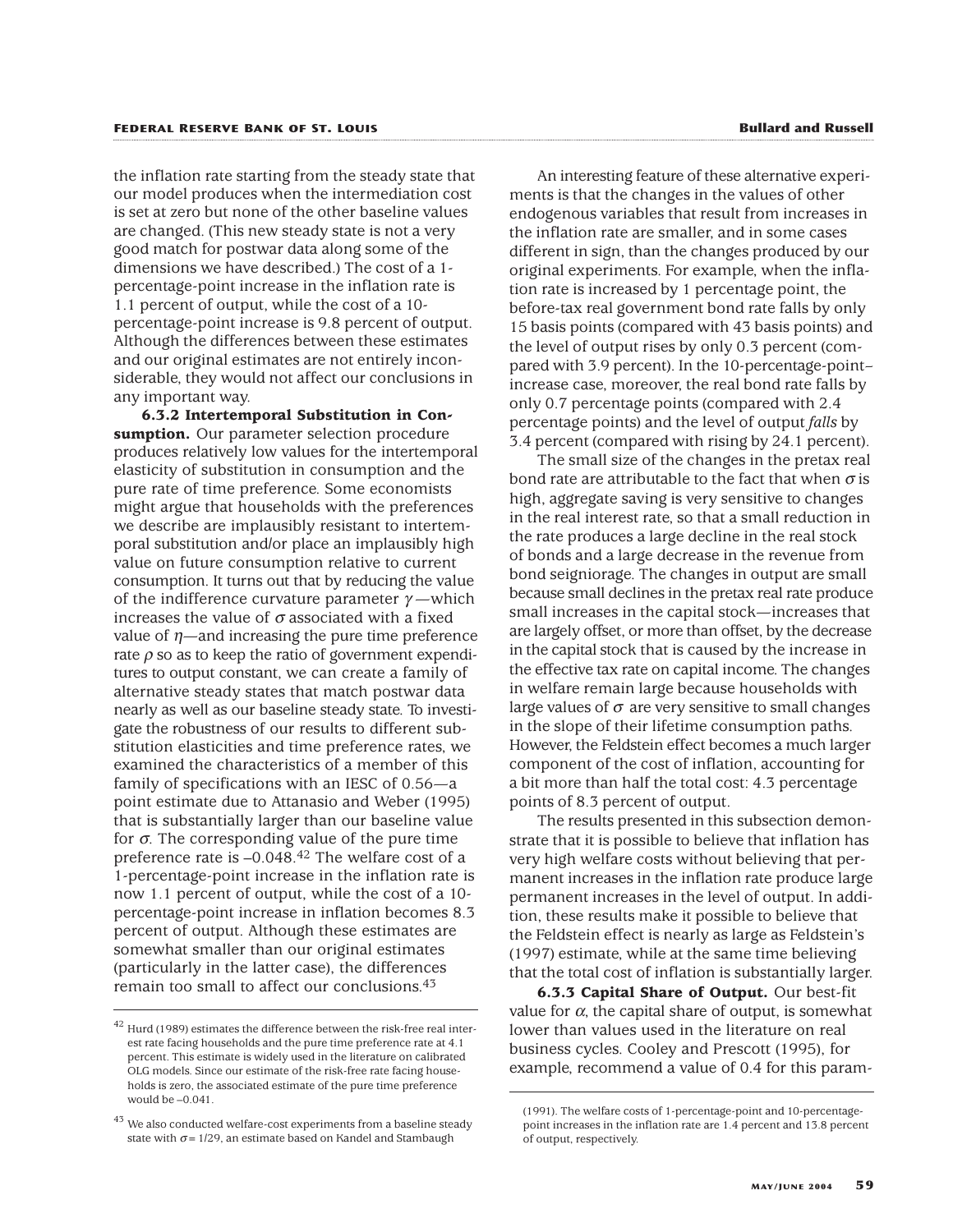# **Bullard and Russell R EVIEW**

eter. We will investigate the robustness of our results to changes in the capital share by examining an alternative steady state in which  $\alpha$  is increased to 0.4 but the other parameters retain their baseline values. (Again, this alternative steady state is not a good match for postwar data along some dimensions.) The welfare costs of 1-percentage-point and 10-percentage-point increases in the inflation rate fall to 0.7 percent and 7.0 percent of the initial steady-state level of output, respectively. Although these cost estimates are substantially smaller than the estimate produced by our baseline steady state, they remain large enough, relative to other values that have appeared in the literature, to support our qualitative conclusions.44

# **7. QUALIFICATIONS**

# *7.1 The Magnitude of Our Cost Estimates*

The continuing interest in academic research on the cost of inflation grows out of the fact that most of the cost estimates the literature has produced are quite small—too small to satisfy the intuition of many economists and far too small to explain the abhorrence with which inflation is regarded by many members of the business and policy communities. Our cost estimates, on the other hand, may be large enough to produce the opposite problem: If inflation is really this costly, it seems hard to understand why monetary policymakers would ever allow the inflation rate to rise above very low levels.

Our model provides one explanation for the persistence of moderately high inflation rates that seems natural to us: Higher inflation rates produce higher levels of output and employment. Policymakers typically assume that policies that increase output and hours worked also increase public welfare. Economic theory does not necessarily concur, and we think our model provides an empirically plausible counterexample.

It must be noted, however, that our cost estimates are founded on some basic assumptions that may not be very reasonable in practice, and that more realistic assumptions could reduce the size of the estimates substantially. Our principal defense for

these assumptions is that analogous ones have been adopted by most other participants in the inflation-cost literature, so that adopting them facilitates comparisons with the literature. In addition, these assumptions have not been considered very controversial.

One of our most important assumptions is that changes in monetary policy are not accompanied by changes in the active elements of fiscal policy (expenditure or tax policy). Most of the previous literature makes the somewhat weaker assumption that changes in monetary policy do not result in changes in government expenditures. In the "monetary cost" literature, the increased seigniorage revenue produced by higher inflation rates is usually returned to the public via lump-sum taxes; Feldstein (1997) and Abel (1997) assume that inflation-induced increases in government revenue are offset by decreases in direct tax rates. We follow our predecessors by assuming that changes in the inflation rate do not result in changes in government expenditures (relative to output), but we also assume that there are no changes in direct tax rates. We are able to make this assumption because in our model the increased government revenue generated by higher inflation can be offset by reductions in government borrowing that decrease the amount of revenue from bond seigniorage.

We think the assumption that the government does not respond to changes in monetary policy by changing direct tax rates is quite plausible for estimating the welfare effects of small or moderate changes in the inflation rate—much more plausible, in fact, than the alternatives just described. However, this assumption begins to seem much less plausible when applied to large changes. One reason for this is that in our model, large changes in the inflation rate produce huge changes in the volume of government borrowing. When the inflation rate rises by 10 percent, for example, a steady-state government budget deficit amounting to 1 percent of output becomes a steady-state budget surplus of 5.5 percent of output. (The government dissipates the surplus by lending to the public.45)

If we assume that large increases in government revenue are partly offset by cuts in direct tax rates, then the pretax real interest rate becomes less sensitive to increases in the inflation rate and the welfare

One partial explanation for the decline in the cost estimates here, and also in the zero-intermediation-cost case, is that the initial *G*/*Y* ratio is substantially smaller than in the baseline steady state. Since the inflation-cost-generating mechanism we describe works through the government budget constraint, lower values of *G*/*Y* tend to produce lower cost estimates. A more thoroughgoing respecification that kept this ratio constant would produce substantially higher estimates.

 $^{45}$  The government budget deficit is equal to the amount of revenue from bond seigniorage. In our model, a permanent 1 percent increase in the inflation rate cuts the steady-state budget deficit from 1 percent of output to 0.5 percent of output.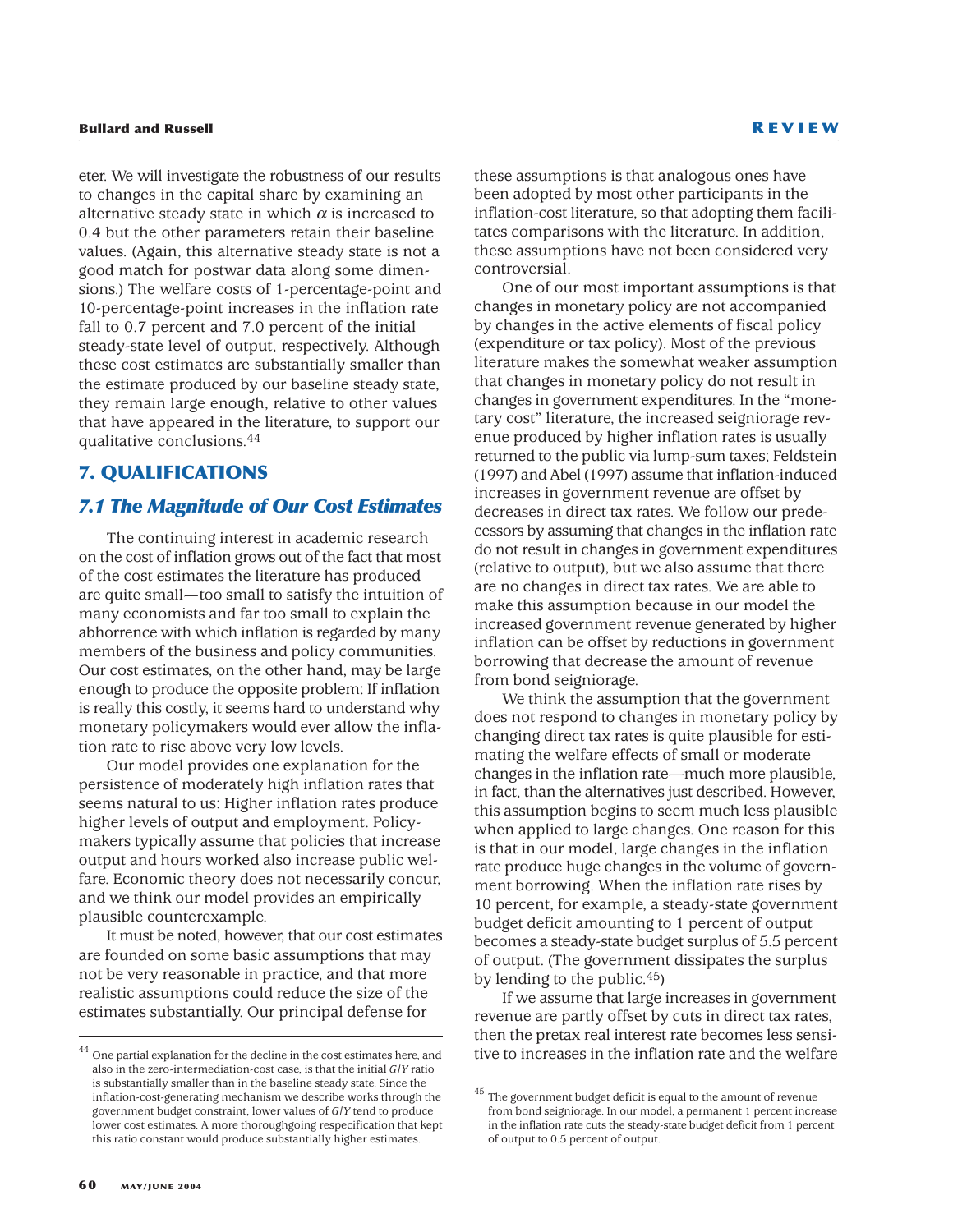costs of such increases become smaller. Suppose we assume, for example, that when the monetary authority increases the inflation rate by 10 percentage points the fiscal policy authority responds by allowing the deficit-output ratio to fall by only half the amount just described—a decline that still leaves the government with a very substantial surplus and offsets the rest of the revenue increase by equalpercentage-point reductions in the three direct tax rates. In this case, the pretax real bond rate falls by only 1.5 percentage points instead of 2.4 percentage points, and the welfare cost of the 10-percentagepoint increase in inflation is only 7.0 percent of output. Smaller deficit reductions produce smaller cost estimates.46

We have also followed most of the previous literature by confining our analysis to comparisons of steady states. Thus, we are estimating the costs of permanent changes in the inflation rate produced by permanent and perfectly credible changes in monetary policy. A more complete analysis of the welfare implications of changes in inflation would study costs (or benefits) incurred during the transition path from one steady state to another, and it would also incorporate the fact that there is inevitably uncertainty about exactly what the new inflation target is and whether the monetary authority will persist in trying to reach it. While uncertainty about policy implementation is beyond the scope of this paper, we have done preliminary research on the properties of transition paths. Our findings indicate that in our model, a complete or nearly complete transition from one steady state to another is likely to take quite a long time. Thus, our results should not be interpreted as suggesting that the welfare gains from lower inflation can be realized quickly, and it is not entirely inconceivable that a transition analysis might reveal that a permanent decrease in the inflation rate imposes large costs on households whose lives overlap the date of the policy change or who are born in the years immediately following the change.

We can cite one interesting piece of evidence which suggests that transition analysis is unlikely to have any dramatic effect on our conclusions. Suppose we imagine that the shift from the old steady state to the new steady state occurs instantly at some date *T*, so that the households who are

alive at date *T*—the members of generations *T*, *T*–1,  $T-2,...,T-54$ , who have 55, 54,...,1 years left to live, respectively—switch immediately from the consumption-leisure bundles associated with the old steady state to the bundles associated with the new one. We can then use our utility function to conduct across-steady-state comparisons of the welfare of these 55 cohorts of households during the remaining years of their lives. In our baseline economy, the "remaining welfare" of the members of each cohort is higher in a steady state with a 3 percent inflation rate than in the baseline steady state with its 4 percent inflation rate. Thus, if the transition path between the steady states is monotonic, as our preliminary results also suggest, then the benefits of a disinflation undertaken at a date *T* should start accruing immediately to all members of the society.

# *7.2 Modeling the Tax System*

Our assumptions about the tax system are at best a crude approximation of the complex and nonlinear array of taxes imposed by U.S. federal, state, and local governments. We have adopted the conservative approach of allowing a large fraction of government expenditures to be financed by a tax on real labor income—a tax whose effective rate does not depend on the rate of inflation. This decision probably causes us to understate the historical welfare cost of inflation: Actual income taxes are levied on nominal income in a progressive manner and, prior to the 1980s, "bracket creep" allowed increases in inflation to increase both effective labor income tax rates and government labor income tax revenues. We also ignore the historical effect of "bracket creep" on income from interest and capital gains. (In the case of capital gains, the tax reforms of the 1980s reduced this effect but did not eliminate it entirely.) On the other hand, our assumption that the corporate profits tax acts analogously to the interest income tax as a tax on nominal returns to capital is at least partly counterfactual: Under the U.S. tax system, the effective corporate profits tax rate is not directly increased by inflation. However, we think this assumption is reasonable, as a first approximation, for two reasons. First, our corporate profits tax is intended partly as a proxy for a tax on capital gains, which is absent from our model: The effective tax rate on capital gains does increase with higher inflation. Second, the fact that the U.S. tax system uses historic cost depreciation allows inflation to increase the effective tax rate on corporate

 $^{46}$  A policy of holding the deficit-output ratio fixed produces an unchanged pretax real bond rate and thus duplicates the Feldstein effect, yielding a welfare cost of 1.2 percent of output.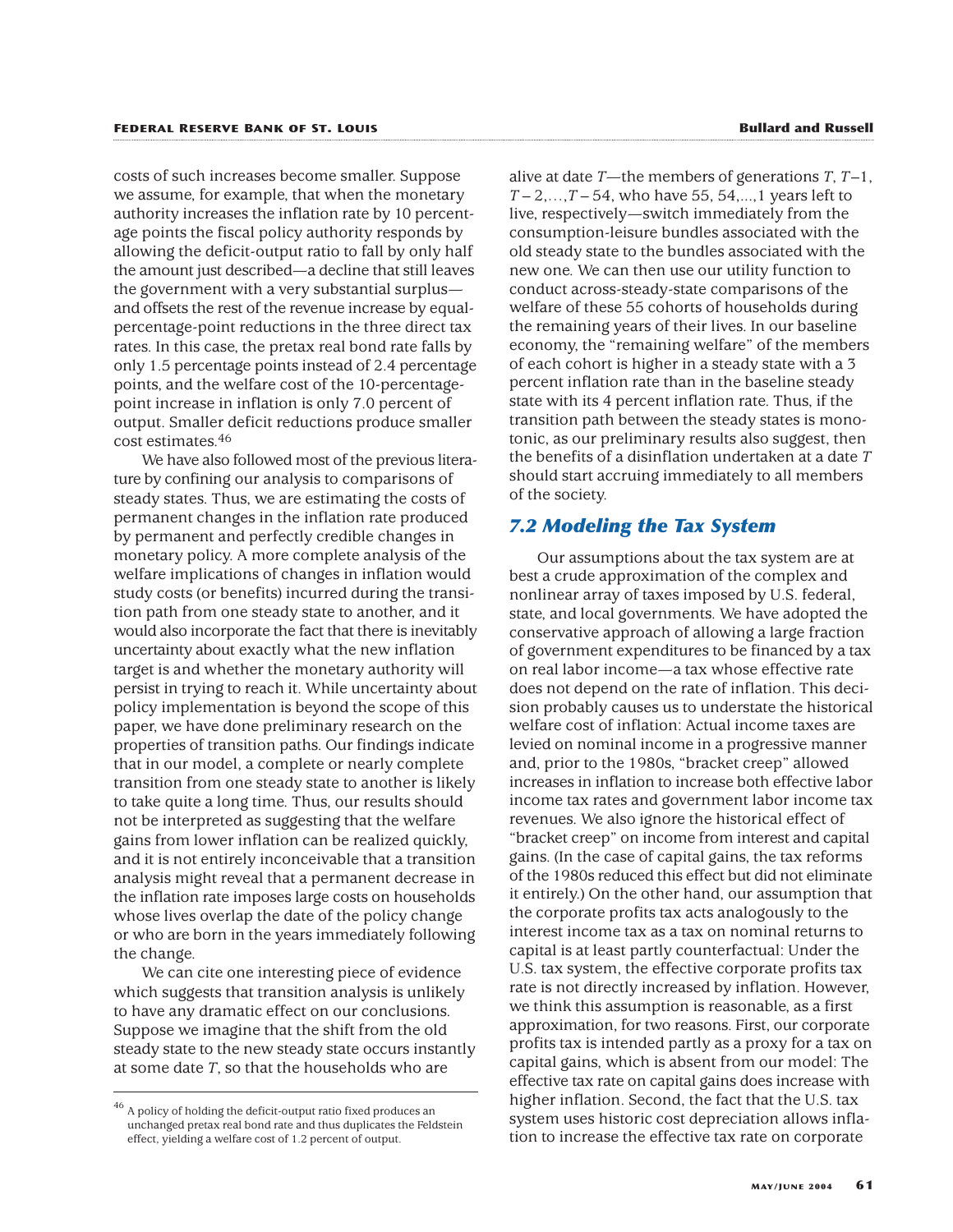# **Bullard and Russell R EVIEW**

profits indirectly, by reducing the real value of depreciation allowances.47

Our model also abstracts from another important feature of the U.S. tax system, which is that households may deduct mortgage interest payments (and before the 1980s, other interest payments) from their taxable incomes. But our tax assumptions account for this effect by taxing households on their *net* interest income. In our general equilibrium environment, the net asset position of the households is essentially the capital stock of the economy. Similarly, our model does not distinguish returns paid by firms as dividends from returns paid as interest: Under the U.S. tax system, firms are taxed on the former but not the latter. As a result, it may seem that we are overstating the extent of double taxation of capital. We address this problem by choosing a relatively low corporate profits tax rate a rate that allows us to duplicate the observed ratio of corporate profits tax revenue to government expenditures in our baseline equilibrium.

In sum, we think our tax assumptions provide an approximation of the U.S. tax system that is adequate for our purposes. However, further research on the nature of the interaction between inflation and the tax code in general equilibrium models is certainly warranted.48

# **8. CONCLUDING REMARKS**

In this paper, we use a dynamic general equilibrium model to estimate the welfare cost of inflation in the U.S. economy. According to our estimates, inflation is far more costly than most of the literature to date has indicated. However, our estimates of the purely monetary component of the cost of inflation—the component studied in most previous work on this topic—are of the same order of magnitude as previous estimates. Our much-larger total cost estimates grow out of the fact that in our model, inflation has a substantial impact on the real rates of return on nonmonetary assets. Thus, our results provide a formal interpretation of a view about the source of inflation costs that is often expressed in business and policy circles as well as academic discussions.

In our model, most of the welfare cost of inflation is attributable to the fact that higher inflation rates increase the effective tax rate on capital income. However, the portion of the cost that is driven by the tendency of increases in the capital tax rate to widen the spread between the before-tax and aftertax real return rates on capital—a distortion whose impact has been studied by Feldstein (1997) and Abel (1997)—is relatively small. Instead, the lion's share of the welfare cost of higher inflation is attributable to its tendency to produce a downward shift in the entire structure of real interest rates, both before and after taxes. This general decline in real interest rates is a consequence of our assumption that fiscal policymakers respond to the increase in tax revenue that higher inflation produces by reducing government borrowing rather than by cutting tax rates.

Our results have at least two important implications for further study of inflation costs and related issues. First, they indicate that abstracting from general equilibrium considerations may lead to serious underestimates of the welfare cost of inflation—a conclusion we share with Dotsey and Ireland (1996). Second, they demonstrate that plausible alternatives to the standard calibrated dynamic general equilibrium model may produce very different estimates of the cost of inflation—and, by extension, very different answers to other outstanding questions in macroeconomics.

# **REFERENCES**

Abel, Andrew B. "Comment on 'The Costs and Benefits of Going from Low Inflation to Price Stability' by Martin Feldstein," in Christian D. Romer and David H. Romer, eds., *Reducing Inflation: Motivation and Strategy*. Chicago: University of Chicago Press, 1997.

<sup>47</sup> Both these effects are discussed in Feldstein (1997), who concludes that inflation does indeed increase the effective tax rate on corporate profits and that, overall, the effect of inflation on the effective tax rate on income produced by firms in the form of dividends and capital gains is actually somewhat larger than its effect on the effective tax rate on interest paid by firms.

<sup>48</sup> Black et al. (1994) also use a calibrated general equilibrium model to study welfare costs of inflation that are driven largely by inflation's interaction with the nominal tax system. The version of their model most comparable to ours produces costs that are less than one-fifth the size of our estimates. However, they find that introducing endogenous growth and/or an open economy increases the cost of inflation significantly. We think these are important directions for future research in this area.

Abel, Andrew B.; Mankiw, N. Gregory; Summers, Lawrence H. and Zeckhauser, Richard J. "Assessing Dynamic Efficiency: Theory and Evidence." *Review of Economic Studies*, January 1989, *56*(1), pp. 1-20.

Altig, David and Carlstrom, Charles T. "Inflation, Personal Taxes, and Real Output: A Dynamic Analysis." *Journal of Money, Credit, and, Banking*, August 1991, *23*(3, Part 2), pp. 547-71.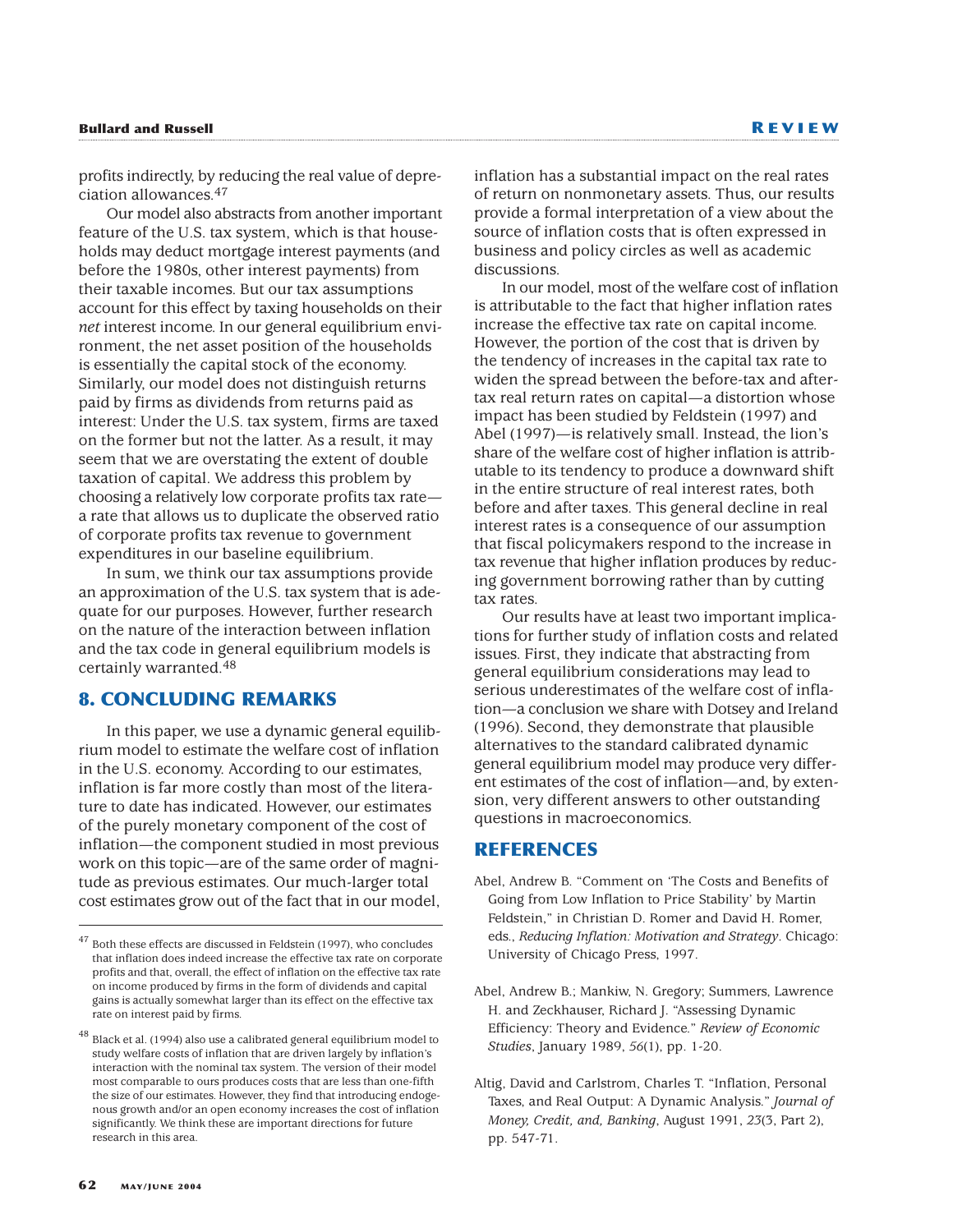- Ahmed, Shagil and Rogers, John H. "Long-Term Evidence on the Tobin and Fisher Effects: A New Approach." Working Paper No. 566, International Finance Discussion Papers, Board of Governors of the Federal Reserve System, September 1996.
- Attanasio, Orazio P. and Weber, Gugliemo. "Is Consumption Growth Consistent with Intertemporal Optimization? Evidence from the Consumer Expenditure Survey." *Journal of Political Economy*, December 1995, *103*(6), pp. 1121-57.
- Auerbach, Alan J. and Kotlikoff, Laurence J. *Dynamic Fiscal Policy*. Cambridge: Cambridge University Press, 1987.
- Barsky, Robert B.; Juster, F. Thomas; Kimball, Miles S. and Shapiro, Matthew D. "Preference Parameters and Behavioral Heterogeneity: An Experimental Approach in the Health and Retirement Study." *Quarterly Journal of Economics*, May 1997, *112*(2), pp. 537-79.
- Bernanke, Ben and Gertler, Mark. "Agency Costs, Net Worth, and Business Fluctuations." *American Economic Review*, March 1989, *79*(1), pp. 14-31.
- Black, Richard; Macklem, Tiff and Poloz, Stephen. "Non-Superneutralities and Some Benefits of Disinflation: A Quantitative General-Equilibrium Analysis," in Bank of Canada, ed., *Economic Behaviour and Policy Choice Under Price Stability, Proceedings of a Conference Held at the Bank of Canada*, October 1993. Ottawa: Bank of Canada, 1994, pp. 477-516.
- Boyd, John H.; Levine, Ross and Smith, Bruce D. "The Impact of Inflation on Financial Sector Performance." *Journal of Monetary Economics*, April 2001, *47*(2), pp. 221-48.
- Boyd, John H. and Smith, Bruce D. "Capital Market Imperfections in a Monetary Growth Model." *Economic Theory*, March 1998, *11*(2), pp. 241-73.
- Bullard, James and Keating, John W. "The Long-Run Relationship Between Inflation and Output in Postwar Economies." *Journal of Monetary Economics*, December 1995, *36*(3), pp. 477-96.
- Bullard, James and Russell, Steven. "An Empirically Plausible Model of Low Real Interest Rates and Unbacked Government Debt." *Journal of Monetary Economics*, December 1999, *44*(3), pp. 477-508.

Campbell, John Y.; Lo, Andrew W. and MacKinlay, A. Craig.

*The Econometrics of Financial Markets*. Princeton: Princeton University Press, 1997.

- Campbell, John Y. and Cochrane, John H. "By Force of Habit: A Consumption-Based Explanation of Aggregate Stock Market Behavior." *Journal of Political Economy*, April 1999, *107*(2), pp. 205-51.
- Cooley, Thomas F. and Hansen, Gary D. "The Inflation Tax in a Real Business Cycle Model." *American Economic Review*, September 1989, *79*(4), pp. 733-48.
- Cooley, Thomas F. and Prescott, Edward C. "Economic Growth and Business Cycles," in Thomas F. Cooley, ed., *Frontiers of Business Cycle Research*. Princeton: Princeton University Press, 1995, pp. 1-38.
- Darby, Michael R. "Some Pleasant Monetarist Arithmetic." Federal Reserve Bank of Minneapolis *Quarterly Review*, Spring 1984, *8*(2), pp. 15-20.
- Díaz-Giménez, Javier; Prescott, Edward C.; Fitzgerald, Terry and Alvarez, Fernando. "Banking in a Computable General Equilibrium Economics." *Journal of Economic Dynamics and Control*, July-October 1992, *16*(3-4), pp. 533-59.
- Diamond, Peter A. "National Debt in a Neoclassical Growth Model." *American Economic Review*, December 1965, *55*(5), pp. 1126-50.
- Dotsey, Michael and Ireland, Peter. "The Welfare Cost of Inflation in General Equilibrium." *Journal of Monetary Economics*, February 1996, *37*(1), pp. 29-47.
- Espinosa-Vega, Marco A. and Russell, Steven. "Can Higher Inflation Reduce Real Interest Rates in the Long Run?" *Canadian Journal of Economics*, February 1998a, *31*(1), pp. 92-103.
- Espinosa-Vega, Marco A. and Russell, Steven. "The Long-Run Real Effects of Monetary Policy: Keynesian Predictions from a Neoclassical Model." Working Paper 98-6, Federal Reserve Bank of Atlanta, April 1998b.
- Feldstein, Martin. "The Costs and Benefits of Going from Low Inflation to Price Stability," in Christina D. Romer and David H. Romer, eds., *Reducing Inflation: Motivation and Strategy*. Chicago: University of Chicago Press, 1997, pp. 123-56.
- Gale, David. "Pure Exchange Equilibrium of Dynamic Economic Models." *Journal of Economic Theory*, February 1973, *6*(1), pp. 12-36.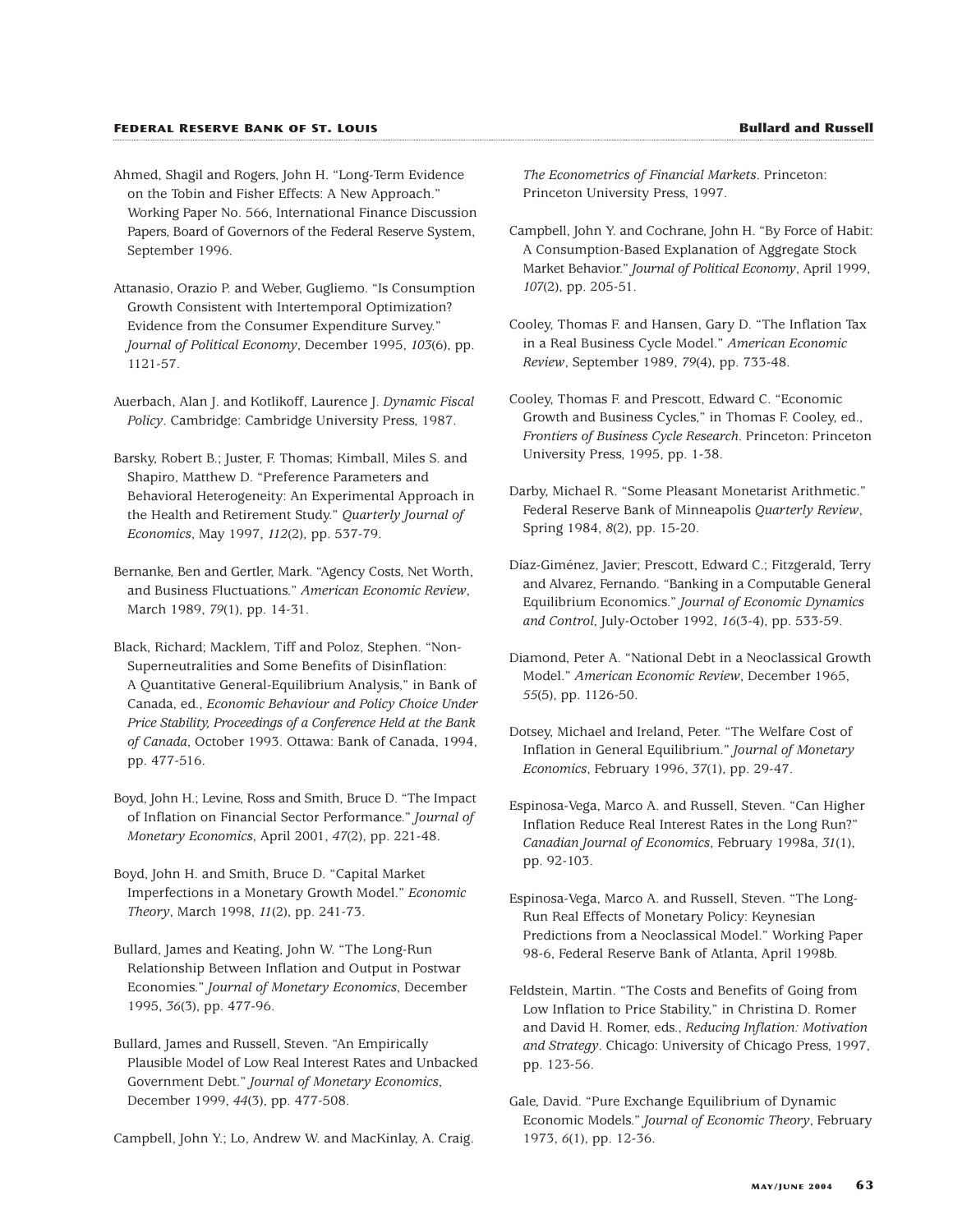Gomme, Paul. "Money and Growth Revisited: Measuring the Costs of Inflation in an Endogenous Growth Model." *Journal of Monetary Economics*, August 1993, *32*(1), pp. 51-77.

Greenwood, Jeremy and Williamson, Stephen D. "International Financial Intermediation and Aggregate Fluctuations Under Alternative Exchange Rate Regimes." *Journal of Monetary Economics*, May 1989, *23*(3), pp. 401-31.

Hall, Robert E. "Intertemporal Substitution in Consumption." *Journal of Political Economy*, April 1988, *96*(2), pp. 339-57.

Hansen, Gary D. "The Cyclical and Secular Behaviour of the Labour Input: Comparing Efficiency Units and Hours Worked." *Journal of Applied Econometrics*, January-March 1993, *8*(1), pp. 71-80.

Haslag, Joseph H. "The Effects of Monetary Policy in a Model with Reserve Requirements." Working Paper 94-15, Federal Reserve Bank of Dallas, 1994.

Haslag, Joseph H. "A Comparison of Alternative Monetary Environments." Working Paper 95-11, Federal Reserve Bank of Dallas, 1995.

Huizinga, John and Mishkin, Frederic S. "Inflation and Real Interest Rates on Assets with Different Risk Characteristics." *Journal of Finance*, July 1984, *39*(3), pp. 699-712.

Hurd, Michael D. "Mortality Risk and Bequests." *Econometrica*, July 1989, *57*(4), pp. 779-813.

İmrohoroğlu, Ayse and Prescott, Edward C. "Evaluating the Welfare Effects of Alternative Monetary Arrangements." Federal Reserve Bank of Minneapolis *Quarterly Review*, Summer 1991, *15*(3), pp. 3-10.

Jones, Larry E. and Manuelli, Rodolfo E. "Growth and the Effects of Inflation." *Journal of Economic Dynamics and Control*, November 1995, *19*(8), pp. 1405-28.

Kandel, Schmuel and Stambaugh, Robert F. "Asset Returns and Intertemporal Preferences." *Journal of Monetary Economics*, February 1991, *27*(1), pp. 39-71.

King, Robert G. and Watson, Mark W. "Testing Long-Run Neutrality." Working Paper No. 4156, September 1992.

King, Robert G. and Watson, Mark W. "Testing Long-Run

Neutrality." Federal Reserve Bank of Richmond *Economic Quarterly*, Summer 1997, *83*(3), pp. 69-101.

Koustas, Zisimos. "Canadian Evidence on Long-Run Neutrality Propositions." *Journal of Macroeconomics*, Spring 1998, *20*(2), pp. 397-411.

Lacker, Jeffrey and Schreft, Stacey L. "Money and Credit as Means of Payment." *Journal of Monetary Economics*, August 1996, *38*(1), pp. 3-23.

Laitner, John. "Random Earnings Differences, Lifetime Liquidity Constraints, and Altruistic Intergenerational Transfers." *Journal of Economic Theory*, December 1992, *58*(2), pp. 135-70.

Lucas, Robert E. Jr. "Inflation and Welfare." *Econometrica*, March 2000, *68*(2), pp. 247-74.

Marshall, David A. "Inflation and Asset Returns in a Monetary Economy." *Journal of Finance*, September 1992, *47*(4), pp. 1315-42.

Mehra, Rajnish and Prescott, Edward C. "The Equity Premium: A Puzzle." *Journal of Monetary Economics*, March 1985, *15*(2), pp. 145-61.

Michalewicz, Zbigniew. *Genetic Algorithms+Data Structures=Evolution Programs*. New York: Springer-Verlag, 1994.

Miller, Preston J. and Sargent, Thomas J. "A Reply to Darby." Federal Reserve Bank of Minneapolis *Quarterly Review*, Spring 1984, *8*(2), pp. 21-26.

Rapach, David E. "International Evidence on the Long-Run Impact of Inflation." *Journal of Money, Credit, and Banking*, February 2003, *35*(1), pp. 23-48.

Ríos-Rull, José-Víctor. "On the Quantitative Importance of Market Completeness." *Journal of Monetary Economics*, December 1994, *34*(3), pp. 463-96.

Ríos-Rull, José-Víctor. "Models with Heterogeneous Agents," in Thomas F. Cooley, ed., *Frontiers of Business Cycle Research*. Princeton: Princeton University Press, 1995, pp. 98-125.

Ríos-Rull, José-Víctor. "Life Cycle Economies and Aggregate Fluctuations." *Review of Economic Studies*, July 1996, *63*(3), pp. 465-89.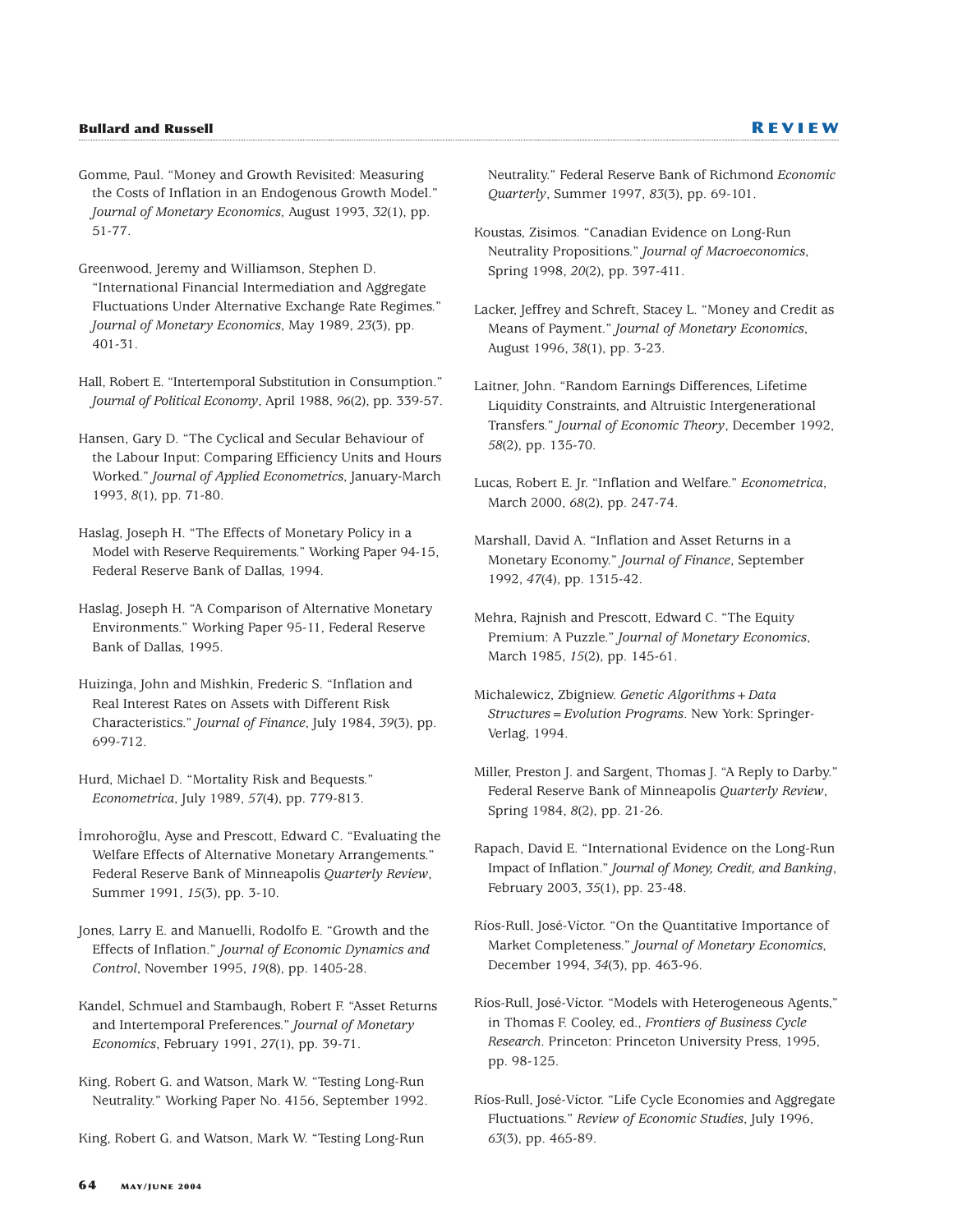- Samuelson, Paul A. "An Exact Consumption-Loan Model of Interest With or Without the Social Contrivance of Money." *Journal of Political Economy*, December 1958, *66*(6), pp. 467-82.
- Sargent, Thomas J. and Wallace, Neil. "Some Unpleasant Monetarist Arithmetic." Federal Reserve Bank of Minneapolis *Quarterly Review*, Fall 1981, *5*(3), pp. 1-17.
- Sargent, Thomas J. and Wallace, Neil. "The Real-Bills Doctrine Versus the Quantity Theory: A Reconsideration." *Journal of Political Economy*, December 1982, *90*(6), pp. 1212-36.
- Sargent, Thomas J. and Wallace, Neil. "Interest on Reserves." *Journal of Monetary Economics*, May 1985, *15*(3), pp. 279-90.
- Serletis, Apostolos and Koustas, Zisimos. "International Evidence on the Neutrality of Money." *Journal of Money, Credit, and Banking*, February 1998, *30*(1), pp. 1-25.
- Weber, Axel A. "Testing Long-Run Neutrality: Empirical Evidence for G7-Countries with Special Emphasis on Germany." *Carnegie-Rochester Conference Series on Public Policy*, December 1994, *41*(0), pp. 67-117.
- Wallace, Neil. "A Legal Restrictions Theory of the Demand for 'Money' and the Role of Monetary Policy." Federal Reserve Bank of Minneapolis *Quarterly Review*, Winter 1983, *7*(1), pp. 1-7.
- Wallace, Neil. "Some of the Choices for Monetary Policy." Federal Reserve Bank of Minneapolis *Quarterly Review*, Winter 1984, *8*(1), pp. 15-24.
- Wallace, Neil. "A Suggestion for Oversimplifying the Theory of Money." *Economic Journal, Supplement: Conference Papers*, 1988, *98*(390), pp. 25-36.
- Williamson, Stephen D. "Financial Intermediation, Business Failures, and Real Business Cycles." *Journal of Political Economy*, December 1987, *95*(6), pp. 1196-1216.

#### **Appendix**

# **CHOOSING PARAMETERS BY MEANS OF NONLINEAR OPTIMIZATION**

As we have indicated in the text, we use a genetic algorithm to learn about the irregular nonlinear map between the vector  $\Delta$  of "deep parameters" and the endogenous variables whose values we target.<sup>49</sup> Given a candidate vector *j* at algorithm time *s*, ∆*js*, we can calculate the solution to the agents' decision problem, and based on that information, we can find the implied steady-state equilibrium values for the targets associated with candidate vector *j*. We define a fitness criterion for a candidate vector ∆*js* based on deviations of these implied values from targets. We use a genetic algorithm with real-valued coding, and operators providing tournament reproduction, three types of crossover, and non-uniform mutation, as explained below. Because our nonuniform mutation procedure slowly reduces the mutation rate to zero by time *T*, separate genetic algorithm searches can yield different best-fit candidate vectors  $\Delta_{T}^*$ . We conduct ten such searches and report the best-fit vectors.

We begin by defining a fitness criterion across the nine targets of our system. We want to consider a criterion on the order of sum of squared deviations from target, but we also want the genetic algorithm to consider the fact that some targets are tighter than others in that the plausible deviation from them is smaller. Accordingly, we think of the target ranges as defining the space of plausible outcomes, and we design our fitness criterion to penalize candidate vectors ∆*js* more severely if they deliver values outside the target range. This will prevent the genetic algorithm from spending a lot of time searching areas of the parameter space that are good on many dimensions but bad on a few dimensions. We assign penalty points based on deviations from target on each dimension. The penalty points are assigned linearly up to the boundary of the target, such that a candidate vector is penalized one point if a particular value is at the boundary of the target range. Outside the target range, an appropriately scaled quadratic penalty in the difference between the value and target boundary is added to the linear penalty. If we denote implied values of a candidate vector  $\Delta_{js}$  by  $\theta_{ijs}$ , target v<u>a</u>lues by  $\theta_{i}^*$  and upper and lower  $\Delta_{js}$  by  $\sigma_{ijs}$ , angel values by  $\sigma_i$ , and appel and lower target bounds by  $\bar{\theta}_i$  and <u> $\theta_i$ </u>, respectively, where  $i = 1$ , …,9, then the fitness of the candidate vector, *F*[∆*js*], is given by

 $^{49}$  A more complete discussion of the principles of genetic algorithms would take us too far afield. For an introduction, as well as detailed description of the real-valued approach we use and the associated genetic operators, see Michalewicz (1994).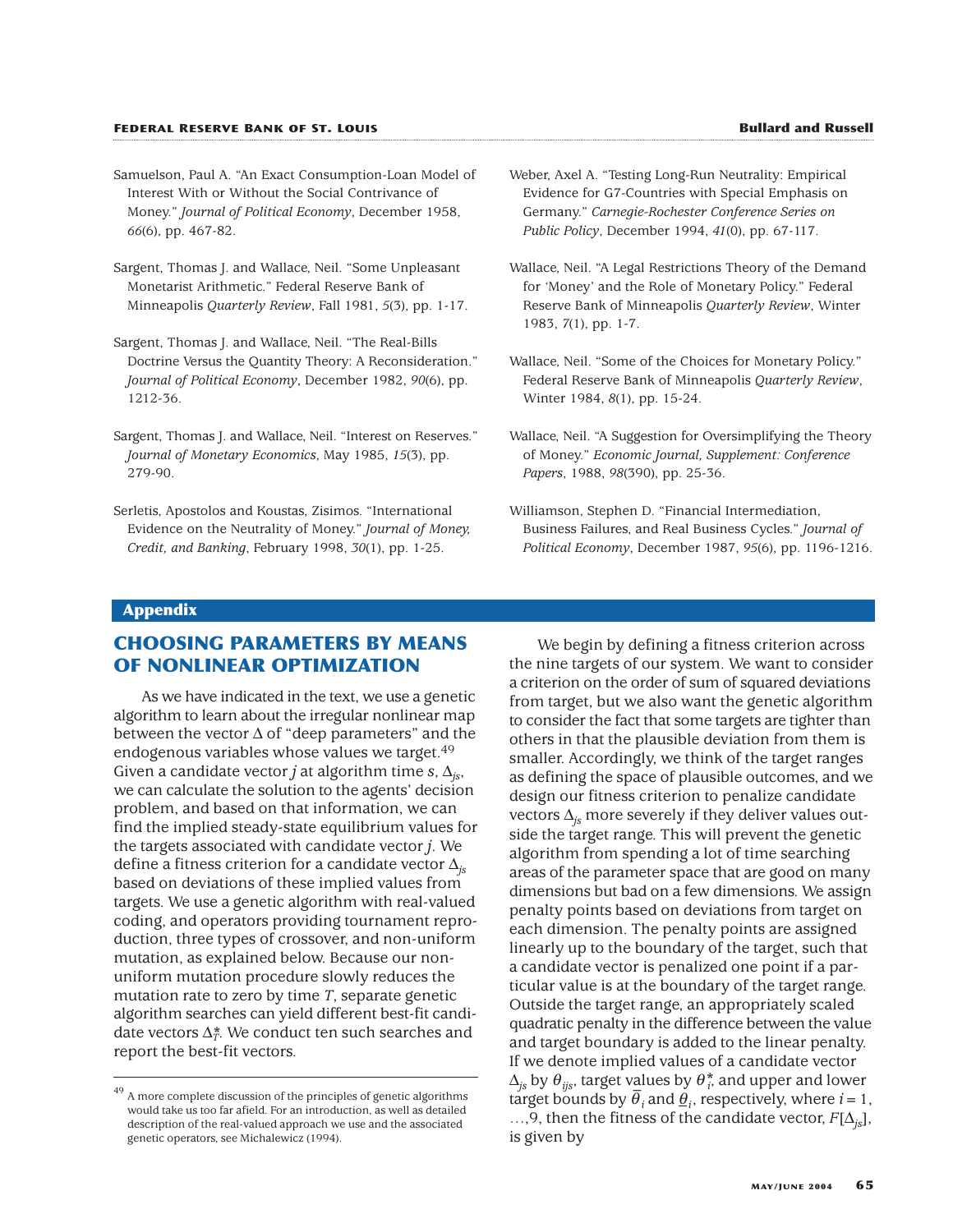$$
(A.1) \t F\Big[\Delta_{js}\Big] = \sum_{i=1}^{9} P_{ijs}\,,
$$

where

(A.2) 
$$
P_{ijs} = \begin{cases} \left(\theta_{ijs} - \theta_i^*\right) / \left(\overline{\theta}_i - \theta_i^*\right) + \left(\theta_{ijs} - \overline{\theta}_i\right)^2 / \overline{\theta}_i \left(\overline{\theta}_i - \theta_i^*\right) & \text{if } \theta_{ijs} > \overline{\theta}_i\\ \left(\theta_{ijs} - \theta_i^*\right) / \left(\overline{\theta}_i - \theta_i^*\right) & \text{if } \theta_{ijs} \in \left[\theta_i^*, \overline{\theta}_i\right] \\ \left(\theta_i^* - \theta_{ijs}\right) / \left(\theta_i^* - \underline{\theta}_i\right) & \text{if } \theta_{ijs} \in \left[\underline{\theta}_i, \theta_i^*\right] \\ \left(\theta_i^* - \theta_{ijs}\right) / \left(\theta_i^* - \underline{\theta}_i\right) + \left(\underline{\theta}_i - \theta_{ijs}\right)^2 / \underline{\theta}_i \left(\underline{\theta}_i - \theta_i^*\right) & \text{if } \theta_{ijs} < \underline{\theta}_i \end{cases}
$$

This definition means that the better-fit vectors will have lower fitness values, and a vector that delivers an exact fit on all targets will have a fitness of zero.

9

The genetic algorithm is an iterative, directed search procedure acting on a population of *j* candidate vectors at algorithm time *s*. At time *s*, the fitness of all candidate vectors in the population is calculated. To obtain the next set of candidate vectors, ∆*js*+1, we apply genetic operators. The first operator is tournament reproduction. We select two vectors at random with replacement from the time *s* population. The vector with the better fitness value is copied into the time *s*+1 population. This operator is repeated enough times to produce a time *s*+1 population equal in size to the time *s* population. Reproduction provides most of the evolutionary pressure in the search algorithm, but we need other operators to allow the system to experiment with new, untried candidate vectors. Crossover and mutation provide the experimentation and operate on the time  $s + 1$  population before the fitness values for that population are calculated.

To implement our crossover operators, we consider the time *s*+1 population two vectors, *j* and *j*+1, at a time, and we implement the crossover operator with probability  $p^c$ . If crossover is to be performed on the two vectors, we use one of three methods with equal probability. In single-point crossover, we choose a random integer  $i_{cross} \in [1,...,9]$ and swap the elements of  $\Delta_{j,s+1}$  and  $\Delta_{j+1,s+1}$  where  $i \ge i_{cross}$ . In arithmetic crossover, we choose a random real  $a \in [0,1]$  and create post-crossover vectors *a*∆<sub>*j*,*s*+1</sub> + (1– *a*)∆<sub>*j*+1,*s*+1</sub> and (1– *a*)∆<sub>*j*,*s*+1</sub> + *a*∆<sub>*j*+1,*s*+1.</sub> In shuffle crossover, we exchange elements of ∆*j*,*<sup>s</sup>* and  $\Delta$ <sub>*i*+1,*s*</sub> based on draws from a binomial distribution, such that if the *i*th draw is unity, the *i*th elements are swapped, otherwise the *i*th elements are not swapped. Each of these operators has been shown to have strengths in the evolutionary programing literature in certain types of difficult search

$$
\begin{aligned}\n\mathbf{f} \quad & \theta_{ijs} > \theta_i \\
\mathbf{f} \quad & \theta_{ijs} \in \left[\theta_i^*, \overline{\theta}_i\right] \\
\mathbf{f} \quad & \theta_{ijs} \in \left[\underline{\theta}_i, \theta_i^*\right] \\
\mathbf{f} \quad & \theta_{ijs} < \underline{\theta}_i\n\end{aligned}
$$

problems, and we use them all here to improve the prospects for success.

We implement a non-uniform mutation operator<br>Line use of unner and lawer hounds  $\sum_{n=1}^{\infty}$ that makes use of upper and lower bounds,  $\boldsymbol{\delta}_i$  and  $\delta_i$ , respectively, on the elements of a candidate vector  $\Delta$ <sup>*j*+1,*s*</sub>. This operator is implemented with</sup> probability  $p^m$  on element  $\delta_{i,j,s+1}$ . If mutation is to be performed on the element, we choose a pair of random reals  $r_1, r_2 \sim U[0, 1]$ . The new, perturbed value of the element is then set according to

(A.3)

$$
\delta_{ij,s+1}^{new} = \begin{cases} \delta_{ij,s+1} + \left(\overline{\delta}_{i} - \delta_{ij,s+1}\right) \left(1 - r_{2}^{\left(\left(1 - \frac{s}{\tau}\right)^{b}\right)}\right) \text{ if } r_{1} > 0.5, \\ \delta_{ij,s+1} - \left(\delta_{ij,s+1} - \underline{\delta}_{i}\right) \left(1 - r_{2}^{\left(\left(1 - \frac{s}{\tau}\right)^{b}\right)}\right) \text{ if } r_{1} < 0.5, \end{cases}
$$

where *b* is a parameter. With this mutation operator, the probability of choosing a new element far from the existing element diminishes as algorithm time  $s \rightarrow T$ , where *T* is the maximum algorithm time. This operator is especially useful in allowing the genetic algorithm to more intensively sample in the neighborhood of the algorithm time-*s* estimate of the best-fit vector in the latter stages of the search.

We conducted ten genetic algorithm searches to identify a best-fit deep parameter vector  $\Delta_T^*$ according to our set of targets defined in Table 1.50 The results are reported in Table A1.

 $^{50}$  We set the parameters in the genetic algorithm, {population,  $p^c, p^m, T, b$  } as {30, 0.95, 0.11, 1000, 2} based on standards in the evolutionary programing literature. In our final search, we set *T*=2500, but we did not observe a commensurate improvement in performance, and so we did not pursue higher values of *T* any further. We set the bounds on elements  $\delta_i$ , $i = 1,...,9$ , according to [-0.3, 0.1], [1.1,40], [0.075, 0.33], [0.25, 0.4], [0.025, 0.075], [0.01, 0.04], [0.01, 0.08], [0.01, 0.4], [0.01,0.25]. This amounts to a set of constraints on the search to values that are typically viewed as economically plausible. We initialize the system by choosing elements in an initial population of vectors ∆ randomly from uniform intervals defined by these bounds.